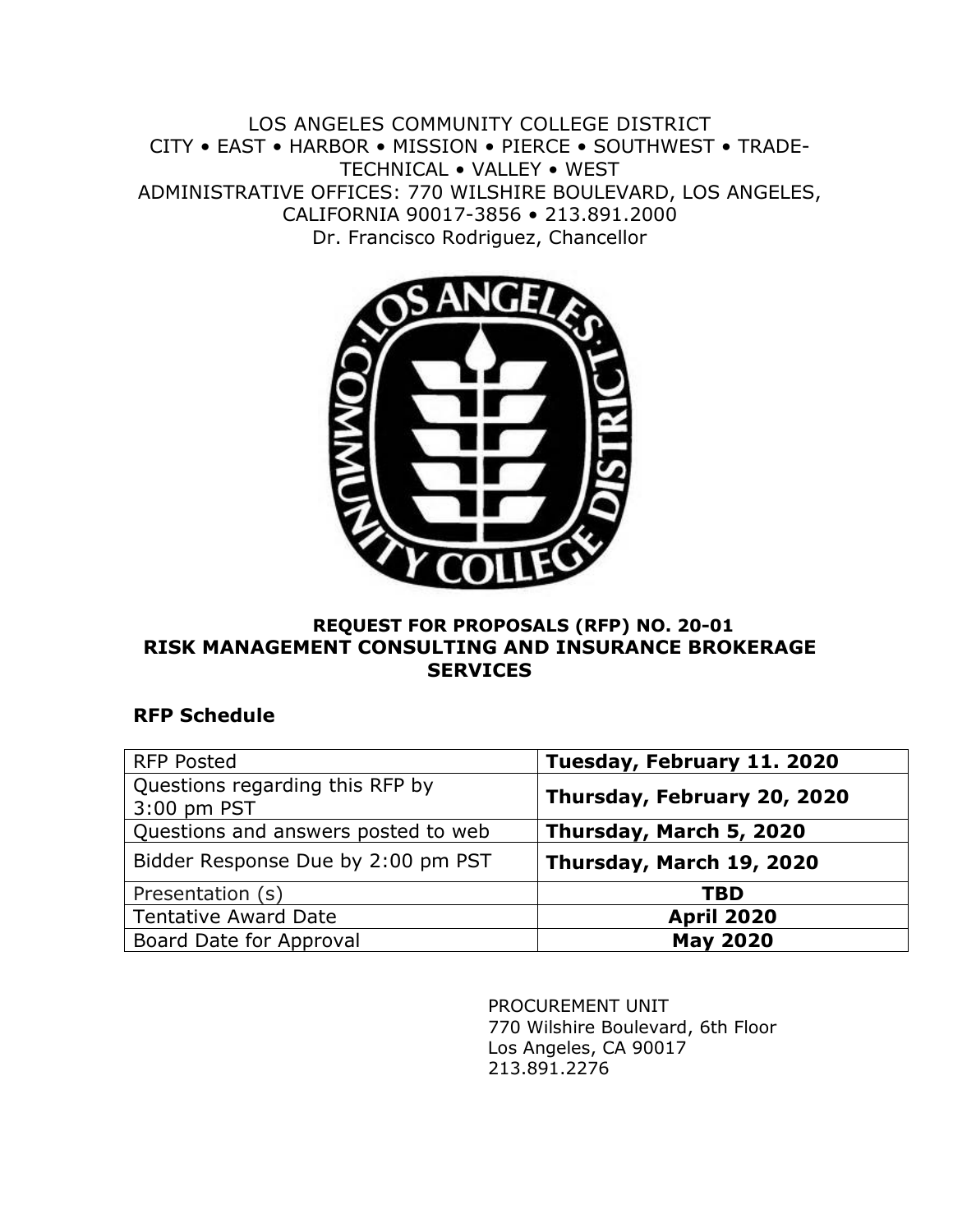## TABLE OF CONTENTS

| II. |                                                    |                                                         |
|-----|----------------------------------------------------|---------------------------------------------------------|
|     | А.<br>B.                                           |                                                         |
| IV. |                                                    |                                                         |
| V.  | А.<br>Β.<br>C.<br>D.<br>Ε.<br>F.<br>G.<br>Η.<br>I. |                                                         |
| VI. |                                                    | C. PROPOSAL SUBMISSION ISTRUCTIONS <b>CONSTRUCTIONS</b> |
|     | $C_{\cdot}$<br>E.<br>F.<br>G.<br>Η.<br>Ι.          | PROPOSED INFORMATION TO BE ACCURATE, COMPLETE<br>22     |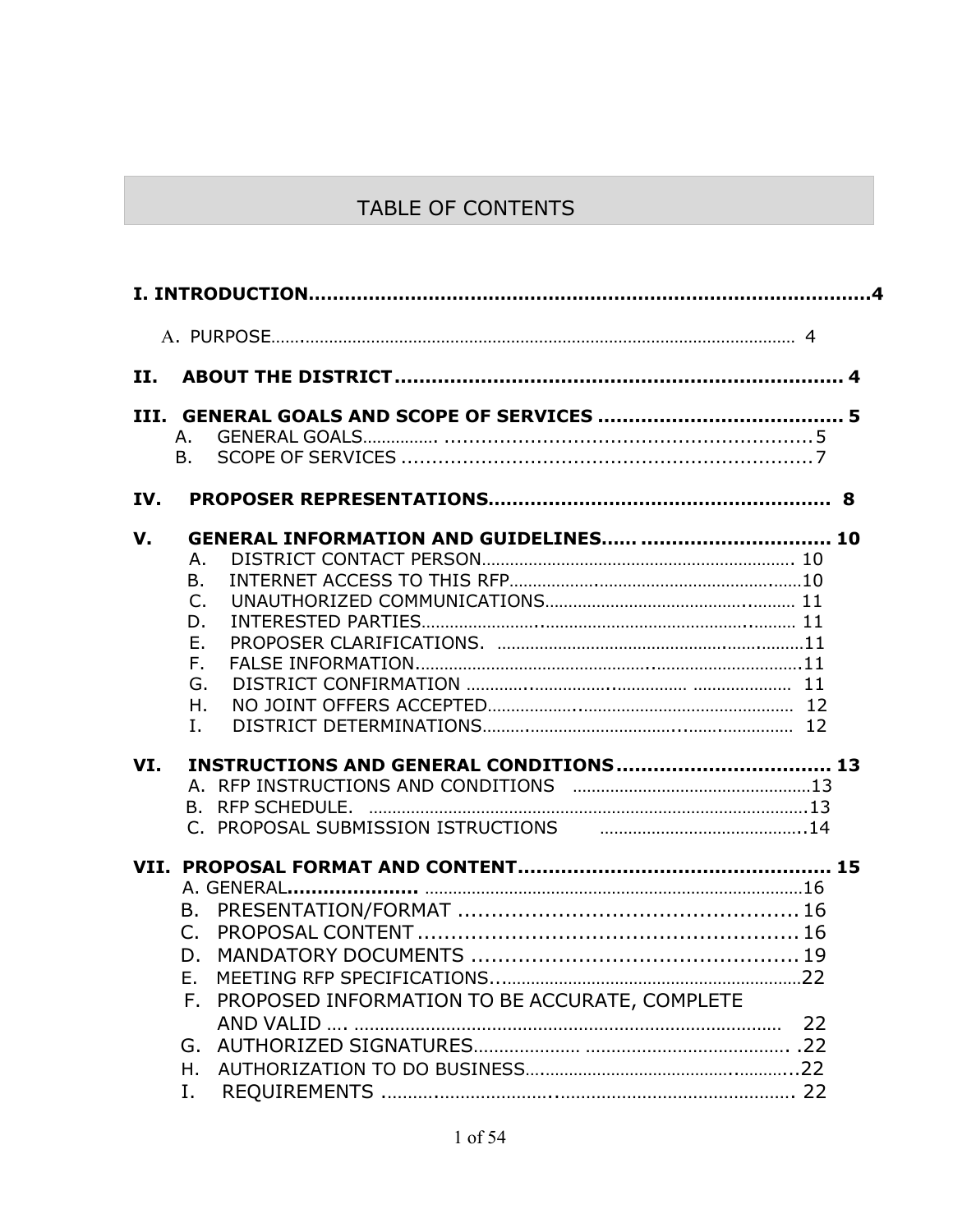| J.          |                                                 |  |
|-------------|-------------------------------------------------|--|
| K.          |                                                 |  |
| L.          |                                                 |  |
| М.          | WITHDRAWAL/PROPOSAL IRREVOCABLE FOR 120 DAYS 24 |  |
| N.          |                                                 |  |
| O.          |                                                 |  |
| P.          |                                                 |  |
| Q.          |                                                 |  |
| R.          |                                                 |  |
| S.          |                                                 |  |
| T.          |                                                 |  |
| $U_{\cdot}$ |                                                 |  |
| $V_{\cdot}$ |                                                 |  |
| W.          |                                                 |  |
| X.          |                                                 |  |
| Υ.          |                                                 |  |
| Z.          |                                                 |  |
| AA.         |                                                 |  |
| BB.         |                                                 |  |
| CC.         |                                                 |  |
| DD.         |                                                 |  |
|             | VIII. PROPOSAL EVALUATION AND CONTRACT AWARD30  |  |
| Α.          | <b>GENERAL</b>                                  |  |
| <b>B.</b>   |                                                 |  |
|             |                                                 |  |
| D.          |                                                 |  |
|             |                                                 |  |

#### **XII. EXHIBITS**

| А.             | EXHIBIT A - NONCOLLUSION AFFIDAVIT TO BE EXECUTED BY PROPOSER    |
|----------------|------------------------------------------------------------------|
| В.             | EXHIBIT B - CERTIFICATION OF NON-DISCRIMINATIONTO BE EXECUTED BY |
| $\mathsf{C}$ . | EXHIBIT C - CONFIDENTIALITY AGREEMENT                            |
| D.             | EXHIBIT D - ACKNOWLEDGMENT OF ADDENDA                            |
| F.             | EXHIBIT E - EXCEPTIONS AND DEVIATIONS TO SERVICES AGREEMENT      |
| E.             | <b>EXHIBIT F - SERVICES AGREEMENT</b>                            |
| G.             | EXHIBIT G - CERTIFICATION OF LOCAL, SMALL, AND                   |
|                | EMERGING, DISABLED VETERAN BUSINESS                              |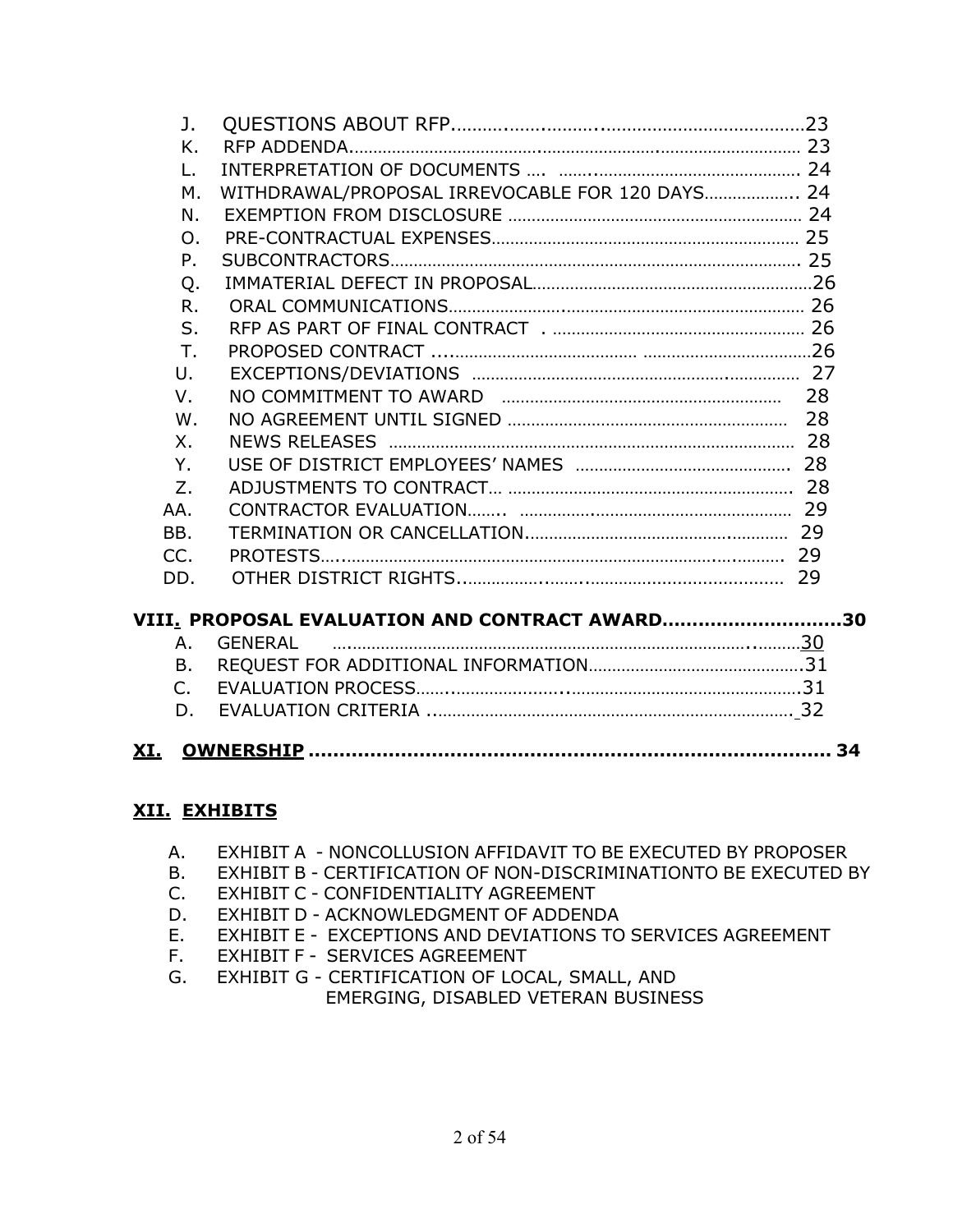# **THIS PAGE IS INTENTIONALLY LEFT BLANK**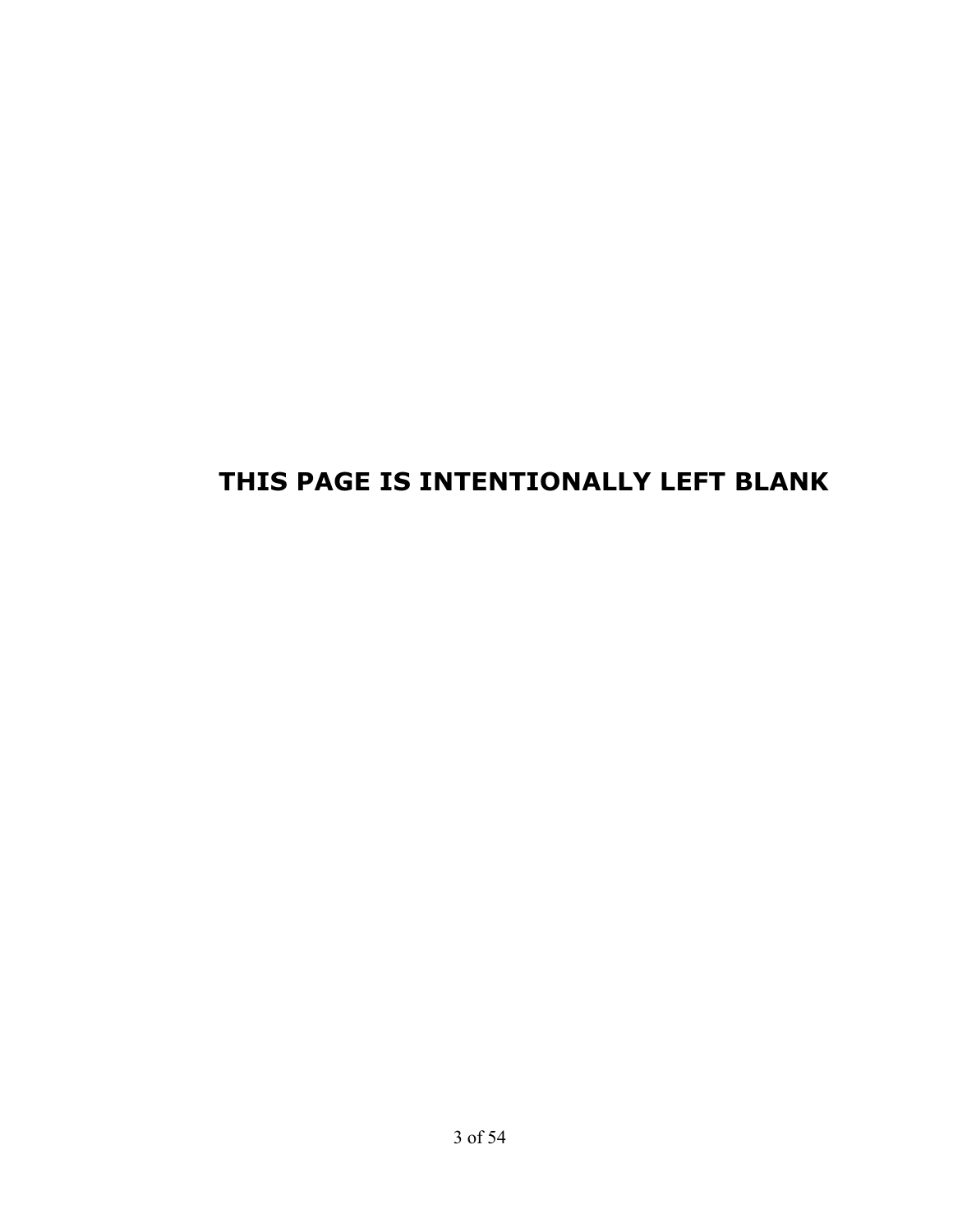#### I. **INTRODUCTION**

### **A. PURPOSE**

The purpose of this Request for Proposal (RFP) is to solicit proposals from qualified firms to provide property and casualty insurance brokerage services on a fixed-fee basis.

Award will be to the firms that demonstrates expertise and experience in for property and casualty insurance brokerage services in higher education and that proposes reasonable fees/billing rate and structure and meet the requirements of this RFP.

Selection of a Respondent under this RFP does not commit the District to procuring any services pursuant to this RFP.

#### **The District, by policy, will not enter into insurance or risk pools**.

### **II. ABOUT THE DISTRICT**

The District was organized in 1969 and is governed by an elected Board of Trustees and is part of the statewide California Community College system. Members of the Board of Trustees are elected at large to serve four-year terms.

LACCD serves a population of several million residents in southern California within an area of 884 square miles of metropolitan Los Angeles and unincorporated areas of the County of Los Angeles. The District extends from Agoura Hills in the western part of the San Fernando Valley to the City of San Fernando in the northeast. The service area includes Culver City on the western side of the greater Los Angeles basin, Monterey Park and San Gabriel on the east side as well as Palos Verdes Estates and San Pedro to the south.

In keeping with its mission, the District provides comprehensive lower-division general education, occupational education, transfer education, credit and non-credit instructional programs geared to meet the needs of the communities its colleges serve and which meet the changing needs of students for academic and occupational preparation, citizenship, and lifelong learning. The Western Association of Schools and Colleges accredits each of the nine colleges.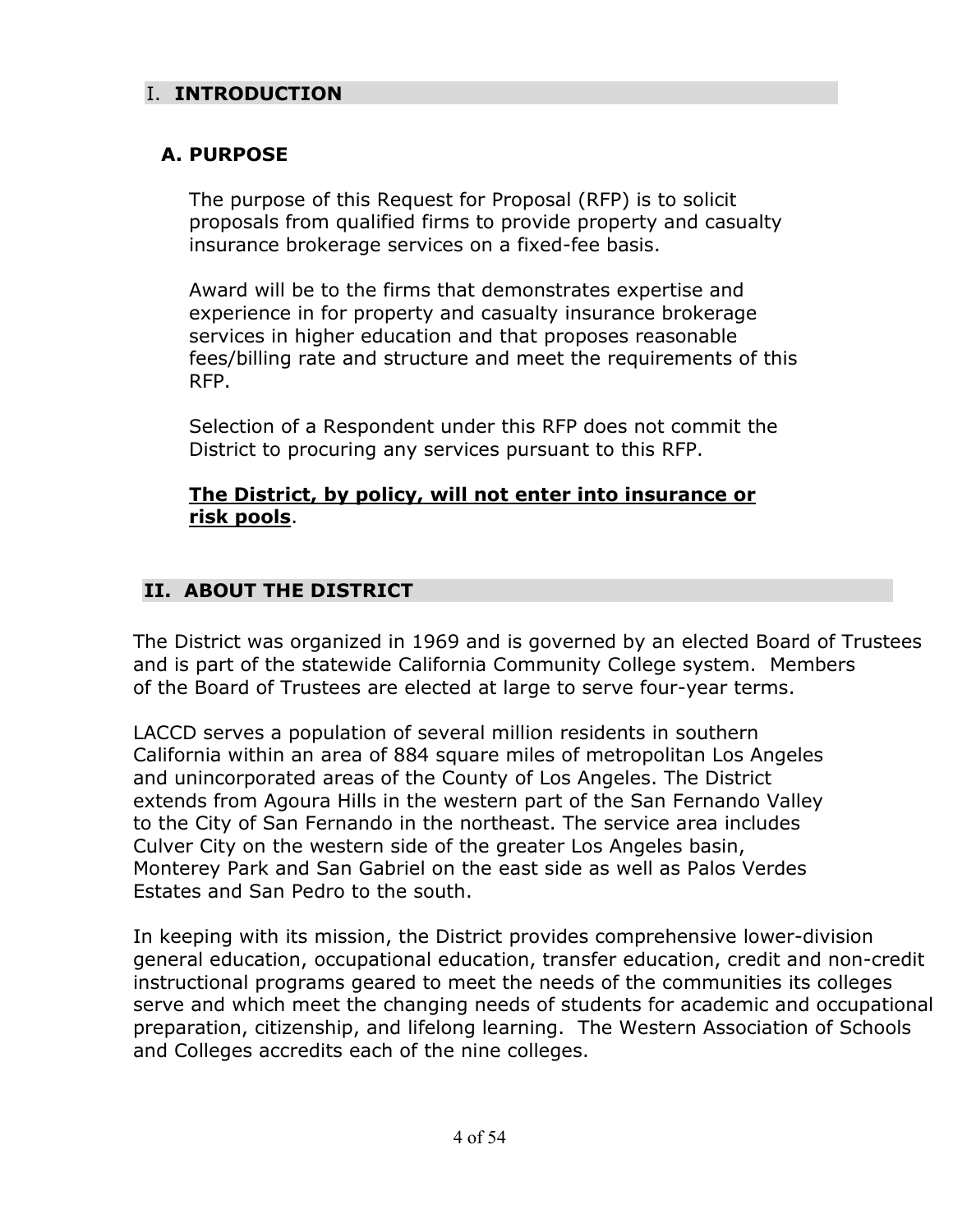The physical footprint of colleges ranges in size from twenty-two acres (Los Angeles Trade Tech College) to over four hundred fifty acres (Los Angeles Pierce College). Facilities include newly constructed classroom and instructional laboratory buildings, learning resource centers (libraries with specialized learning/tutoring centers) as well as original instructional buildings, parking structures, maintenance yards, athletic fields and gymnasiums.

The District has an annual budget in excess of \$891,000,000 and employs nearly 4,000 full-time equivalent employees, and approximately 6,500 part-time employees. The District estimates the total annual FY 2019-2020 payroll (included proposed salary increases) of approximately \$528,000,000.

The District purchases excess liability coverage, which includes general, public officials Error and Omissions, auto, sexual abuse molestation and employment practices with limits of \$40,000,000 excess of a \$1,000,000 SIR. Total insurable values under the property policy are approximately \$3.8BB inclusive of contents. The property loss limits are \$750,000,000 and the deductible is \$250,000. Most of the liability, property and accident policies renew July  $1<sup>st</sup>$  each year.

## **III. GENERAL GOALS AND SCOPE OF SERVICES**

## **A. GENERAL GOALS**

The Los Angeles Community College District is seeking qualifications and proposals for the services of a highly qualified firm to provide property and casualty insurance brokerage services, that will provide the best value, on a fixed-fee basis.

It is expected the selected firm shall market the District to the broadest insurance marketplace for the cost effective and timely placement of property and casualty coverage for all District functions, operations, and programs. Insurance lines of coverage may include, but not be limited to Property, Commercial General Liability, Sexual Abuse Molestation, Automobile liability and Auto physical damage, public officials, Educators legal liability, employment practices liability, crime coverage, Student AD&D, Student –Athletics, etc. The selected broker of record shall also provide additional support services to the District as included within the overall scope of services and fixed-fee cost for this account as the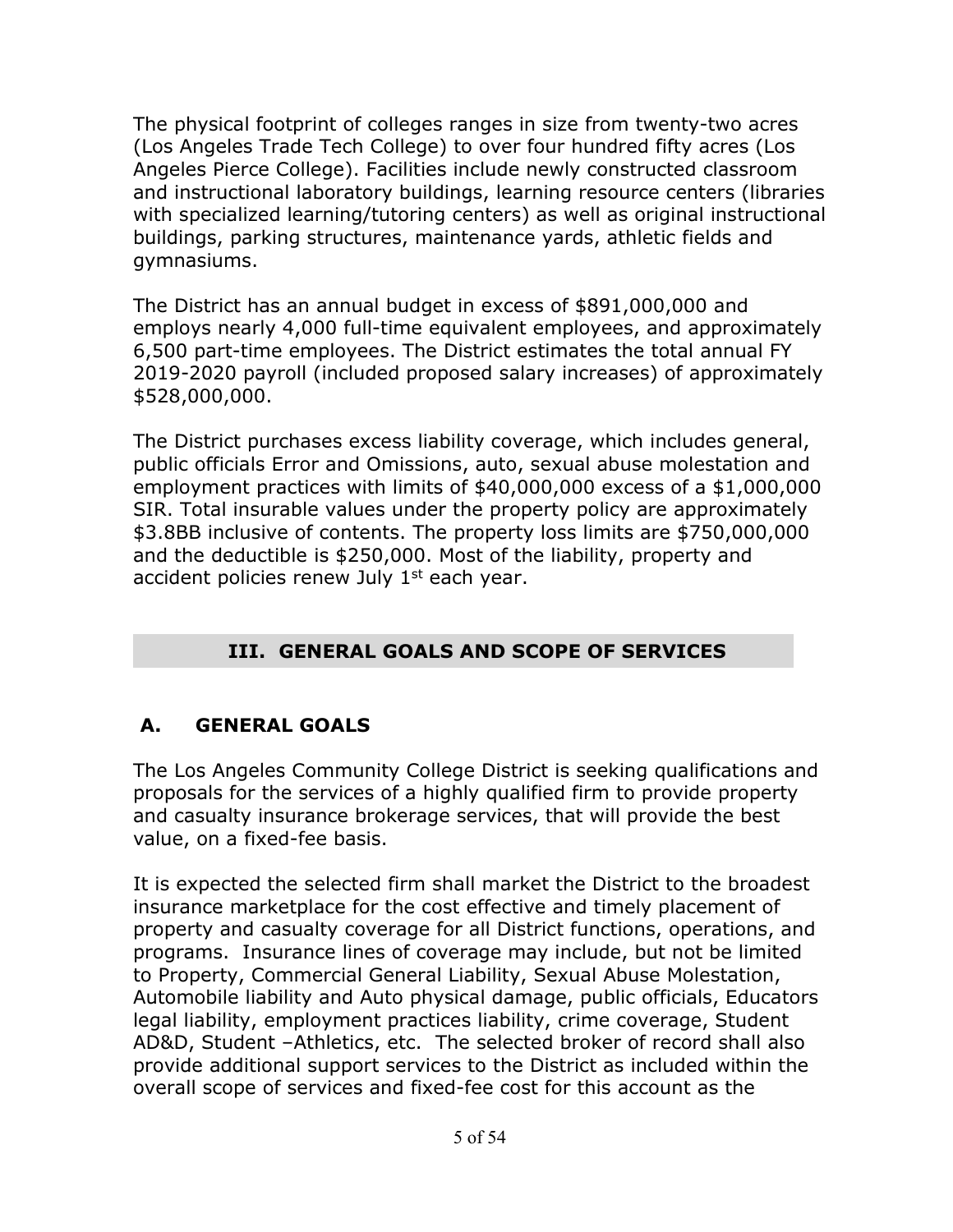District may desire to use from time to time during the term of this service contract, which may include, but not be limited to coverage analysis, including analyzing the nature, causation, frequency and severity of risks and determining if adequate insurance coverage is currently in place; loss trending and benchmarking, and recommendations for safety and loss control services that respond to identified trends; marketing and placement of insurance, to include educating the District on underwriters' considerations and concerns, and on "state of the market" information trends; issuing certificates of insurance, reviewing vendor contracts and assisting District in maintaining current and adequate insurance and indemnification language for its contracts; performing incidental safety and loss control services, reporting claims and acting as a liaison and an advocate for the District with insurance companies and participating in claims reviews.

This solicitation is specific to property and casualty coverages (liability, workers' compensation, property, crime, Student AD&D, and Student-Athletics etc.), but specifically excludes owner-controlled wrap-up programs (OCIP), excludes foreign student insurance program, and excludes employee health and welfare benefits.

The District typically purchases the following types of property and casualty coverage:

#### **Districtwide Key Policies**

Property Insurance Earthquake – Building, Personal Property Excess Liability First Layer, includes EPL and Errors & Omissions coverage; Auto; EBL; Professional Liability for Internships Excess Liability Second Layer, includes EPL and Errors & Omissions coverage; Auto; EBL Excess Work Compensation Field Trip Accidental Death & Dismemberment Student and Intercollegiate Athletic Accident

#### **Districtwide Fiduciary/Personnel Policies**

Aviation Liability Crime Cyber Foreign Accident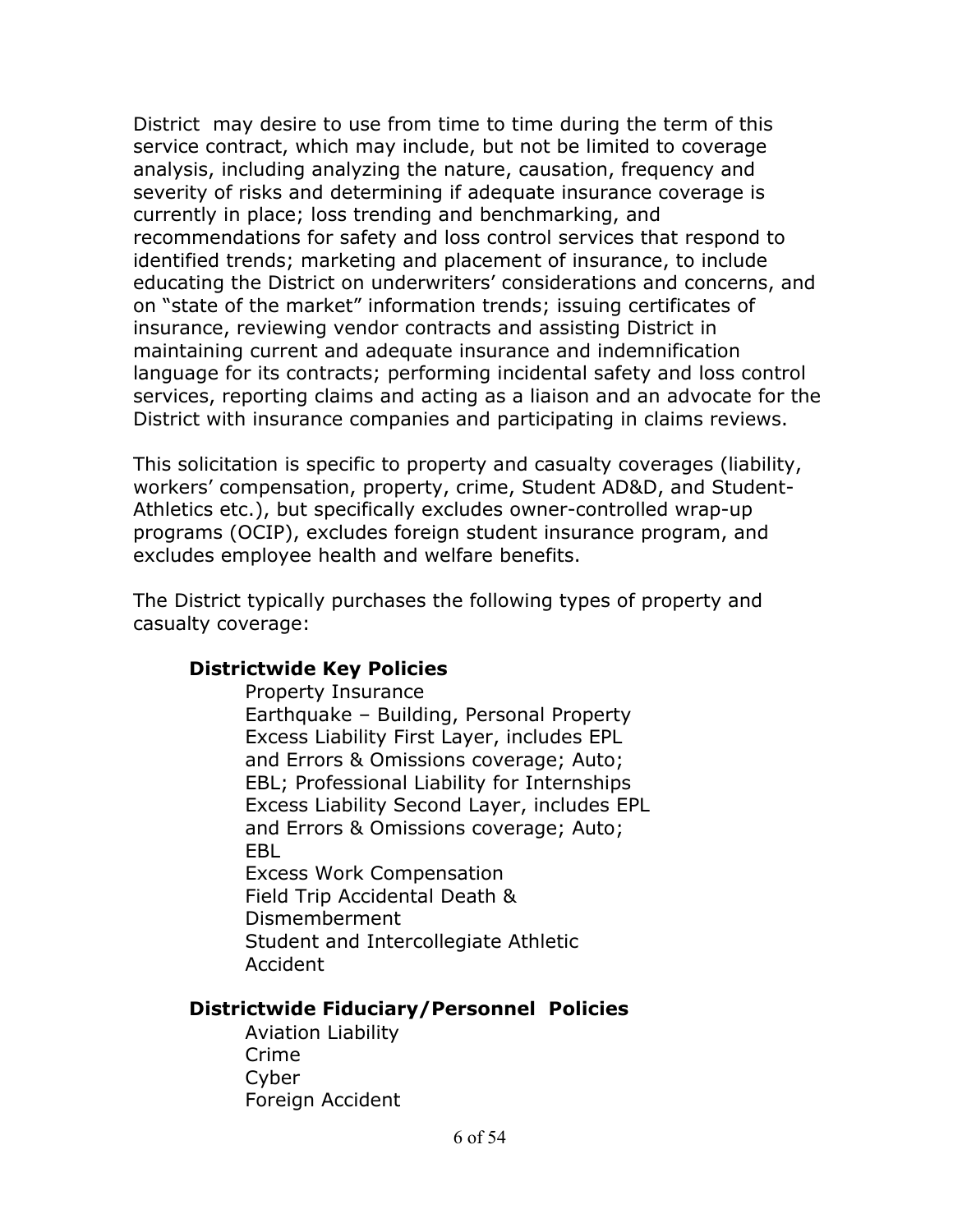Foreign Executive Risk (K&R) Foreign Liability Group Accident Employees ADD

#### **Student Program Specialized Policies**

Athletic Participants Equestrian Accident Equestrian Liability Pierce Vet Professional Liability Student Film Productions

The coverages listed above are not to be interpreted as a limitation on the types of insurance necessary or required by the District. The selected Broker shall, pursuant to this solicitation, provide the analysis and audits of current insurance programs and coverages, and make all necessary recommendations to ensure the District has no gaps, loss of coverage, or has any risk unprotected by financial security (insurance policy or other type of risk transfer instrument).

## **B. SCOPE OF SERVICES**

The successful Proposer ("Contractor") shall perform those services necessary to provide risk management consulting and brokerage services to the District relative to the selected liability, property and AD&D risks only. Such services shall include, but are not limited to, the following:

- A. Coverage analysis, including analyzing the nature, causation, frequency and severity of risks and determining if adequate insurance coverage is currently in place;
- B. Loss trending and benchmarking, and recommendations for safety and loss control services that respond to identified trends;
- C. Marketing and placement of insurance, to include educating the District on underwriters' considerations and concerns, and on "state of the market" information trends;
- D. Issuing certificates of insurance, reviewing vendor contracts and assisting District in maintaining current and adequate insurance and indemnification language for its contracts;
- E. Performing incidental safety and loss control services, and
- F. Reporting claims and acting as a liaison and an advocate for the District with insurance companies; participating in claims reviews.
- G. Services described elsewhere in this proposal, but not limited to specific listing in this proposal.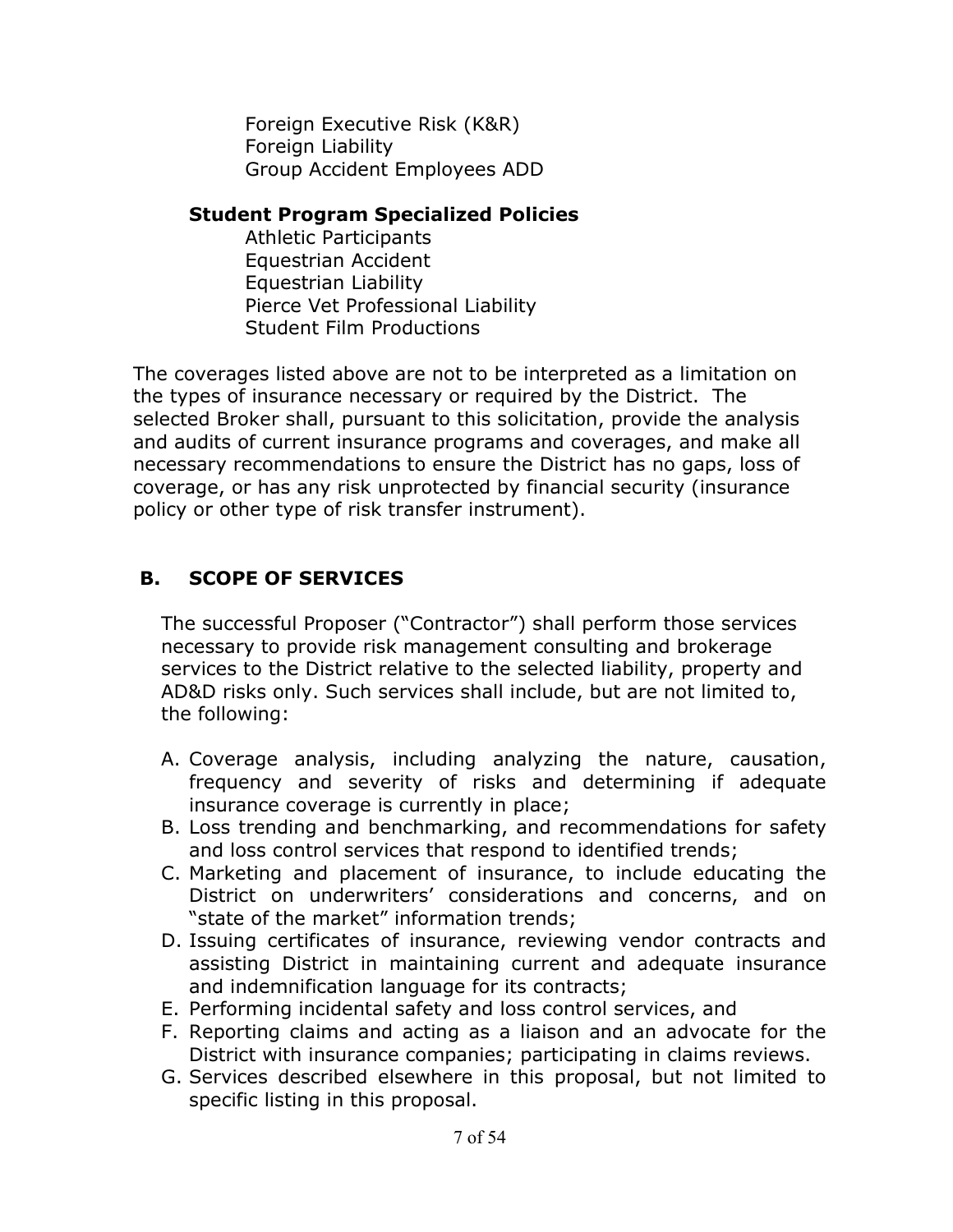## **The District, by policy, will not enter into insurance or risk pools**.

### **IV. PROPOSER REPRESENTATIONS**

Each Proposer submitting a Proposal in response to this RFP is deemed to have made the following representations:

> • Proposer represents that its Proposals fully comply with the requirements of the RFP Documents.

> • Proposer represents that each person who signed a document that is included in the Proposer's Proposals was at the time of signing, and for the duration of Proposer's participation in the RFP process provided for in these Instructions shall remain, authorized to sign on behalf of and to bind the Proposer.

• If the Proposer is a corporation, limited liability company, or limited partnership, Proposer represents that it is, and for the duration of Proposer's participation in the RFP process provided for by these Instructions shall remain, registered with the Office of the Secretary of State for the State of California and authorized under Applicable Laws to business in the State of California with a legal status determined by said Office of the Secretary of State of "active and in good standing."

• Proposer represents that it has carefully reviewed the proposed Agreement and that the terms and conditions thereof are satisfactory to Proposer and represent in the opinion of the Proposer a fair and reasonable allocation and sharing of risks and responsibilities.

• Proposer represents that it has carefully reviewed all of the exhibits attached hereto and taken all matters disclosed thereby into consideration in preparing and submitting its Proposals.

• Proposer represents that it is, and at all times during the performance under the Agreement shall be, in full compliance with the provisions of the Immigration Reform and Control Act of 1986 ("IRCA"), as well as any similar provisions of Applicable Laws setting forth proscriptions or penalties relating to the employment or hiring of undocumented aliens.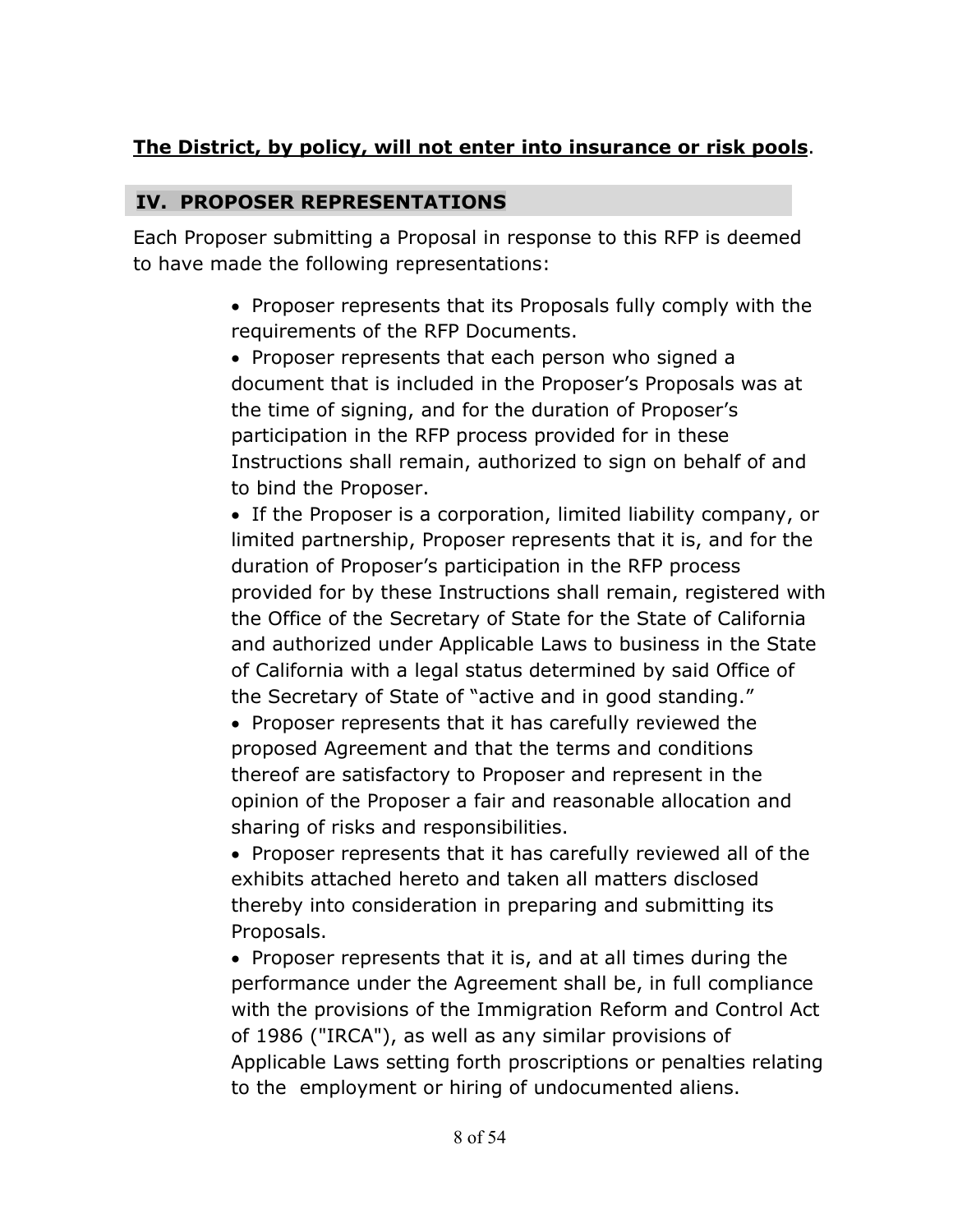• Proposer represents that, at the time of submission of its Proposals, Proposer and each of its Sub-consultants and/or subcontractors possesses any licenses that may be required to hold under the terms of the RFP Documents, as well as any other licenses (if any) that it is required by Applicable Laws to hold in order to perform those services that it anticipates it will be required to perform under the terms of the Agreement. • Proposer, being familiar with California Government Code §§1090 et. seq. and §§ 87100 et seq., represents that it does not know of any facts occurring in connection with the Proposer's preparation for, or participation in, the herein described RFP process that constitute a violation thereof and has disclosed in a separate letter attached to their proposal of any possible interests, direct or indirect, which Proposer believes any official, officer, agent, or employee of the District or any of its Colleges, or any department thereof, has that might cause such official, officer, agent, or employee to be "financially interested" (as that term is defined the aforecited statutes) in any decision made by District in connection with the procurement that is the subject of this Request for Proposal.

• In accordance with Public Contract Code section 2204 (a), the Proposer certifies and represents that at the time its Proposal(s) are submitted, the Proposer is not identified on a list created pursuant to subdivision (b) of Public Contract Code section 2203 as a person (as defined in Public Contract Code section 2202(e) engaging in investment activities in Iran described in subdivision (a) of Public Contract Code section 2202.5, or as a person described in subdivision (b) of Public Contract Code section 2202.5, as applicable. Proposers are cautioned that making a false certification and representation may subject the Proposer to civil penalties, termination of existing contract, and ineligibility to bid on a contract for a period of three (3) years in accordance with Public Contract Code section 2205. Proposer agrees that submission of its Proposal(s) shall constitute Proposer's certification and representation as aforesaid.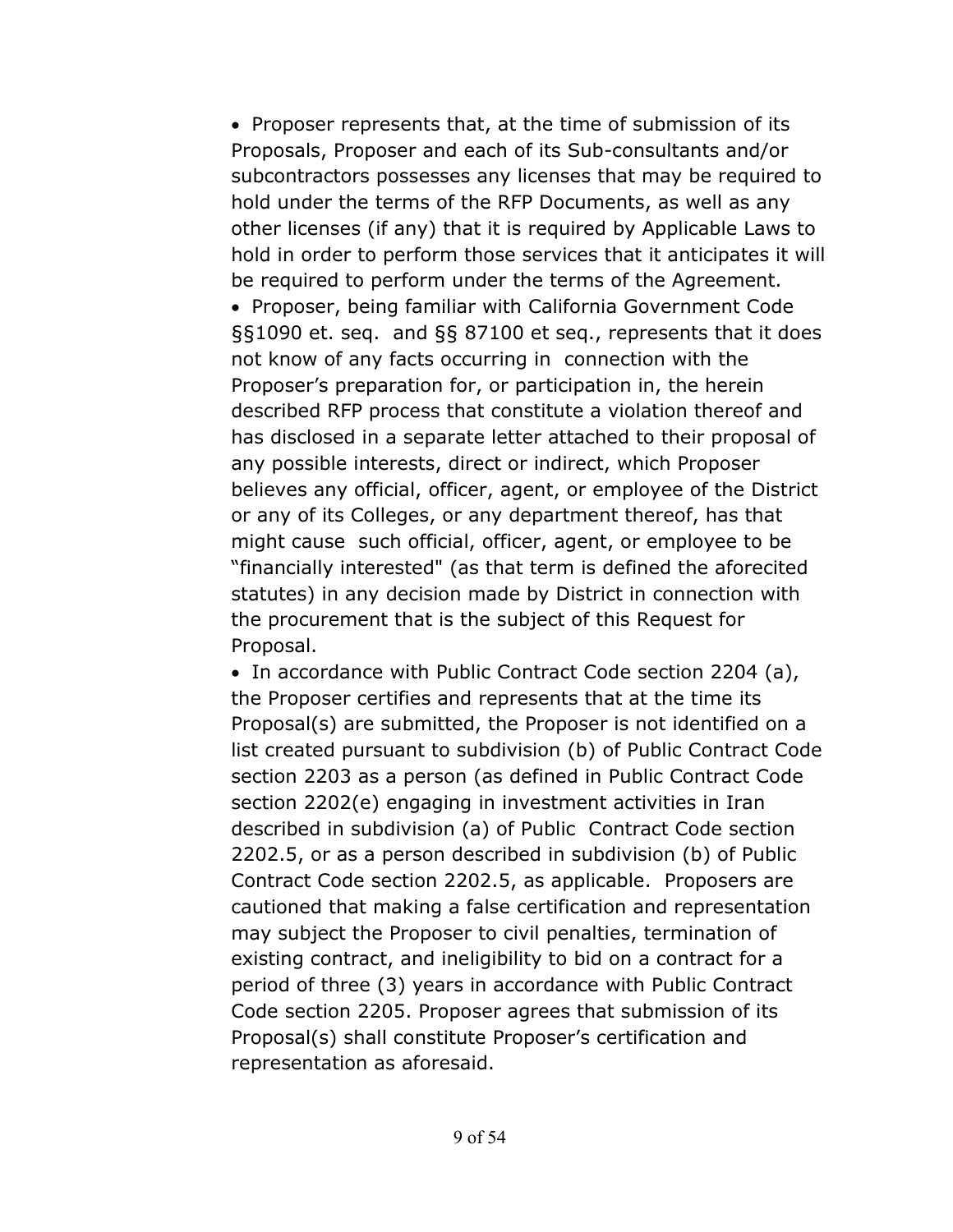#### **V. GENERAL INFORMATION AND GUIDELINES**

### **A. DISTRICT CONTACT PERSON**

Dorothea Mc Farline Los Angeles Community College District Contracts Unit, 6th Floor 770 Wilshire Boulevard Los Angeles, CA 90017-3719 TEL: 213.891.2276 email: [McFarlD@email.laccd.edu](mailto:McFarlD@email.laccd.edu)

### **B. INTERNET ACCESS TO THIS RFP**

All materials related to the RFP will be available on the internet at: https://www.laccd.edu/Departments/BusinessServices/Contract-Services/Pages/Bids-And-Proposals.aspx

A Respondent who chooses to download a RFP solicitation will be responsible for checking the aforementioned web site for clarifications and/or addenda.

Failure to obtain clarifications and/or addenda from the web site shall not relieve Respondent from being bound by any additional terms and conditions in the clarifications and/or addenda, or from considering additional information contained therein in preparing your Proposal.

Note: there may be multiple clarifications and/or addenda. Any harm to the Respondent resulting from such failure shall not be valid grounds for a protest against award(s) made under the solicitation.

All Respondents are responsible for obtaining all RFP materials.

## **C. UNAUTHORIZED COMMUNICATIONS**

Proposers shall not, prior to Award, contact or communicate, either verbally or in writing, with any of the following persons (other than the person named above) for the purpose of discussing the requirements of the RFP Documents or the RFP process: (1) any trustee, officer, employee, or representative of the District; or (2) any consultant, or employee of a consultant, providing the District with assistance, advice, or professional services relating to the matters covered by the RFP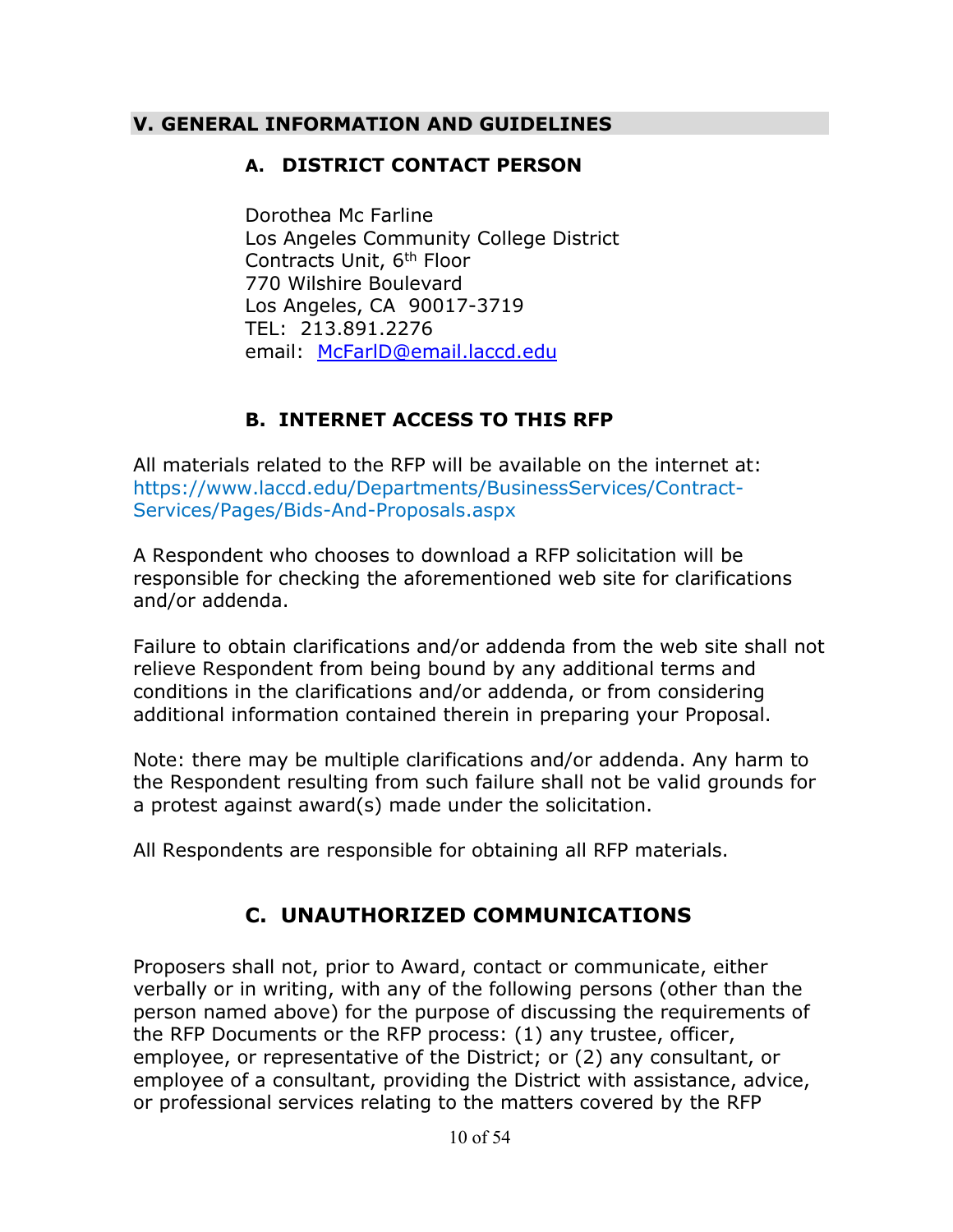Documents or who is involved in any aspect of the RFP evaluation or scoring processes. Unauthorized communication by a Proposer in violation of the foregoing may result in disqualification.

## **D. INTERESTED PARTIES**

Firms who are advisors to the District in respect to the RFP process are not allowed to submit, or participate in submission of, Proposals. A Proposer shall not participate in, or be "interested in," more than one Proposal. For purposes of this paragraph, "interested in" means having a managerial or financial interest in another Proposer or a Subcontractor to another Proposer. Notwithstanding the foregoing, a Subcontractor may be proposed as a subcontractor to more than one Proposer.

## **E. PROPOSER CLARIFICATIONS**

Without limitation to the District's rights relating to the conduct and content of Negotiations, the District reserves the right, but assumes no obligation to, at any point in the RFP process to contact a Proposer directly, without notice to other Proposers, for purpose of obtaining clarifications of, or to address minor irregularities, informalities, or apparent clerical mistakes in, a Proposal ("Proposer Clarifications"). Where the District determines that there is a need and justification for seeking Proposer Clarifications, the District may request Proposer Clarifications from some Proposers and not other Proposers. If Proposer Clarifications are sought from all Proposers, the questions asked may be different for each Proposer.

## **F. FALSE INFORMATION**

In addition to and without limitation upon any other requirements of the RFP Documents, the District reserves the right, but assumes no obligation, to disqualify any Proposer and reject any Proposal should District determine that any information submitted by the Proposer is false, incorrect, or materially incomplete.

## **G. DISTRICT CONFIRMATION**

The District reserves the right, but assumes no obligation, to confirm through any means available to the District the truth, accuracy, or completeness of any information contained within the resumes or other information submitted by a Proposer or communicated by a Proposer or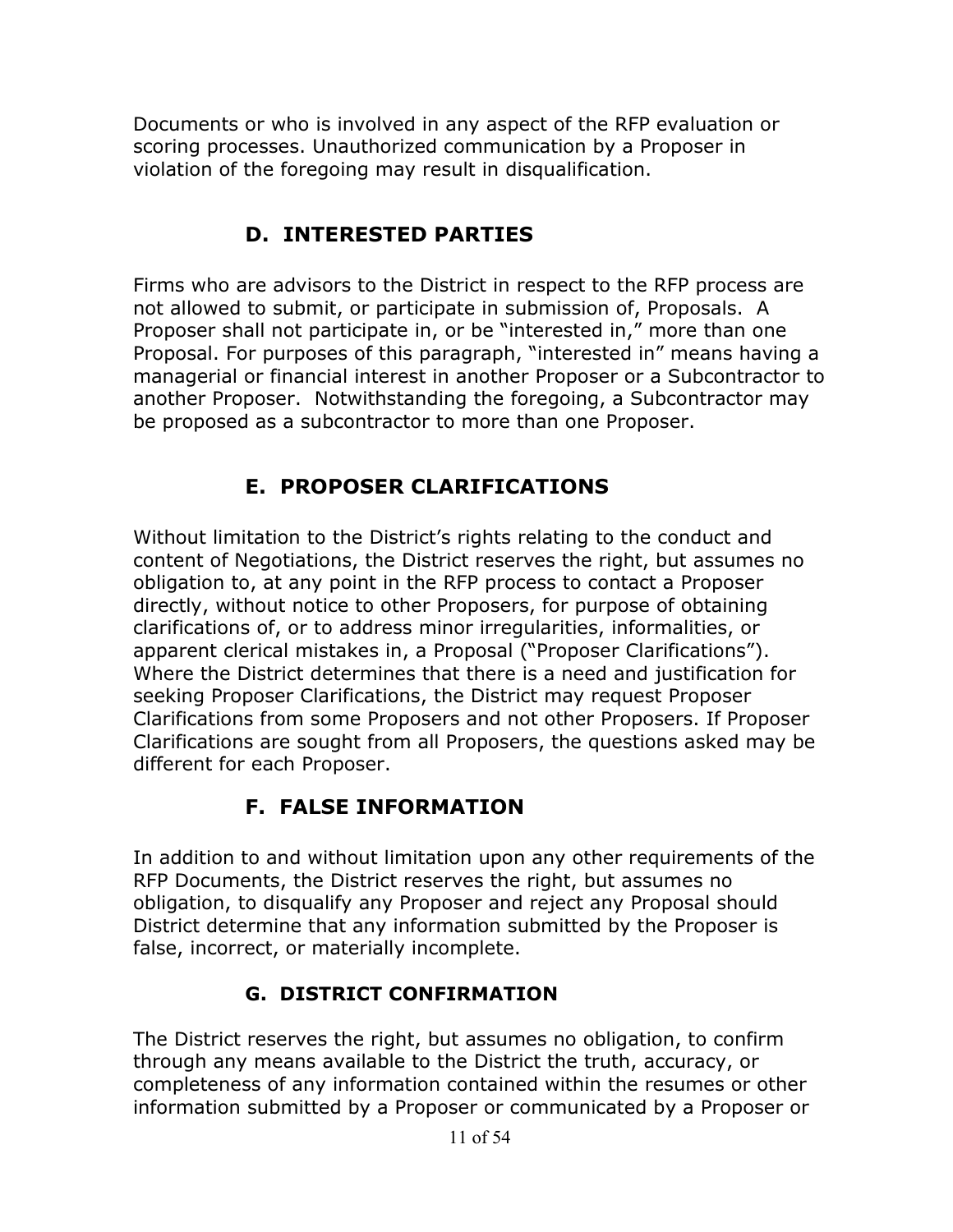a Subcontractor during face-to-face communications with the District or its representatives or consultants administering the RFP process.

## **H. NO JOINT OFFERS ACCEPTED**

Where two or more Proposers desire to submit a single proposal in response to this RFP, they should do so on a prime/subcontractor basis rather than as a joint venture or informal team. For this engagement, "DISTRICT" intends to contract with an individual firm and not with multiple firms doing business as a joint venture. Accordingly, where two or more firms desire to join in preparing and submitting Proposals, they should do so on a prime-subcontractor basis, rather than as a joint venture or informal team. The firm acting as the "prime", if it receives the Award, will enter into the Agreement with the District. An example of such an arrangement in this RFP would be in regards to armored car services. Proposers which do not offer this service in-house would subcontract that work to an armored car service provider.

## **I. DISTRICT DETERMINATIONS**

The District shall have the right to make all determinations and interpretations relating to the RFP Documents or the RFP process, including, without limitation, any Proposer's compliance with the RFP Documents or its qualifications to participate in the RFP process, and all such determinations shall be final and binding.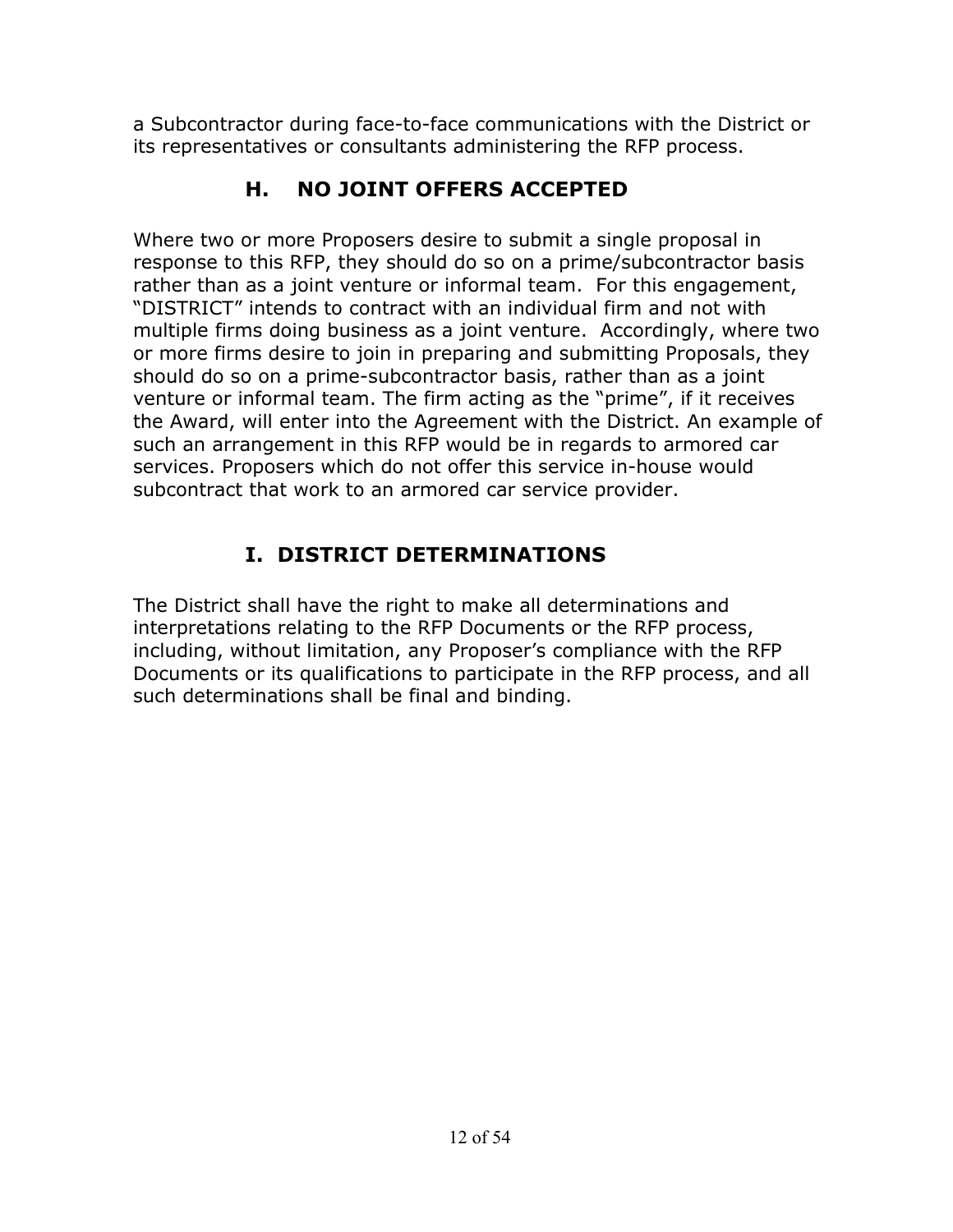## **VI. INSTRUCTIONS AND GENERAL CONDITIONS**

### **A**. **RFP INSTRUCTIONS AND CONDITIONS**

This RFP contains the instructions and conditions governing the requirements for a proposal to be submitted by an interested Proposer, the format in which the proposal is to be submitted, the material to be included therein, and the requirements that must be met. Each Proposer should carefully examine the entire RFP and be fully aware of the nature and quality of the services sought by "DISTRICT" as well as the conditions in providing such services.

#### *PROPOSALS MAY BE REJECTED AS NON-RESPONSIVE IF THE PROPOSER FAILS TO FULLY COMPLY WITH ANY OR ALL OF THE INSTRUCTIONS OR CONDITIONS SET FORTH IN THIS RFP.*

### **B. RFP SCHEDULE**

#### **RFP Schedule:**

| <b>RFP Posted</b>                       | Tuesday, February 4, 2020   |
|-----------------------------------------|-----------------------------|
| Questions regarding this RFP by 3:00 pm | Thursday, February 13, 2020 |
| Questions and answers posted to web     | Thursday, February 20, 2020 |
| Bidder Response Due by 2:00 pm PST      | Tuesday, March 2, 2020      |
| Presentation (s)                        | <b>TBD</b>                  |
| <b>Tentative Award Date</b>             | <b>March 2020</b>           |
| Board Date for Approval                 | <b>April 2020</b>           |

The District reserves the right, at any time to adjust in the form of additions, modifications or deletions to the RFP schedule. Such adjustments, if any shall be made by RFP Addendum. References in the RFP Documents to the RFP Schedule or to date in the RFP Schedule shall mean the RFP Schedule as so adjusted.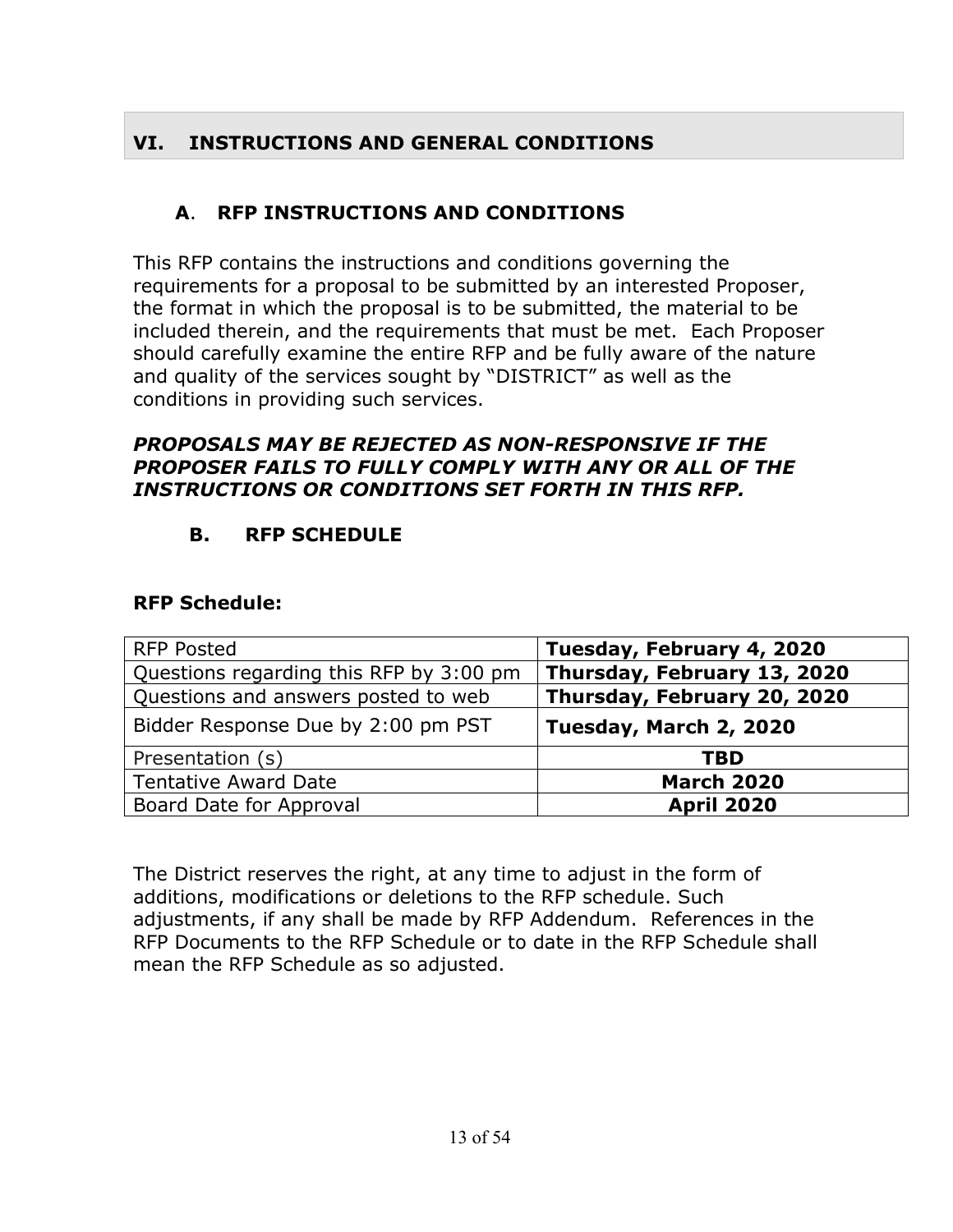### **C. PROPOSAL SUBMISSION INSTRUCTIONS**

**Sealed Proposals:** The proposer shall submit to the District one (1) **printed original and five (5) copies of its proposal, together with one (1) copy of a USB drive containing an electronic version of the proposal in Microsoft Word format**, **addressing each of the items in this RFP.**

### **RFP Due Date and Time:**

**Proposals must be received by the District** no later than **2:00 p.m. PST on Tuesday, March 2, 2020.** Proposals will be date stamped to record receipt thereof.

Any proposals received after the time and date above may, at the District's sole discretion of the District, be returned unopened or set aside without consideration. It is the practice of the District not to consider late offers unless it is determined that a selection cannot be made from among the proposals received on time.

Delivery of the proposal by the specified deadline is the sole responsibility of the Proposer to ensure that its proposal is delivered on time. If hand delivered, ample time should be scheduled for delays caused by downtown Los Angeles area traffic and parking. **District does not provide parking accommodations to proposers submitting proposals.**

The District shall not be responsible for, nor accept as a valid excuse for late proposal receipt, any delay in mail service or other method of delivery used by the Proposer except where it can be established that the District was the sole cause of the late receipt.

#### **Proposals submitted via fax, telephone or email will not be accepted.**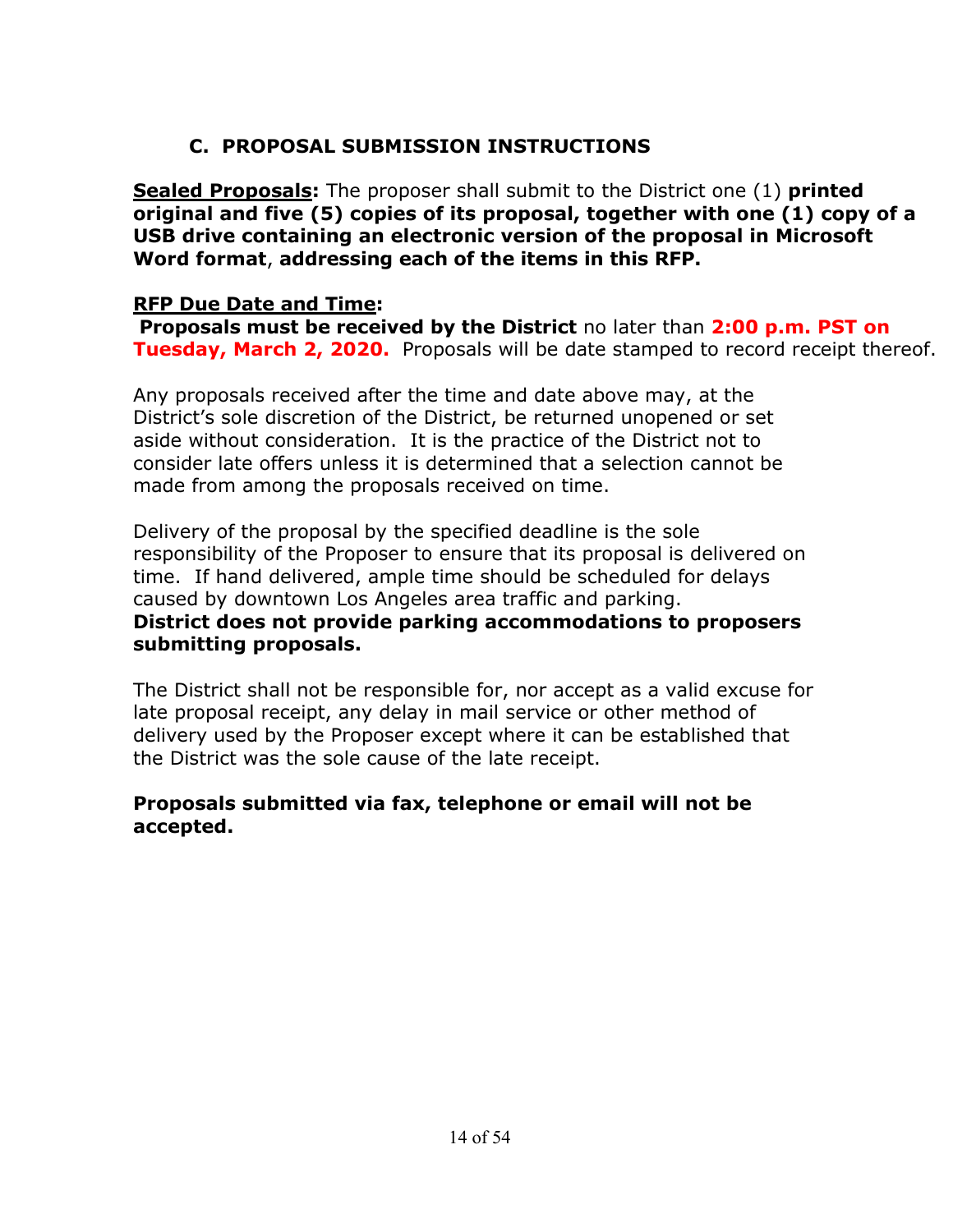**Proposal Label:** Proposals are to be enclosed in a sealed package displaying the proposer's name and the words:

#### "**PROPOSAL RESPONDING TO RFP 20-01: "RISK MANAGEMENT CONSULTING AND INSURANCE BROKERAGE SERVICES"**

**Deliver To Address:** Mail or deliver proposals to:

Los Angeles Community College District 770 Wilshire Blvd, 6th Floor Los Angeles, California 90017 ATTN: Dorothea Mc Farline Procurement Unit

#### *Submittals not conforming to the specifications of this RFP may be deemed non-responsive and grounds for rejection or result in points being deducted during evaluation.*

All proposals must be firm offers subject to acceptance by "DISTRICT" and may not withdrawn for a period of 120 calendar days following the Proposal Submission Deadline. Proposals may not be amended once submitted to "DISTRICT" except as permitted by "DISTRICT."

### **VII. PROPOSAL FORMAT AND CONTENT**

Vendors must follow the format established in this RFP and provide all information requested.

### **A. GENERAL**

The proposal should provide a straightforward, concise description of the proposer's ability to satisfy the requirements of this RFP. Emphasis should be placed on conformance to the RFP instructions, on responsiveness to the RFP requirements, and on completeness and clarity of the proposal's content.

This RFP and the selected proposal response will become a part of any Agreement that executed as a result of this RFP between the District and the Contractor. Any proposal attachments, documents, letters and materials submitted by the proposer shall be binding and may be included as part of any final Agreement.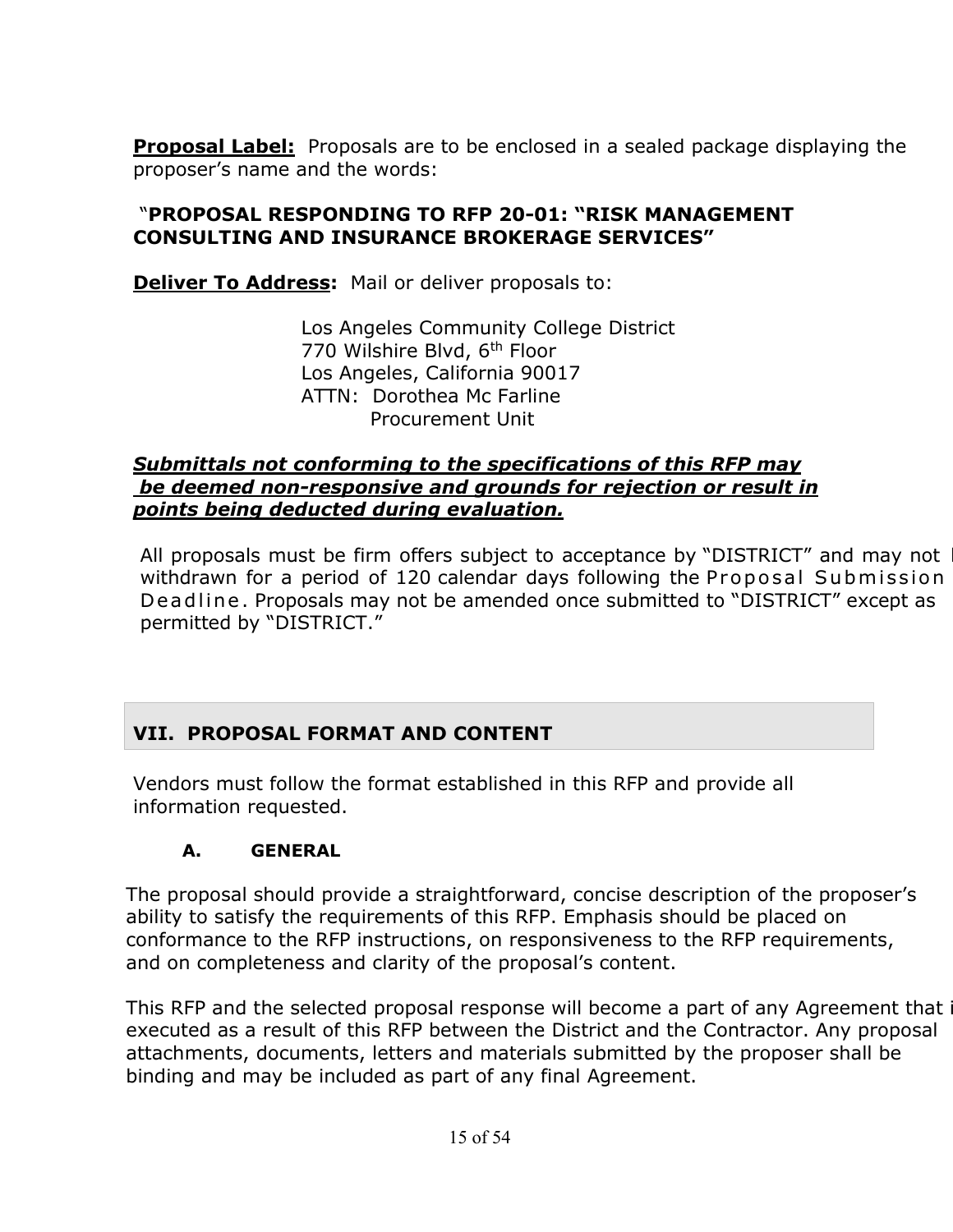#### **The Proposer's failure to submit the complete proposal pages in accord with this RFP's instructions and conditions may invalidate the proposal.**

Promotional material will not be considered in awarding a contract and should not included.

### **B. PRESENTATION/FORMAT**

Proposals shall be submitted in 8 1/2" x 11" size, using a size 12 font and using a simpl method of fastening. Proposals should be typed and not include any unnecessarily elaborate or promotional material. Lengthy narrative is discouraged; presentations should be brief and concise.

### **Proposal(s) shall be submitted with the following items in the specified order**:

## **C. PROPOSAL CONTENT**

### **1. Cover Page**

A cover page with the Proposer's name, the title, "**RFP 20-01: RISK MANAGEMENT CONSULTING AND INSURANCE BROKERAGE SERVICES**," and submission due date and time.

### **2. Transmittal Letter/Introduction**

The letter of transmittal must, at a minimum, contain the following:

- a) Identification of the offering vendor(s), including name, address, email address and telephone number;
- b) An acknowledgement of RFP addendum and/or addenda, if any;
- c) Name, title, address, telephone number and email address of contact person during period of proposal evaluation
- d) A statement that the proposal shall remain valid for a period of not less than four (4) months, (120 days), from the due date for submittal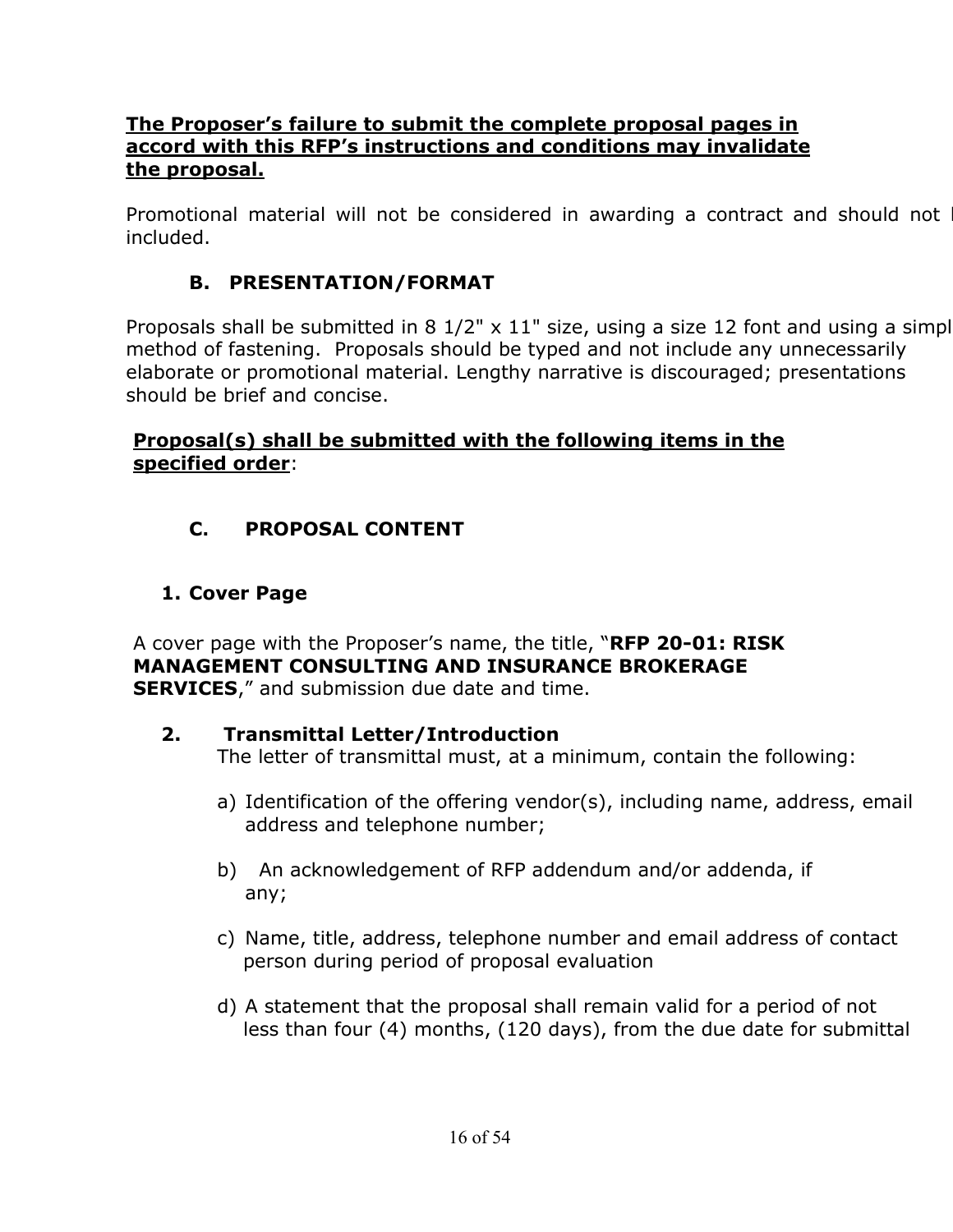e) Identification of any information contained in the proposal which the proposer deems to be, and establishes as, confidential or proprietary and wishes to be withheld from disclosure to others under the California Public Records Act

#### **A blanket statement that all contents of the proposal are confidential or proprietary will not be honored by the District.**

f) Signature of a person authorized to bind the offering vendor to the terms of the proposal

### **3. Table of Contents**

Immediately following the transmittal letter include a complete table contents for material included in the proposal, including page numbers.

### **4. Qualifications, Related Experience and References**

Overview: This section should establish the ability of the proposer (and its subcontractors, if any) to satisfactorily perform the required work by reasons of: demonstrated competence in the services to be provided; the nature and relevance of similar work currently being performed or recently completed; record of meeting schedules and deadlines of other clients;  **competitive advantages over other firms in the same industry;** The proposer may highlight those qualifications that it feels distinguishes it from its competitors; strength and stability as a business concern; This information should be furnished for both the proposer and any subcontractors included in the offer.

### 1) PROPOSED STAFFING AND PROJECT ORGANIZATION

Overview: This section should discuss the staff of the proposing firm who would be assigned to work on the District's account.

a) Identify the key personnel from your firm that who would be assigned to the District Include a brief description of their qualifications, professional certifications, job functions and office location(s). Designate a Senior Vice President who would be ultimately responsible for the District's account and an Account Manager who would provide day-to-day direction of the required work. Furnish brief resumes (not more than two pages long) for all key personnel; include these as an appendix, not in the body of the proposal.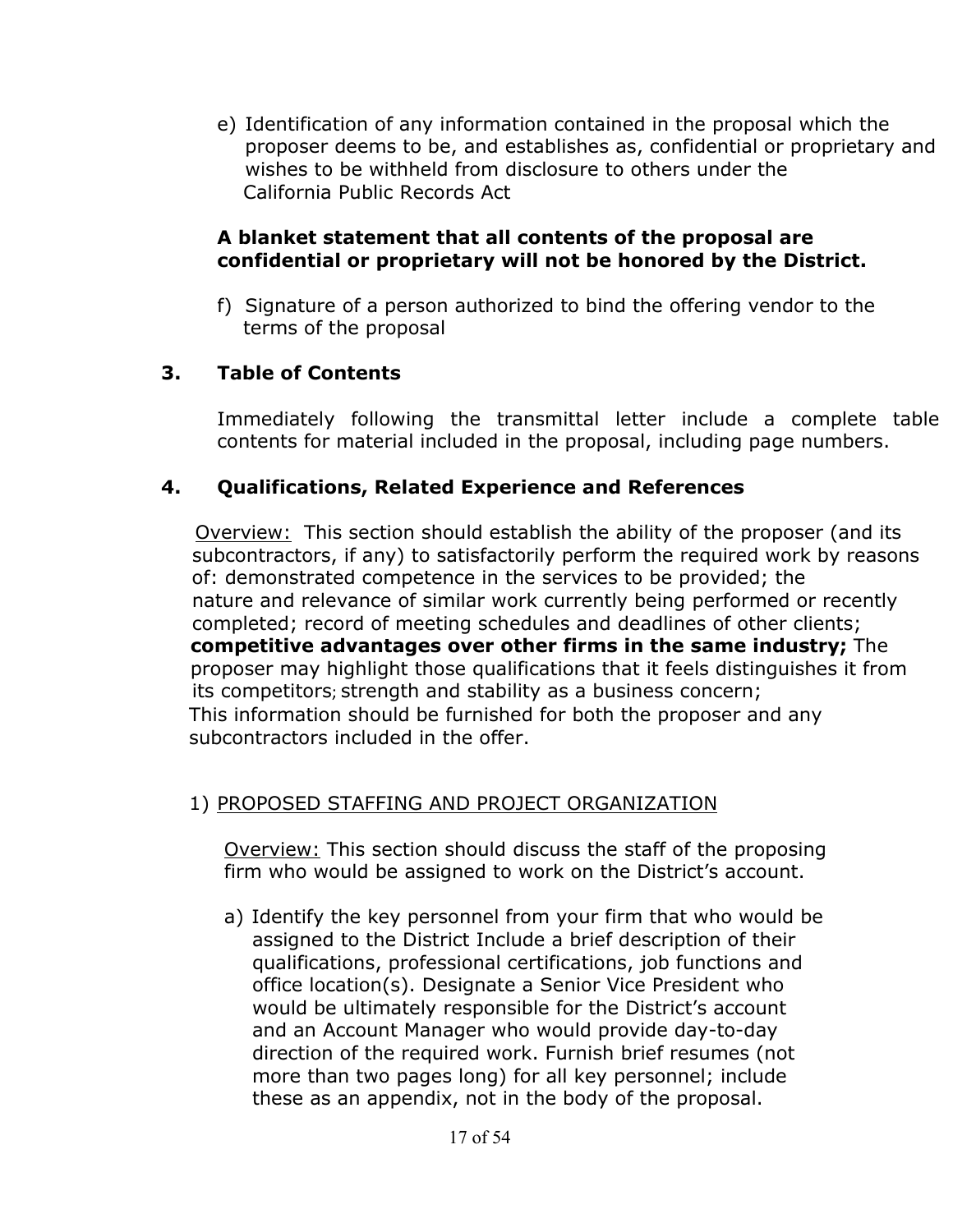- b) Include a simple organization chart, which clearly delineates communication and reporting relationships among the project account staff.
- c) State the other lines of business in which your firm is engaged.

#### 2. WORK PLAN/TECHNICAL APPROACH

Overview: This section should establish the Proposer's understanding of the District's objectives and requirements, demonstrate the Proposer's ability to meet those requirements and outline clearly and concisely the plan for accomplishing the specified work.

- a) Describe succinctly how your firm would accomplish the work and satisfy the District's objectives described in this RFP. If appropriate, divide the work into segments or tasks to represent milestones for measuring progress.
- b) Attach as an appendix a sample insurance quote your firm prepared for a client of the size and complexity as Los Angeles Community College District. You may exclude propriety information regarding the client and information not otherwise available through the Public Records Act.
- c) List all the names of the insurance companies that underwrite 30% or more of your firm's book of business.

### 3. SERVICE FEES

#### **EXECUTION OF A CONTRACT WILL NOT RESULT IN COMPENSATION BEING EARNED OR PAID TO THE CONTRACTOR. COMPENSATION WILL BE EARNED AND PAID ONLY IF THE DISTRICT GIVES THE CONTRACTOR AUTHORITY TO PLACE AN ORDER WITH THE INSURANCE COMPANY TO BIND COVERAGE.**

Overview: This section should disclose all charges to be assessed the District for the Scope of Work and declare the Proposer's preferences for payment method and timing consistent with the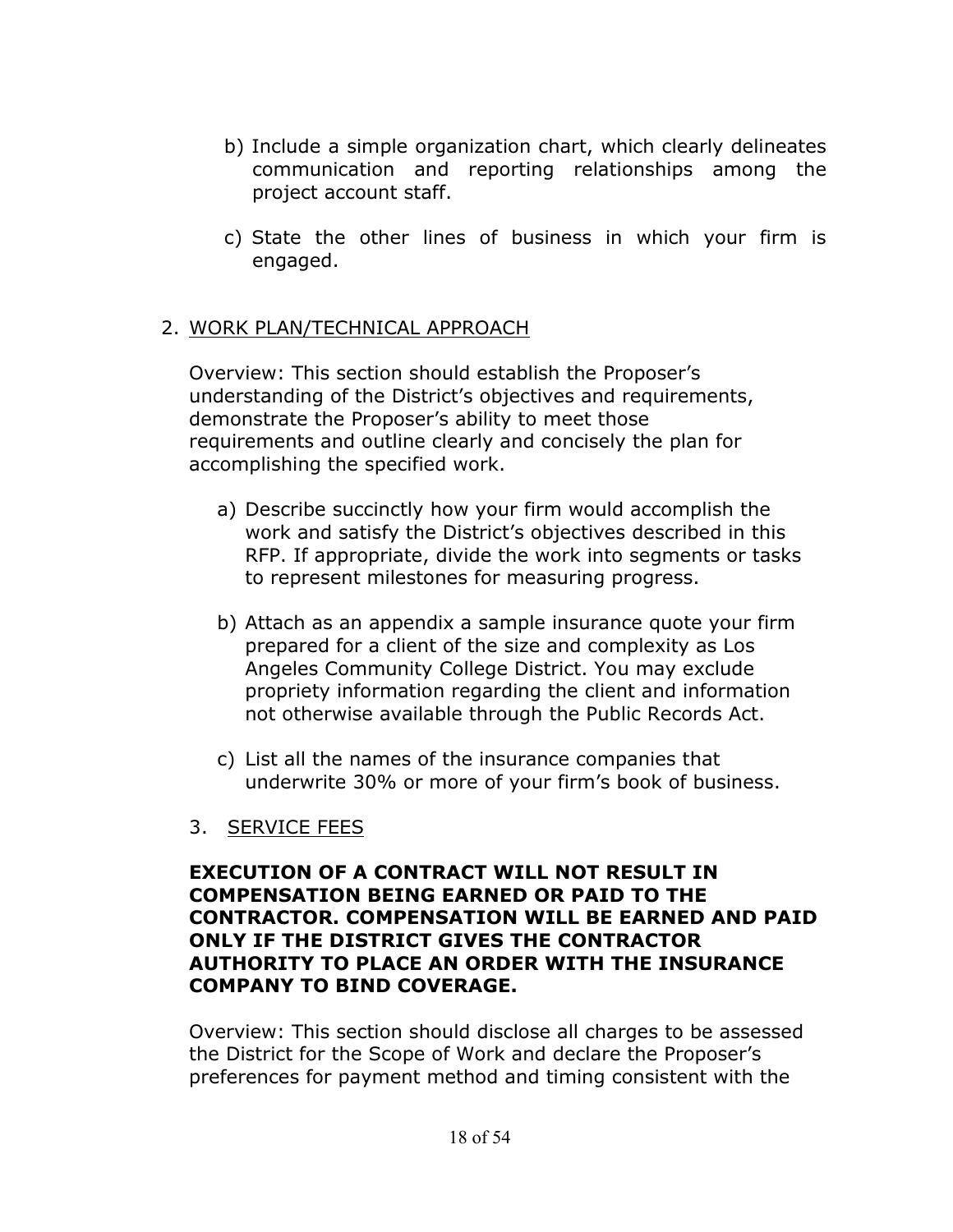information provided immediately above (compensation earned and payable with District order to bind coverage).

- a) Quote an annual total fixed flat fee for completing all requirements outlined in the Scope of Services. Quote a fee for the initial term and for each of the potential successive four years of the contract term.
- b) The annual total fixed flat fee shall be inclusive of all expenses and costs.
- c) The Proposer's only source of income, revenue or compensation earned or received earned or received by the Proposer in connection to the District's account is the annual total fixed flat fee paid to the Proposer by the District. Any other source of income, revenue, consideration, or compensation, including, but not limited to, commissions and overrides received by the Proposer in connection to the District's account, must be disclosed and reimbursed back to the District.

### 4. APPENDICES

- a) Furnish as appendices those supporting documents (e.g., certificates of insurance, staff resumes) requested in the preceding instructions.
- b) Include any additional information you deem essential to a proper evaluation of your proposal and which is not solicited in any of the preceding sections. Proposers are cautioned, however, that this does not constitute an invitation to submit large amounts of extraneous material; appendices should be relevant and brief.

#### **D. MANDATORY DOCUMENTS PROPOSER MUST SUBMIT WITHIN THE SEALED RESPONSE**

This section seeks to establish the ability of the Proposer to satisfactorily perform the required work by reasons of: demonstrated competence in the services to be provided by the Contractor; nature and relevance of similar work recently completed for other clients; record of meeting schedules and deadlines on other projects; competitive advantages over other firms in the same industry; strength and stability as a business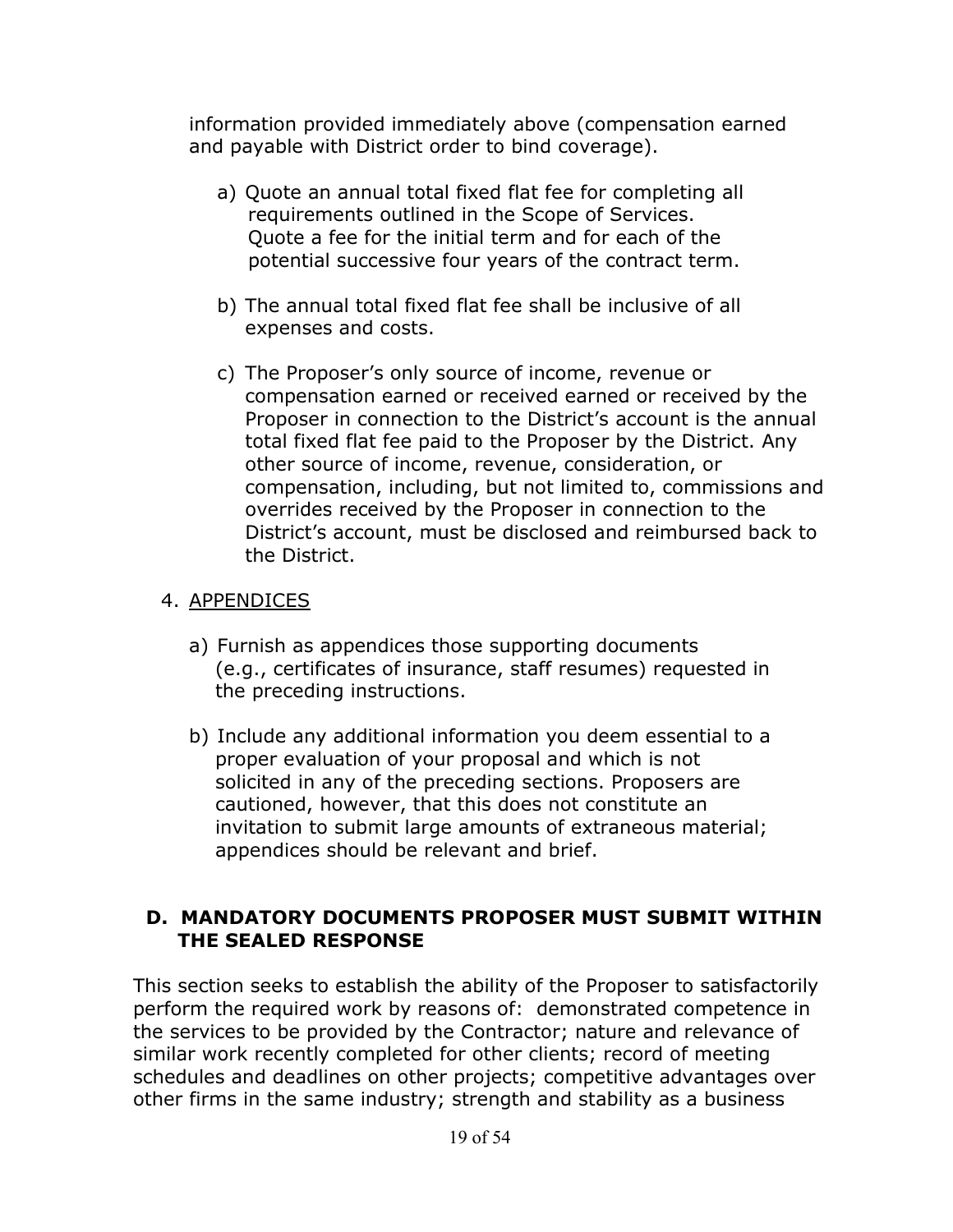concern; and supportive client references. Information requested below must be furnished by the Proposer. Moreover, these documents shall be signed by a person authorized to commit the Vendor to a contract, and as discussed above, these documents must be included with the proposal when submitted by the Proposal Submission Deadline.

- a) Certification. The Proposer shall certify that the firm is not debarred, suspended or otherwise declared ineligible to contract by any federal, state or local public agency.
- b) References. The Proposer must list at least three (3) references where the Proposer has provided similar services to public educational entities or other public agencies and which can independently evaluate the Proposer's expertise in this area. The Proposer shall describe the work it performed or is performing for each client and include the name, job title, address, email address, and telephone number of the contact person for each reference. References may be contacted to provide verification of the data submitted and for discussion of satisfaction with the proposer's services.
- c) Organizational Information. The Proposer must declare an answer as to whether within the past five (5) years there have been any significant developments in Proposer's organization such as changes in ownership, key personnel, structural organization, bankruptcy or other financial problems, pending litigation, mergers and acquisitions, pending merger and pending acquisitions, and/or business emphasis. The Proposer must also declare and disclose any other conditions that may affect the proposer's ability to perform the requested service. If yes to any of the above organization information, please describe in detail and whether there are anticipated similar changes in the Proposer's organization in the next 24 months.
- d) Certificates of Insurance. The Proposer shall furnish certificates of insurance showing the types and amount of insurance carried by the Proposer.
- e) Terminated and/or Lost Accounts. The Proposer must disclose how many accounts, if any, have terminated or lost Proposer's services within the past three years. For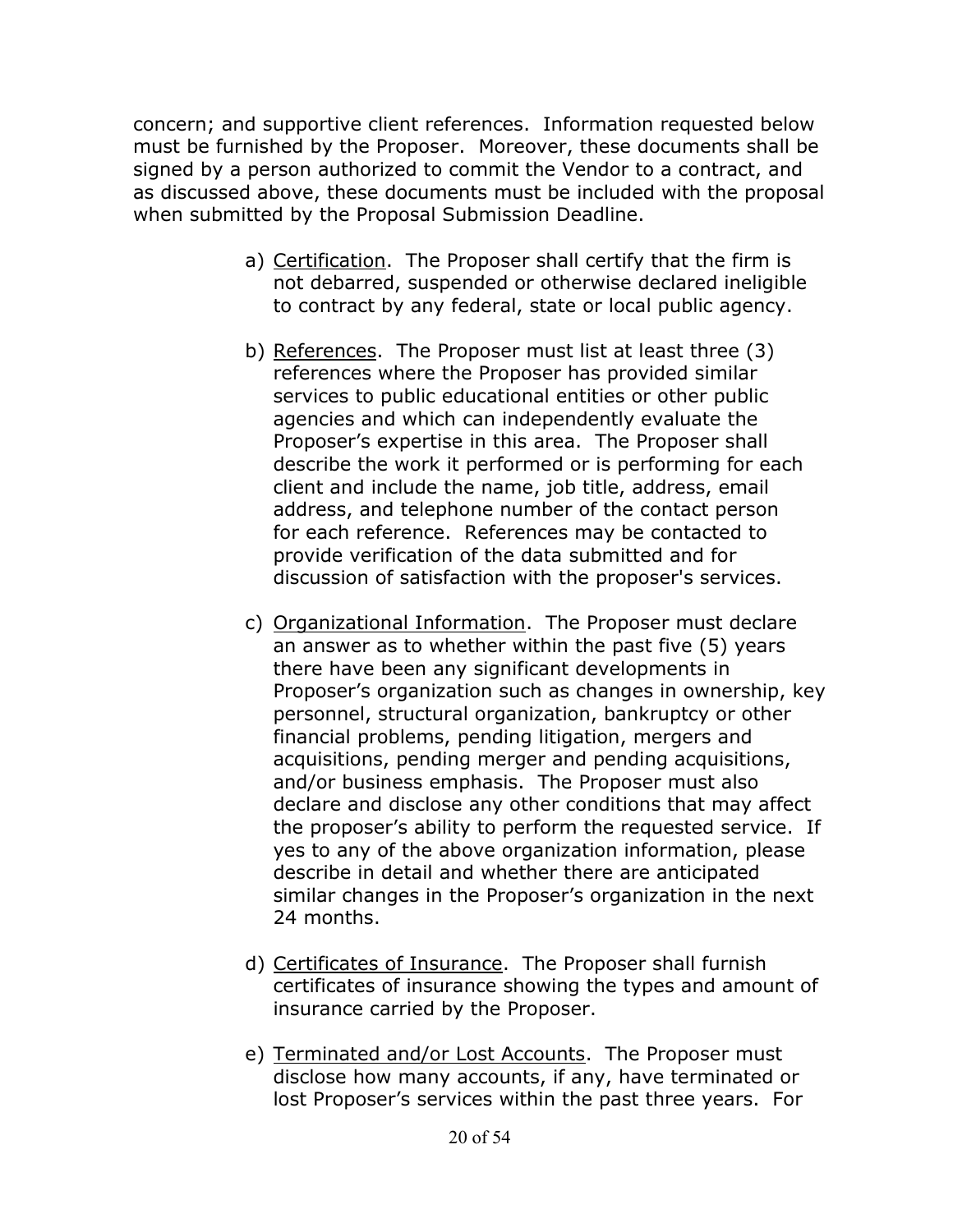each such account, please state the reasons for the termination of the account and/or lost account. Include the name, address, email address, and telephone number of the contact person.

- f) Confirmation of Service. The Proposer shall confirm that the Proposer has a minimum of at least three (3) years of service in insurance broker services/consultation in the higher education marketplace.
- g) Schedule of Fees/Billing Rates and Structure
- h) Completed and signed Noncollusion Affidavit (Exhibit A)
- i) Completed and signed Certificate of Non-Discrimination (Exhibit B)
- j) Completed Confidentiality Agreement (Exhibit C)
- k) Acknowledgement of all addenda issued by the District (Exhibit D)
- l) Completed and signed Exceptions and Deviations (Exhibit E)

## **GRACE PERIOD FOR MISSING OR INCORRECT FILING OF ITEMS (h)**

**THROUGH (l) ONLY:** In the event that a vendor fails to submit all or any part of items (a) through (e) above with its submission or if any submitted item is incomplete incorrect, the Contracts Office will notify the vendor and the vendor shall have an additional three (3) business days to submit the missing item to the Contracts Office. Failure to submit the missing item will result in the disqualification of the Vendor the mandatory item is missing entirely. Failure to complete or correct a mandatory item will result in the vendor's Proposal being considered in the form in which it was originally submitted.

## **E. MEETING RFP SPECIFICATIONS**

The services offered by the Proposer must meet the specifications as described in this RFP. The District reserves the right to reject as nonresponsive any proposal that does not meet the specifications as described in this RFP.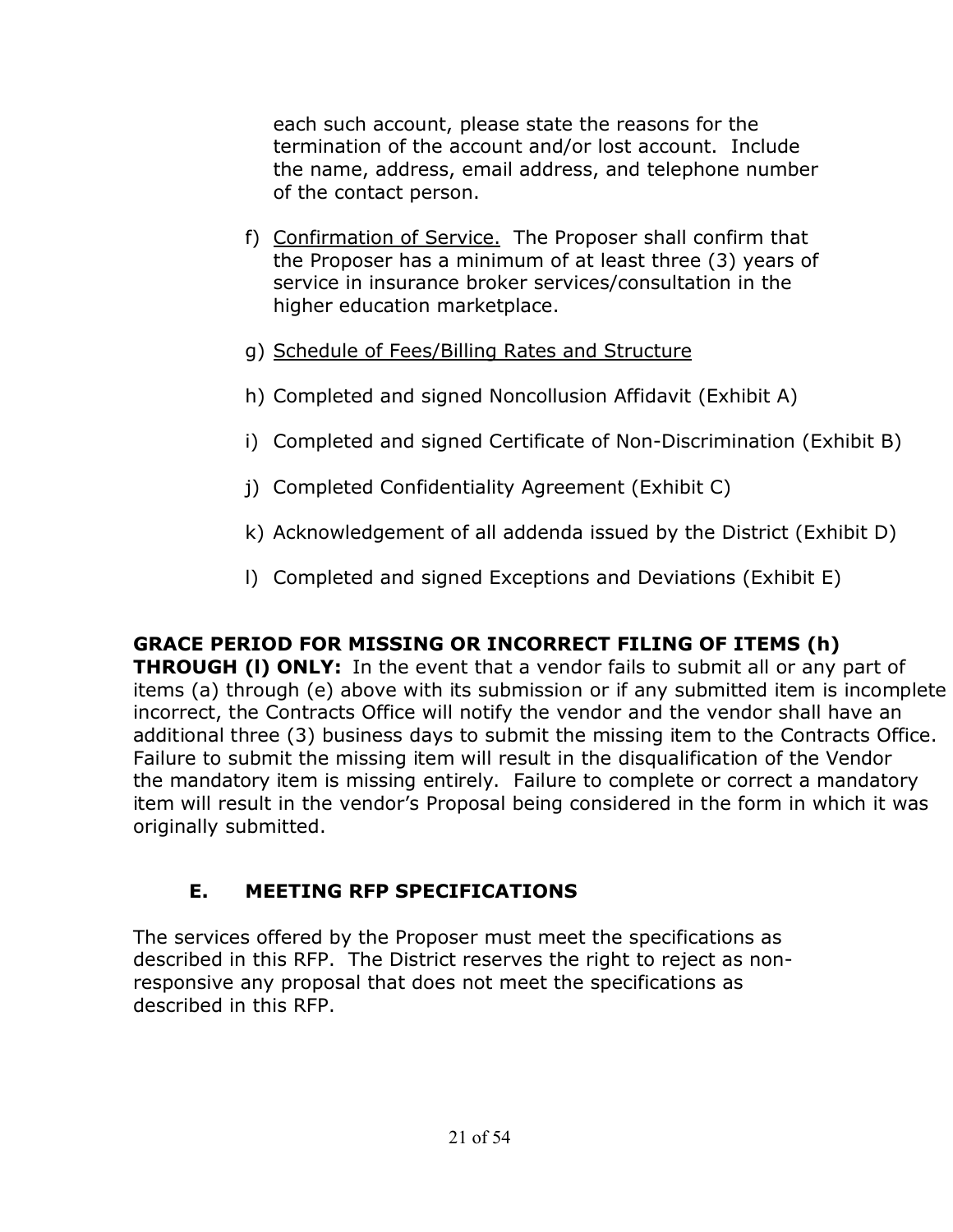### **F. PROPOSED INFORMATION TO BE ACCURATE, COMPLETE AND VALID**

The Proposer must provide information including, but not limited to, fees for all offered services based on the scope of work, which is set forth on page 8. Failure to do so may invalidate the proposal. The price must be accurate, complete and must be valid for the term of the agreement. The Proposer is responsible for the accuracy of the proposal submitted, and no allowance will be made for error or fee increases that the Proposer later alleges are retroactively applicable.

## **G. AUTHORIZED SIGNATURES**

Exhibits A through E must all be signed by the Proposer's authorized signatory and must be submitted by the Proposer in the sealed envelope along with its proposal. The District is unable to accept any proposal submitted without these statements completed and signed by the Proposer's authorized signatory.

## **H. AUTHORIZATION TO DO BUSINESS**

All Proposers must be authorized to do business in California. If a Proposer is a sole proprietorship or partnership, the Proposer should furnish with its proposal a copy of a current business license issued in California. If the Proposer is a corporation, it must be approved by the California Secretary of State to do business in California as shown by it having an "ACTIVE" status listed on the California Secretary of State website as of the date of evaluation of the proposal. The Proposer should provide the corporate number issued by the Secretary of State with its proposal.

Each Proposer is required to possess at the time of submitting its Proposal, and at all times during the RFP process (and, in the case of the Proposer that receives award, at the time of award, upon execution of the Agreement, and at all times during performance of the Agreement) any licenses required by Applicable Law for the performance of the Agreement.

## **I. REQUIREMENTS**

The Proposer shall be responsible for becoming familiar with the scope of services required by the District as set forth on pages of this RFP, and shall rely solely upon his or her own independent judgment, and not upon any statements or representations made by the District, whether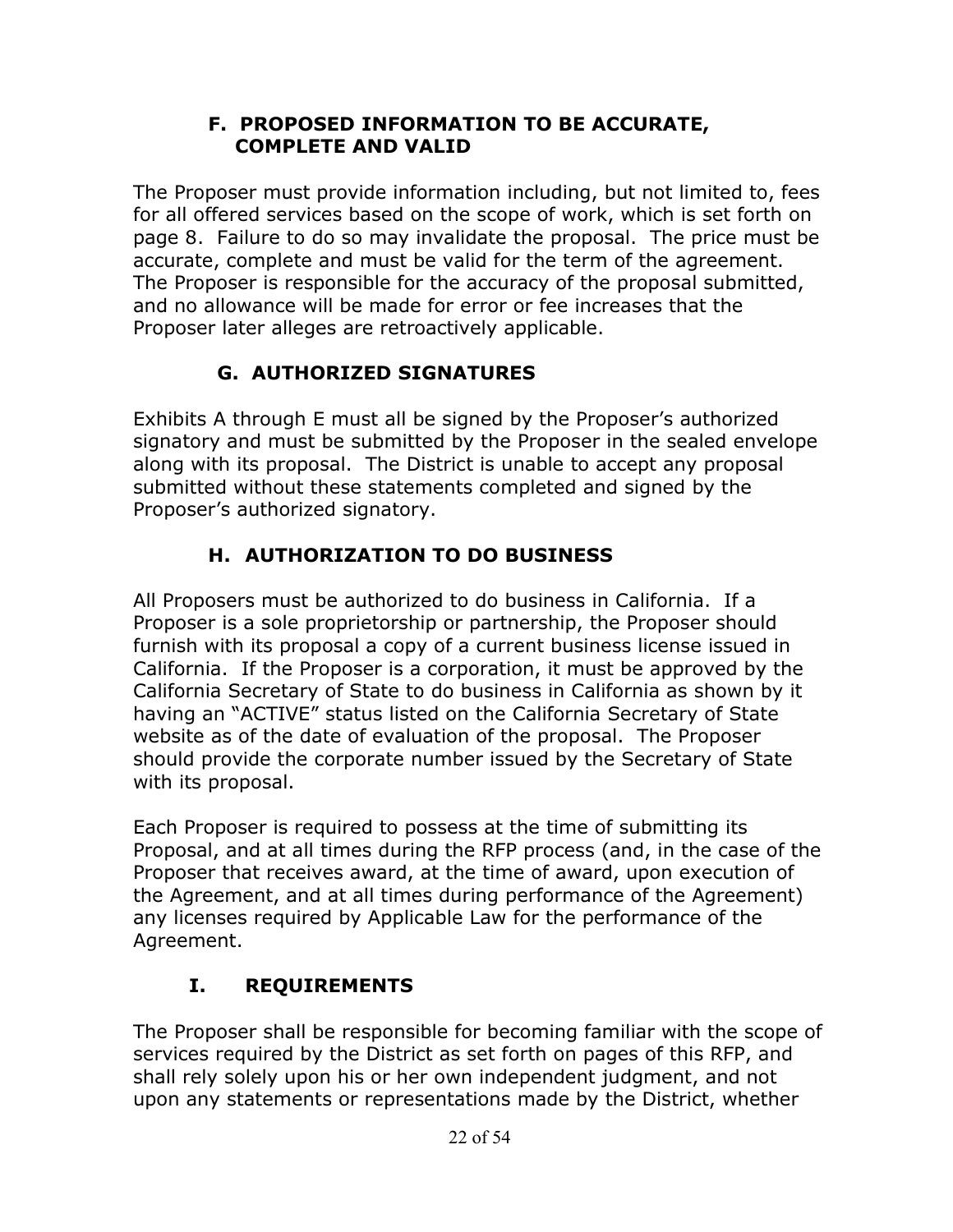express or implied. The failure or omission of any Proposer to acquaint himself or herself with the service requirements of the District shall in no way relieve any Proposer from any obligation with respect to this proposal or to the resulting agreement. The submission of a proposal shall be taken as *prima facie* evidence of compliance with this section.

### **J. QUESTIONS ABOUT RFP**

Questions are to be submitted in writing by email to Dorothea Mc Farline, at email address: **mcfarld@email.laccd.edu on or before 2:00 p.m. PST, Thursday, February 13, 2020.**

Proposers are asked to submit all questions in writing by the questions deadline. LACCD shall not be obligated to answer any questions received after the above-Questions Deadline or submitted in a manner other than as instructed above.

Written responses will be posted on the website:

[http://www.laccd.edu/Departments/BusinessServices/Contract-Services/Pages/Bids-](http://www.laccd.edu/Departments/BusinessServices/Contract-Services/Pages/Bids-And-Proposals.aspx)[And-Proposals.aspx](http://www.laccd.edu/Departments/BusinessServices/Contract-Services/Pages/Bids-And-Proposals.aspx)

Proposers are instructed not to contact District personnel or its agents in any other manner concerning this RFP. Unauthorized contact, at LACCD's sole discretion, will be grounds for disqualification of a proposer.

## **K. RFP ADDENDA**

If it becomes necessary for "DISTRICT" to revise any part of this RFP or to provide clarification or additional information after the proposal documents are released, written addenda will be posted at the following website address:

[http://www.laccd.edu/Departments/BusinessServices/Contract-](http://www.laccd.edu/Departments/BusinessServices/Contract-Services/Pages/Bids-And-Proposals.aspx)[Services/Pages/Bids-And-Proposals.aspx.](http://www.laccd.edu/Departments/BusinessServices/Contract-Services/Pages/Bids-And-Proposals.aspx)

It shall be the responsibility of the Proposer to check the website or to appropriately inquire with "DISTRICT" for any addenda issued. All addenda issued by DISTRICT shall become part of the RFP and the Proposer shall acknowledge, in writing, receipt and incorporation of all addenda and clarifications in its response. Specifically, Proposer's acknowledgement of the addenda must be declared in the proposal in Exhibit D.

Failure of the Proposer to receive addenda shall not relieve the Proposer from any obligation under its proposal as submitted. The Proposer shall identify and list in its proposal all addenda received and included in its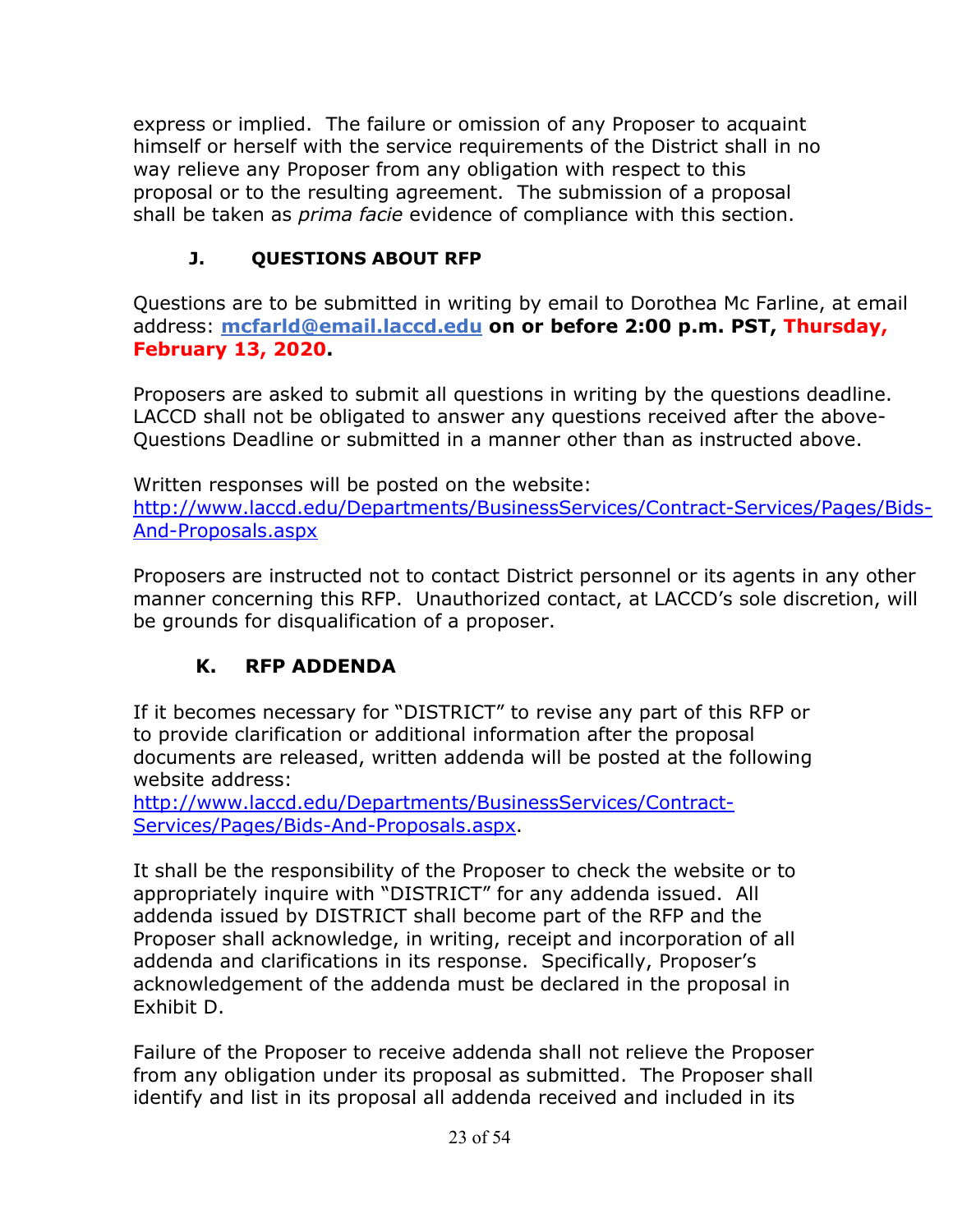proposal. The Proposer's failure to identify and list in its proposal all addenda received and included in its proposal may be asserted by the "DISTRICT" as a basis for determining a proposal as non-responsive.

## **L. INTERPRETATION OF DOCUMENTS**

If any person contemplating submitting a proposal for the services proposed herein is in doubt as to the true meaning of any part of the proposal documents, or finds discrepancies in, or omissions from the documents, he/she may submit to the District a written request for an interpretation of correction thereof. The person submitting the request will be responsible for its prompt delivery. Any interpretation or correction of the proposal documents will be made only by addendum duly issued and a copy of such addendum will be mailed or delivered to each person receiving a set of the proposal documents. No person is authorized to make any oral interpretation of any provision in the proposal documents to any Proposer, and no Proposer is authorized to rely on any such unauthorized oral interpretation.

### **M. WITHDRAWAL/ PROPOSAL IRREVOCABLE FOR 120 DAYS**

A Proposer may withdraw its proposal at any time prior to the submittal deadline by sending the District a request in writing from the same person who signed the submitted proposal. As of the deadline for submittal, any proposal received by the District and not withdrawn becomes an irrevocable offer available for acceptance by the District immediately and for one hundred and twenty (120) days thereafter. The Proposer is responsible for the accuracy of the proposal submitted, and no allowance will be made for errors or price increases that the Proposer later alleges are retroactively applicable.

## **N. EXEMPTION FROM DISCLOSURE**

Proposals will remain confidential in their entirety until the evaluation and analysis process is complete and a recommendation of an award has been submitted to the LACCD. All proposals submitted will become the property of the LACCD. The Proposer must identify, in writing, all copyrighted material, trade secrets, or other proprietary information that the preparer claims are exempt from disclosure under the Public Records Act (California Government Code Section 6250 et seq.). Any Proposer claiming such an exemption must also state in the proposal that "the vendor agrees to indemnify and hold harmless the Los Angeles Community College District, its Board of Trustees, Los Angeles Valley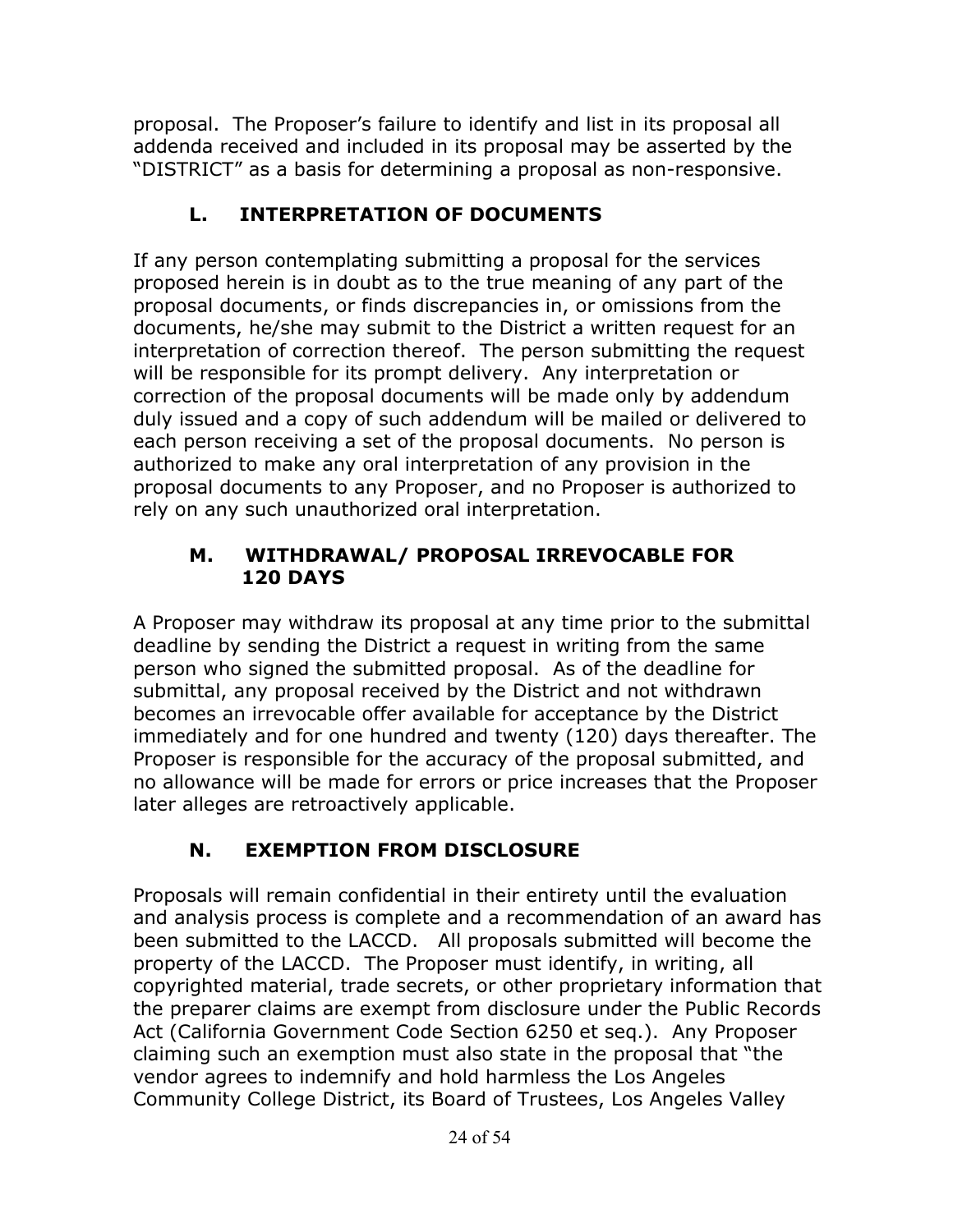College, Los Angeles City College, East Los Angeles College, Los Angeles Harbor College, Los Angeles Mission College, Pierce College, Los Angeles Southwest College, Los Angeles Trade-Technical College, West Los Angeles College, and its officers, employees and agents, from any claims, liability, or damages against, and to defend any action brought against above said entities for their refusal to disclose such material, trade secrets, or other proprietary information by any party." Failure of a proposal to include such a statement will be deemed a waiver of any exemption from disclosure under the California Public Records Act. A blanket statement that all contents of the proposal are confidential or proprietary will not be honored by the District. The Proposer's identification of a document as "proprietary" or "confidential" does not automatically confer exclusion from disclosure under the California Public Records Act.

## **O. PRE-CONTRACTUAL EXPENSES**

Pre-contractual expenses are defined as any expenses incurred by the Proposer to:

(1) Prepare its proposal in response to this RFP; (2) Submit that proposal to "DISTRICT"; (3) Negotiate with "DISTRICT" on any matters related to this RFP, including a possible contract; and (4) Engage in any other activity prior to the effective date of award, if any, of a contract resulting from this RFP. "DISTRICT" shall not, under any circumstance, be liable for any pre-contractual expenses incurred by Proposers. All expenses including, but not limited to, pre-contractual expenses incurred by the Proposer in preparing the proposal shall be borne and paid for solely by the Proposer and shall not be included in their offers.

## **P. SUBCONTRACTORS**

Proposers are permitted to provide for a portion of the Basic Services to be performed by one or more consultants or contractors retained by the Proposer (collectively, "subcontractor") provided that each subcontractor proposed to be used is identified in the Proposal by name, contact person, telephone number, fax number, e-mail address, and a description of the portion of Basic Services to be performed by the subcontractor.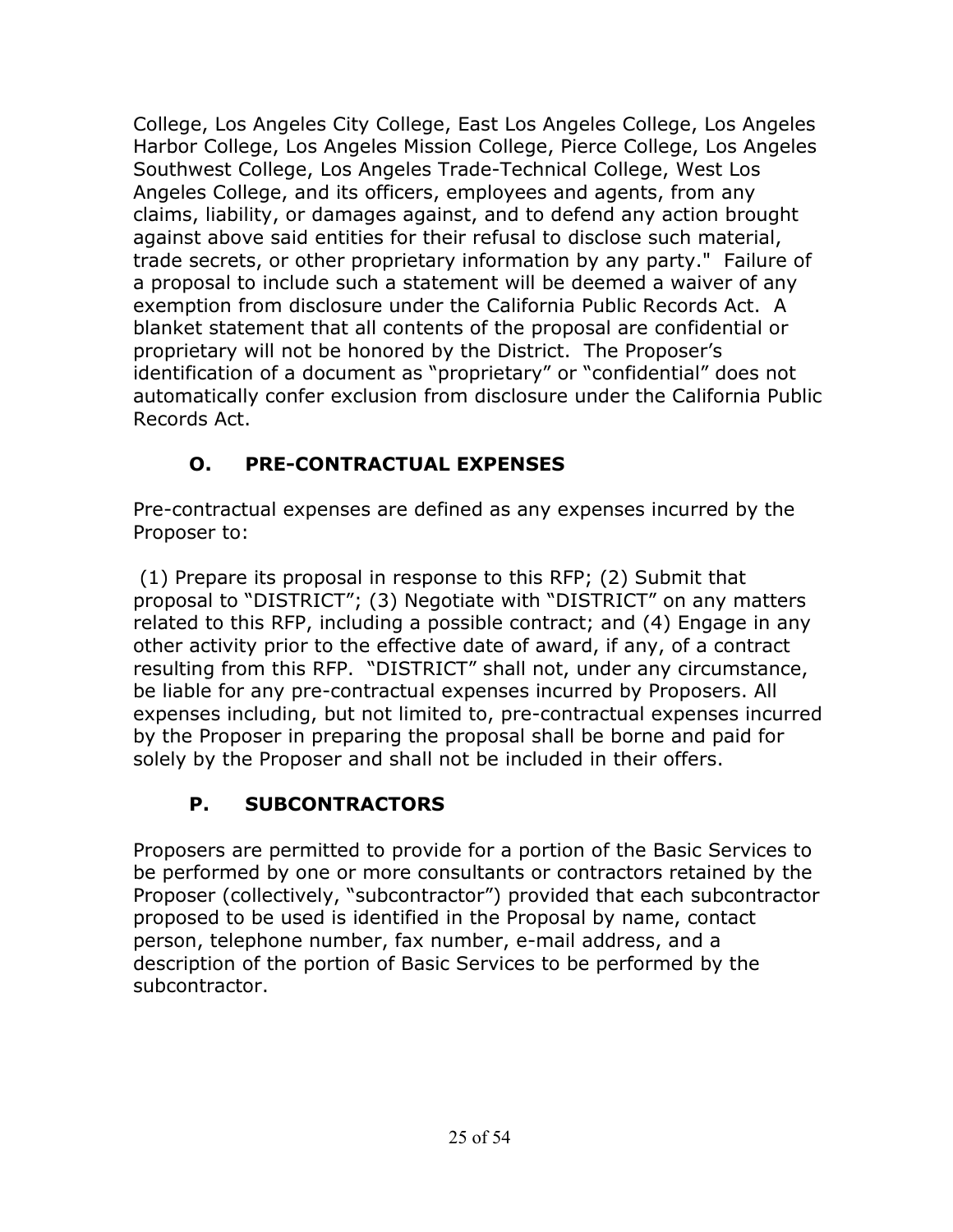## **Q. IMMATERIAL DEFECT IN PROPOSAL**

The District may waive any immaterial deviation or defect in a proposal. The District's waiver shall in no way modify the RFP documents or excuse the Proposer from full compliance with the RFP if awarded the contract.

## **R. ORAL COMMUNICATIONS**

Any oral communication by the District Contact Person or his/her designee regarding this RFP is not binding and shall in no way modify the RFP or the obligations of the District, Proposer and/or Contractor.

## **S. RFP AS PART OF FINAL CONTRACT**

At the District's discretion, the content of this RFP may be incorporated into the final contract.

## **T. PROPOSED CONTRACT**

The Proposer(s) selected for contract award through this RFP shall be required to enter into a written agreement with the District. The Standard Agreement for professional services presented in Exhibit F of this RFP is the contract proposed for execution. It may be modified to incorporate other pertinent terms and conditions set forth in this RFP, including those added by addendum, and to reflect the Proposer's offer or the outcome of contract negotiations, if any. **Exceptions and requested changes to the terms and conditions of the Standard Agreement, or the Proposer's inability or unwillingness to comply with any of the provisions of the Standard Agreement, must be declared in the proposal and will be considered as part of the proposal evaluation process.** 

Proposers may include special terms and conditions for these services as appropriate; however, they must comply with Article IV, Section T below for consideration.

It is the District's sole right and privilege to disregard any suggested language provided by proposers included in their response. By responding to this RFP, proposers warrant that they have taken any and all costs and/or risk and liability associated with the Standard Form Agreement into account in their price proposals.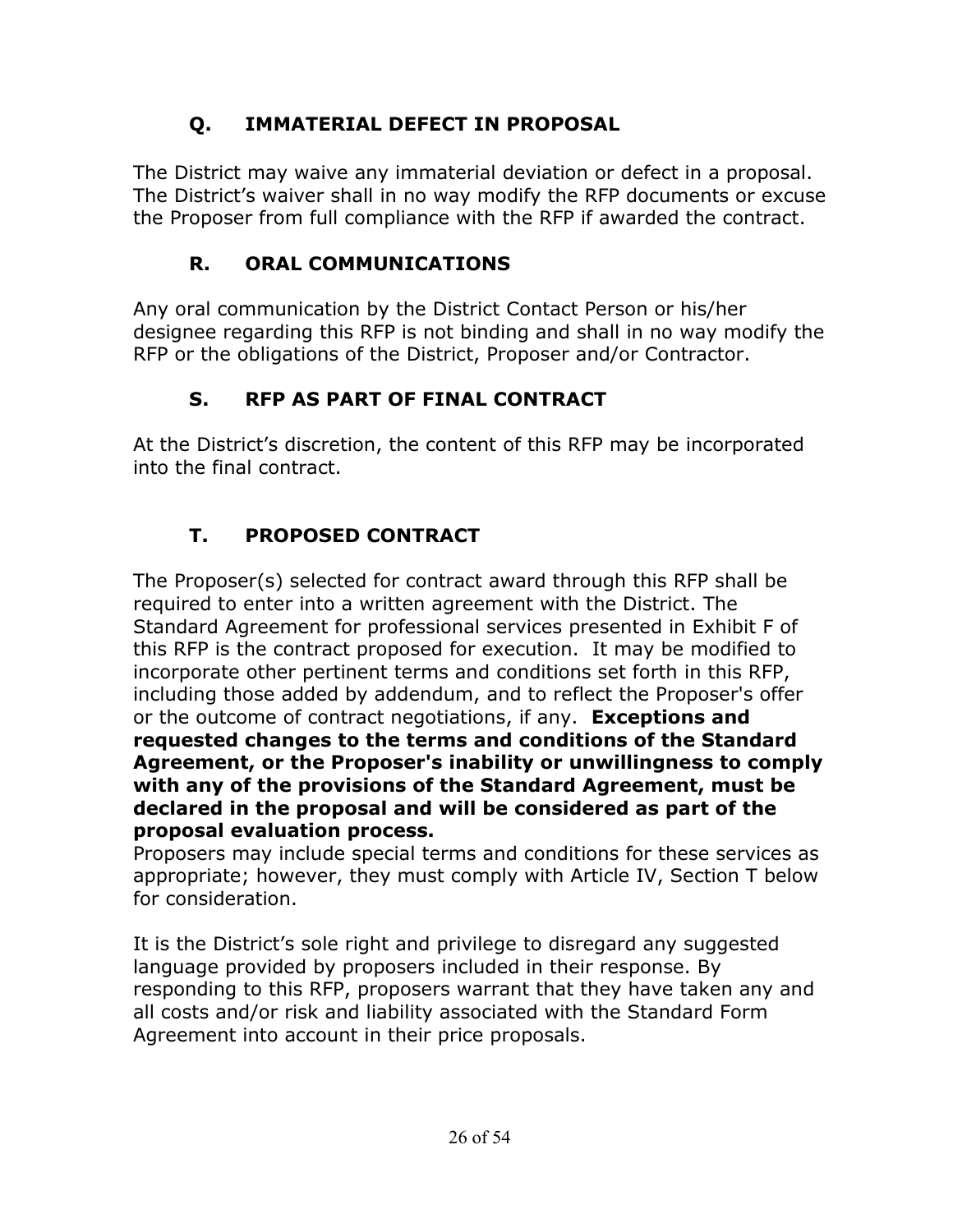## **U. EXCEPTIONS/DEVIATIONS**

Any exceptions to, deviations from, or inability to comply with the requirements set forth in this RFP, or the terms and conditions contained in the Professional Services Agreement, must be declared in writing in Exhibit D within the proposal; and failure to do so will prevent Proposer from asserting its inability to comply with the terms or conditions later on. **Such exceptions or deviations must be segregated as a separate element of the proposal under Exhibit D - "Exceptions and Deviations to Professional Services Agreement."** The District will make a good faith effort to consider contractual issues identified by vendors and "DISTRICT" requires all proposing vendors to similarly make a good faith effort to comply with the District's sample agreement terms and conditions.

**Proposals that mandate the use of vendor's standard services contract, rather than utilizing the District's standard services contract will result in that vendor's proposal being judged nonresponsive and these proposals will be rejected.** 

**Proposals that reject the following integral provisions of the District's contract terms and conditions will be treated as a rejection of the District's contract and these proposals will be rejected.**

|  | Section 3 - Warranties                         |
|--|------------------------------------------------|
|  | Section 6 - Term of Agreement                  |
|  | Section 13 - Waiver of Damages: Indemnity      |
|  | Section 17 - Governing Law                     |
|  | Section 18 - Non-Discrimination                |
|  | Section 21 - Board Authorization               |
|  | Section 26 - Requirements for Federally-Funded |
|  | Contracts                                      |
|  | Section 27 - District Authority                |
|  | Section 28 - Accessibility Requirements        |
|  |                                                |

The Proposer's attention is again directed to sections 13 and 14 of the Professional Services Agreement, which specify the indemnity clause and the minimum insurance requirements that must be met by the successful Proposer. The Proposer's inability or unwillingness to meet these requirements as a condition of award of an Agreement must be stated as an exception in the proposal.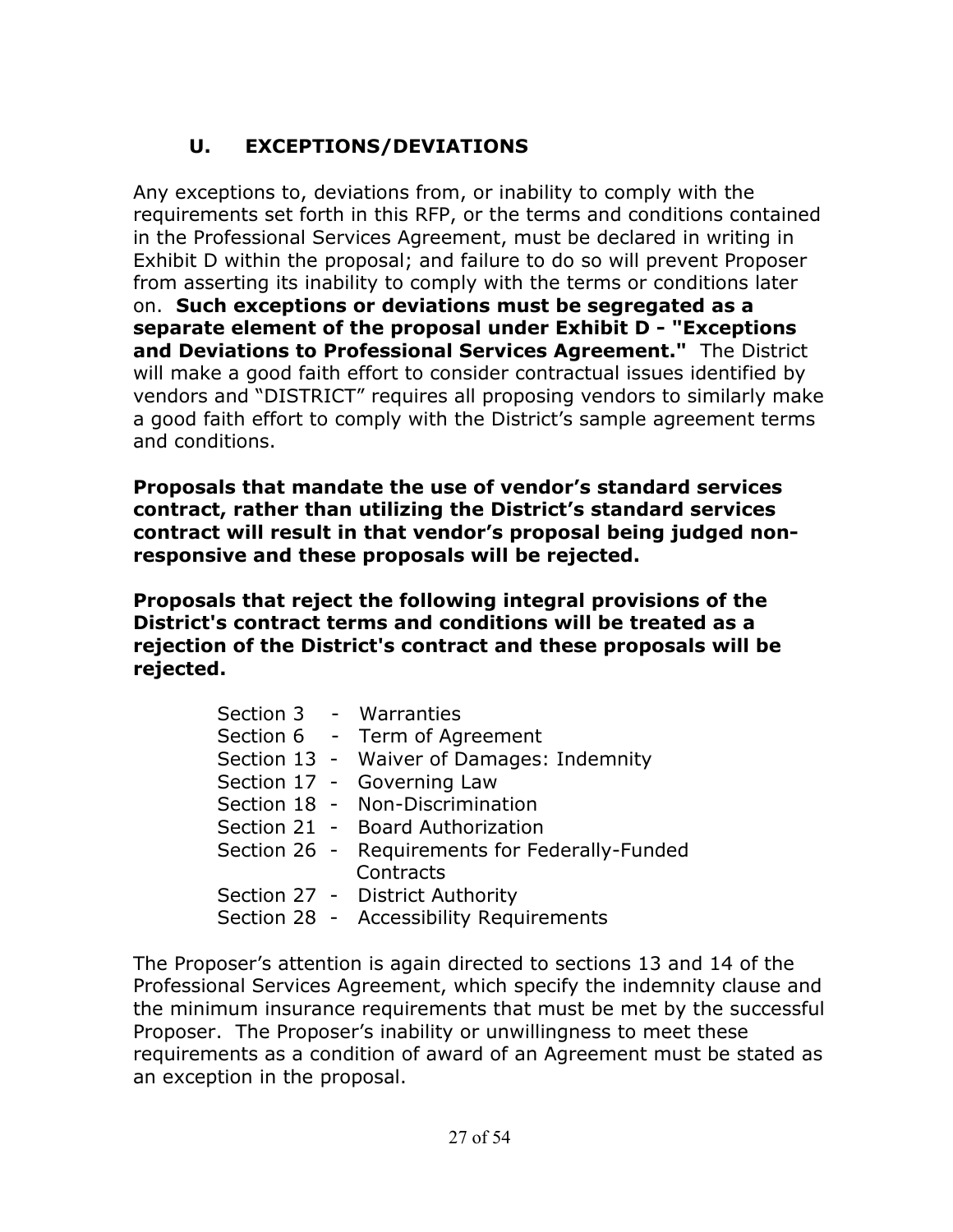### *Exceptions or deviations which are in conflict with the District's terms and conditions may render the proposal non-responsive.* I

In the event that exceptions and deviations to the Professional Services Agreement are requested after the contract has been awarded, the District may deem the proposal non-responsive and may disqualify the proposal at its discretion.

## **V. NO COMMITMENT TO AWARD**

Issuance of this RFP and receipt of proposals does not commit "DISTRICT" to award a contract. "DISTRICT" expressly reserves the right to postpone proposal opening for its own convenience, to accept or reject any or all proposals received in response to this RFP, to negotiate with more than one vendor concurrently, or to cancel all or part of this RFP.

## **W. NO AGREEMENT UNTIL SIGNED**

No agreement with the District is effective until both parties have signed a contract and the District's Board of Trustees has authorized the contract.

## **X. NEWS RELEASES**

News releases pertaining to any award resulting from this RFP may not be made without the prior written approval of the District.

## **Y. USE OF DISTRICT EMPLOYEES' NAMES**

The successful Proposer must agree not to use the names, office phone numbers, email addresses, and/or addresses of District employees for any purpose not directly related to this RFP.

## **Z. ADJUSTMENTS TO CONTRACT**

All adjustments shall be proposed in writing by the District for approval prior to becoming effective. All required contract amendment(s) shall be issued by the District.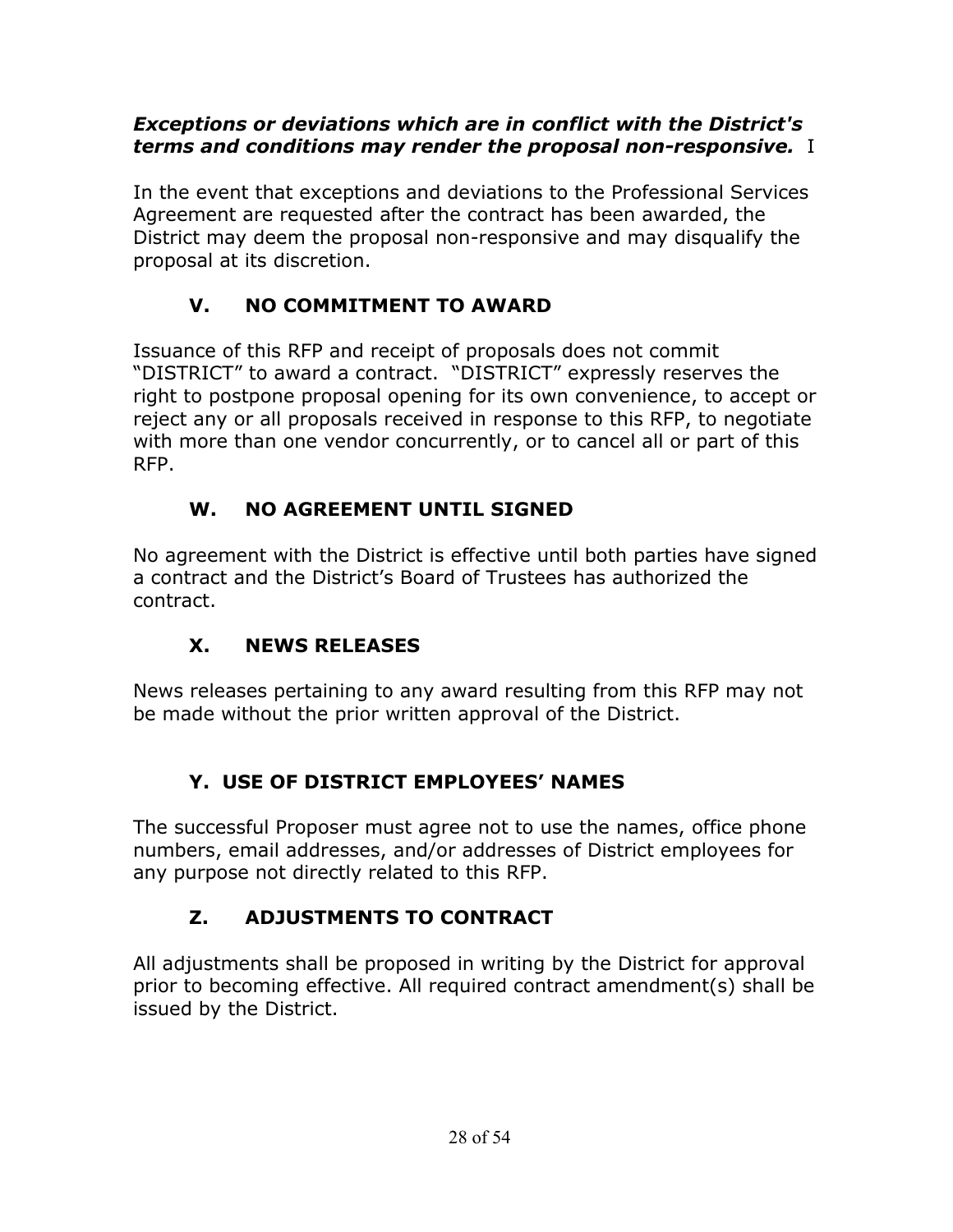### **AA. CONTRACTOR EVALUATION**

Contractors (and its subcontractors, if applicable) will be evaluated periodically regarding their performance.

## **BB. TERMINATION OR CANCELLATION**

The District reserves the right to terminate any contract awarded through this RFP by providing thirty (30) days' written notice to the Contractor.

## **CC. PROTESTS**

Any Proposer that has provided a proposal to the District may protest the solicitation or award of a contract for violations of "DISTRICT'S" procurement policies or of laws and regulations governing "DISTRICT'S" procurement activities, provided the proposer has complied with PP-04- 09, Bid Protest and Appeals.

[http://www.laccd.edu/Departments/BusinessServices/Contract-](http://www.laccd.edu/Departments/BusinessServices/Contract-Services/Documents/04-09-bid-protest-and-appeal.pdf)[Services/Documents/04-09-bid-protest-and-appeal.pdf.](http://www.laccd.edu/Departments/BusinessServices/Contract-Services/Documents/04-09-bid-protest-and-appeal.pdf)

In order to be considered, all protests must be in writing and filed with and received by "DISTRICT", not more than five (5) business days following the date of issuance of the District's Notice of Intent to Award with the contact below. The protest letter must state the basis for the protest and the remedy sought.

Protests received by "DISTRICT" after this date will be returned to the sender.

> Director of Business Services or designee Los Angeles Community College District 770 Wilshire Blvd, 6<sup>th</sup> Floor Los Angeles, CA 90017

Failure to timely file the proposal protest shall constitute grounds for the District to deny the proposal protest without further consideration of the grounds stated therein.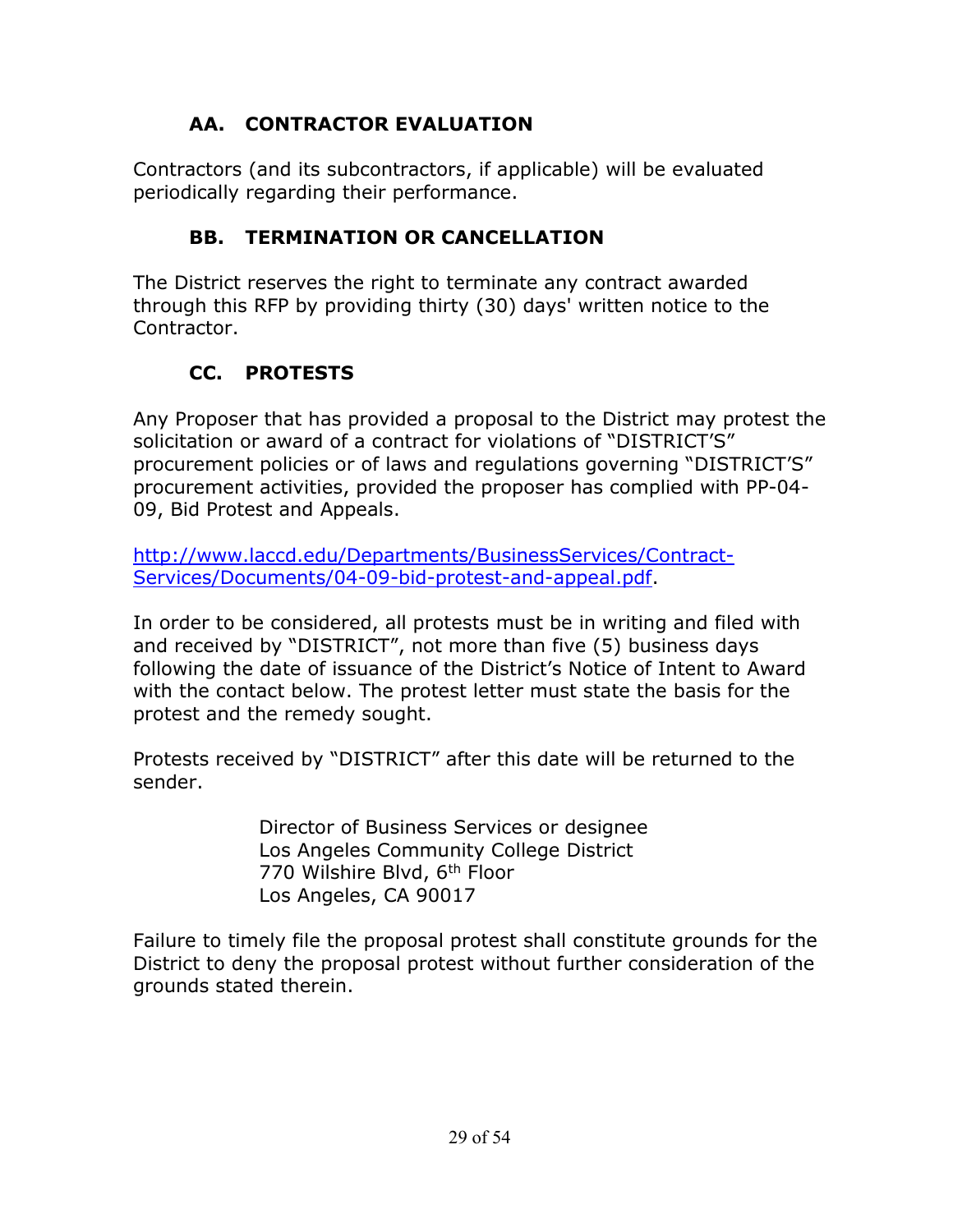### **DD. OTHER DISTRICT RIGHTS**

The rights, powers, and discretion expressly conferred upon the District under the RFP Documents are not intended to be exclusive but are cumulative and in addition to, and not a substitute for, every other right, power, or discretion existing or available to the District under the RFP Documents or Applicable Laws.

### **VIII. PROPOSAL EVALUATION AND CONTRACT AWARD**

### **A. GENERAL**

The method used for this solicitation is a Request for Proposal ("RFP"). Selection of a contractor will be made through competitive procurement procedures, which will include factors discussed in this RFP.

All proposals received in accordance with these RFP instructions will be evaluated to determine if they are complete and meet the requirements specified in this RFP. **All terms, conditions, requirements, and procedures included in this RFP must be met for a Response to be determined responsive. If a Respondent fails to meet any material terms, conditions, requirements or procedures, its response may be deemed unresponsive and disqualified.** 

In order to qualify as responsible, the Respondent must demonstrate:

- a) the availability of adequate resources and staffing to efficiently and expeditiously service District's needs;
- b) the necessary experience, organization, qualifications, skills and facilities to provide the types of Risk Management Consultant Services set forth in this RFP;
- d) a satisfactory record of performance in the provision of the Risk Management Consultant Services set forth in this RFP;
- e) the ability and willingness to comply with the requirements of Federal and State law.

#### **ANY PROPOSAL DETERMINED TO BE NON-RESPONSIVE TO THIS RFP, INCLUDING INSTRUCTIONS GOVERNING THE SUBMISSION OF PROPOSALS,**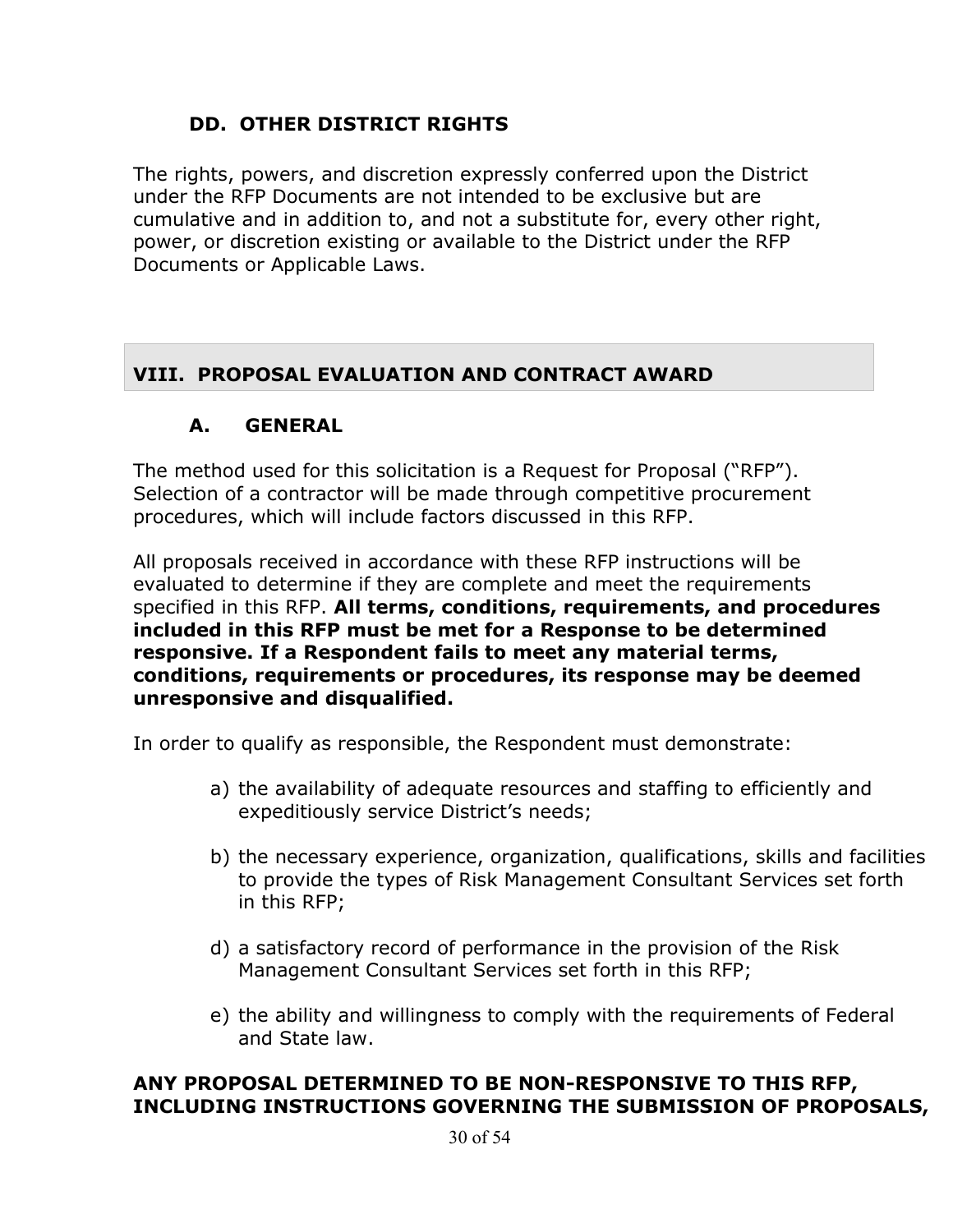### **WILL BE DISQUALIFIED WITHOUT EVALUATION UNLESS THE EVALUATION COMMITTEE DETERMINES THAT THE NONCOMPLIANCE IS INSUBSTANTIAL.**

An award will be made to the Proposer whose offer is judged to be in the best interest of and most advantageous for the District in the sole determination of the District. The District expressly reserves the right to reject any and/or all proposals and make no award under this RFP.

Any contract awarded through this RFP with individuals, agencies and/or firms will be effective for a period of one year, with four one-year options to renew for a maximum period of 5 years, from which services may be contracted. Said options will be exercised upon satisfactory performance and by written consent.

## **B. REQUEST FOR ADDITIONAL INFORMATION**

During the evaluation process the District may require supplemental information in order to fairly evaluate a proposal. For this purpose, the District may request such information from the Proposer after the initial submittal. If such information is required, the Proposer will be notified and will be permitted a reasonable period of time to submit the information.

## **C. EVALUATION PROCESS**

An evaluation committee consisting of LACCD staff and/or outside associates will review, analyze, and evaluate all proposals received.

The District will conduct interviews of the three highest ranked vendors. Representatives must be available for interviews and/or presentations at District facilities on specific dates if selected.

After completing its evaluation of the proposals, the committee will recommend for contract award the proposer(s) that is judged to best meet the requirements of this RFP.

DISTRICT will then begin contract negotiations with this (these) vendor(s) to obtain acceptable contracts from these vendors. If LACCD cannot come to acceptable contract terms with the first vendor within a fixed timeframe, that the District will specify, the District will terminate negotiations and move to the next set of vendors that can provide an acceptable solution.

If a mutually agreed upon contract is negotiated, DISTRICT will request approval of the contract from its Board of Trustees and shall execute a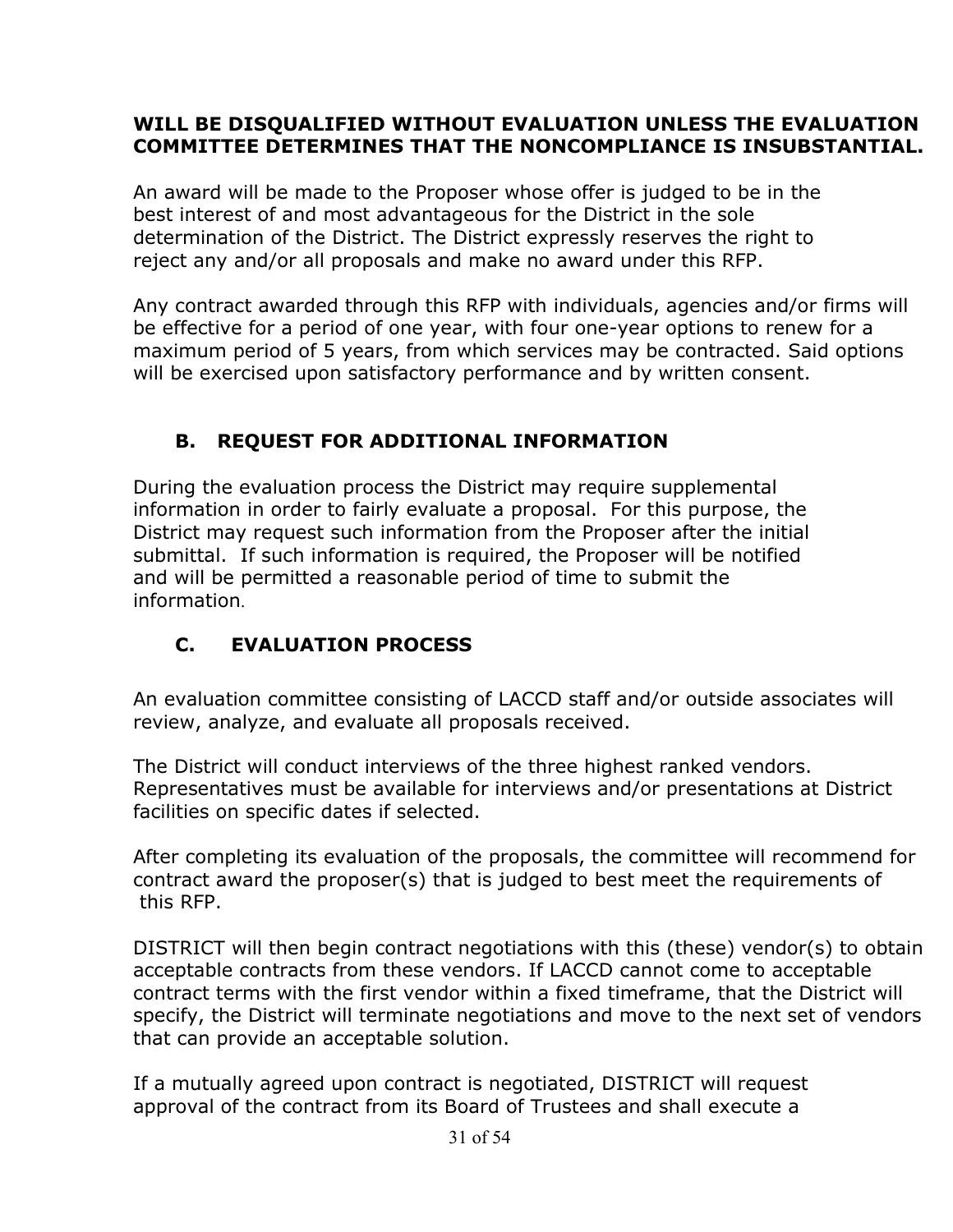contract with the proposer(s). If a contract cannot be successfully negotiated with the selected vendor, DISTRICT may move on to negotiate a contract with another proposer within the highest ranked group.

DISTRICT reserves its right to award to a single proposer, reject all proposals and issue a new RFP, or reject all proposals and reopen the proposal process.

### **D. EVALUATION CRITERIA**

The following criteria will be used in the evaluation of written proposals. The relative weights of the criteria are based on a 100-point scale, as listed below.

| <b>EVALUATION CRITERIA AND</b><br><b>WEIGHTING</b>                                               | <b>Total</b><br><b>Score</b> |
|--------------------------------------------------------------------------------------------------|------------------------------|
| Small, Local, Emerging, Disabled<br>Veteran (SLEDV)                                              | 17                           |
| Qualifications, experience with Community<br>Colleges/Universities and references of<br>proposer | 30                           |
| Staffing and Organization                                                                        | 13                           |
| Work plan/technical approach                                                                     | 15                           |
| <b>Services</b>                                                                                  | 15                           |
| Fee                                                                                              | 30                           |
| Interviews/Presentations                                                                         | 50                           |
| <b>Total</b>                                                                                     |                              |

Proposals will be reviewed by a selection committee and will be evaluated based on the following criteria which are listed in descending order of importance: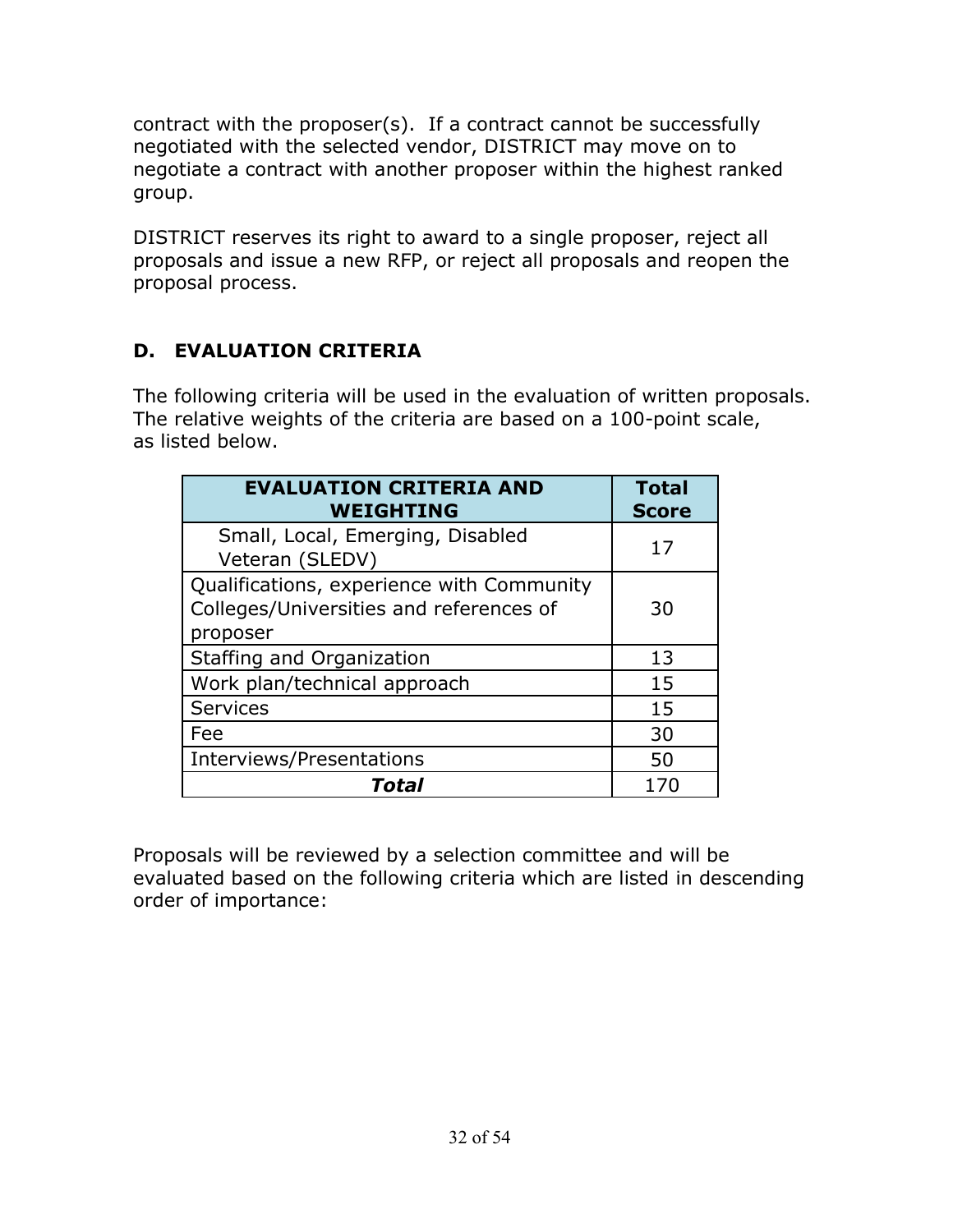- **a.** Firm Experience and Qualifications
	- **i.** Experience with projects of similar type and scope.
	- **ii.** Experience with private and public sector organizations, and institutions of higher education.
- **b.** Staff Expertise / Implementation and Operational Teams
	- **i.** The experience of staff proposed to be involved in the project.

**ii.** Proven and demonstrated hands-on expertise of key management team members and staff in this area of work. **iii.** Demonstrated expertise in and understanding of community college and higher education operations.

**c.** Project Methodology and Structure.

**i.** Description of the approach, methodology, and project structure to be used to satisfy the College's project scope and objectives.

- **d.** Implementation and/or delivery schedule
	- **i.** Proposed timeline reasonableness and responsiveness to project's intended outcomes.
	- **ii.** Financial Proposal.
	- **iii.** Total cost to Districts it relates to the services.
	- **iv.** References
	- **v.** Feedback from submitted references, both current and past clients.

### Price Evaluation Criteria

The price evaluation will be objective. The offeror with the lowest realistic price will receive the maximum price points (30 points). All other proposals will receive a proportionately lower price score. The following formula will be used to determine each offer's evaluated price score.

Lowest price proposal  $X$  30 points = Evaluated price score Price of proposal being evaluated

LACCD reserves the right to reject any or all proposals, to waive any irregularities or informalities in the offers received and to change the evaluation process described above if circumstances dictate this or it is otherwise in the best interests of LACCD to do such. In the event a proposal(s) is rejected, or a proposer's offer is not rejected but does not result in a contract award, LACCD shall not be liable for any costs incurred by the proposer in connection with the preparation and submittal of the proposal. If interviews of proposers are held, the information obtained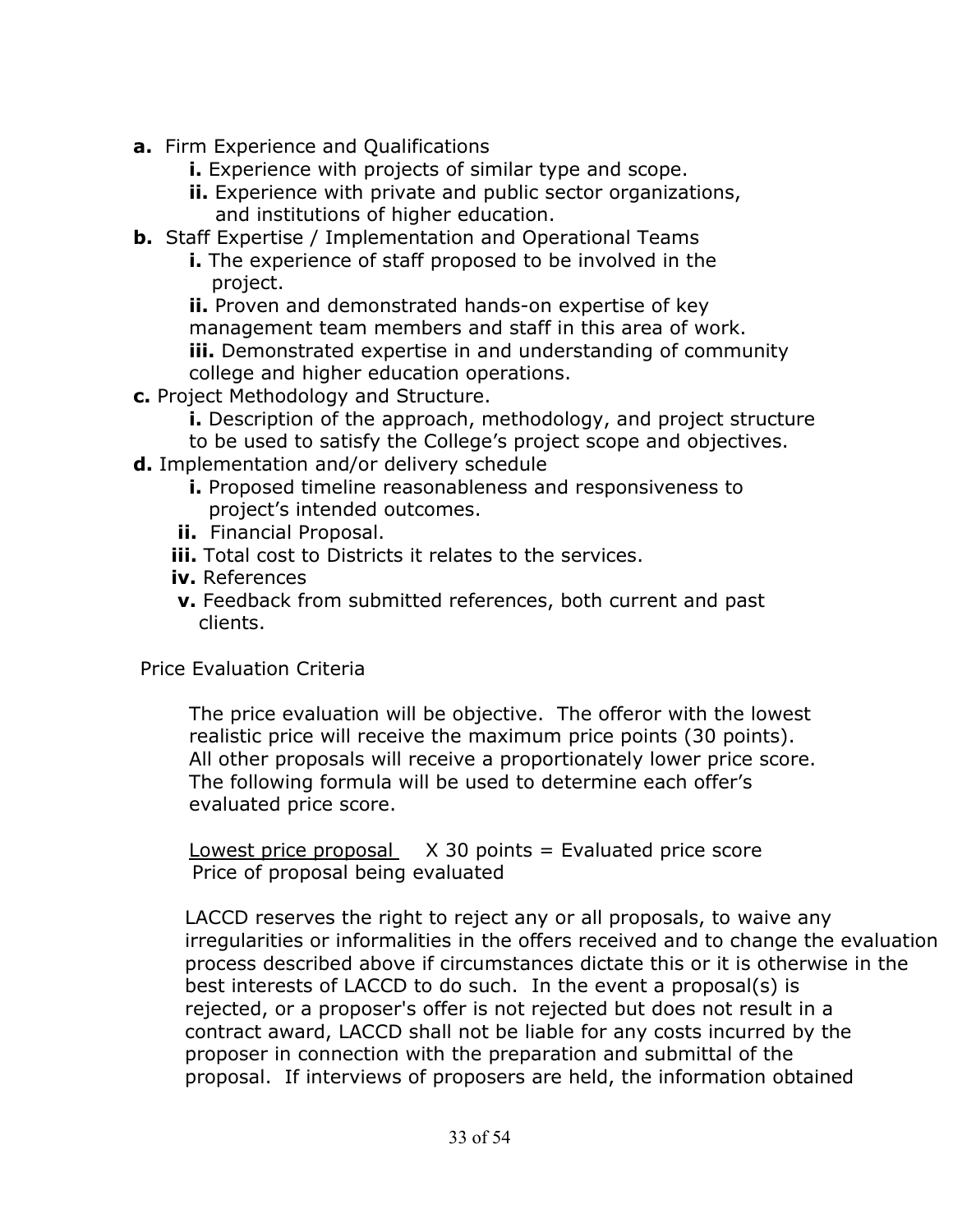will be used by the evaluators to assign a final score to the criteria above.

### *IX. OWNERSHIP*

All reports, documents, proposals and undertakings, as well as suggested recommendations by the vendor in connection with services to be performed pursuant to this request or any contract resulting here from, become the property of LACCD upon receipt and/or termination of any subsequent contract.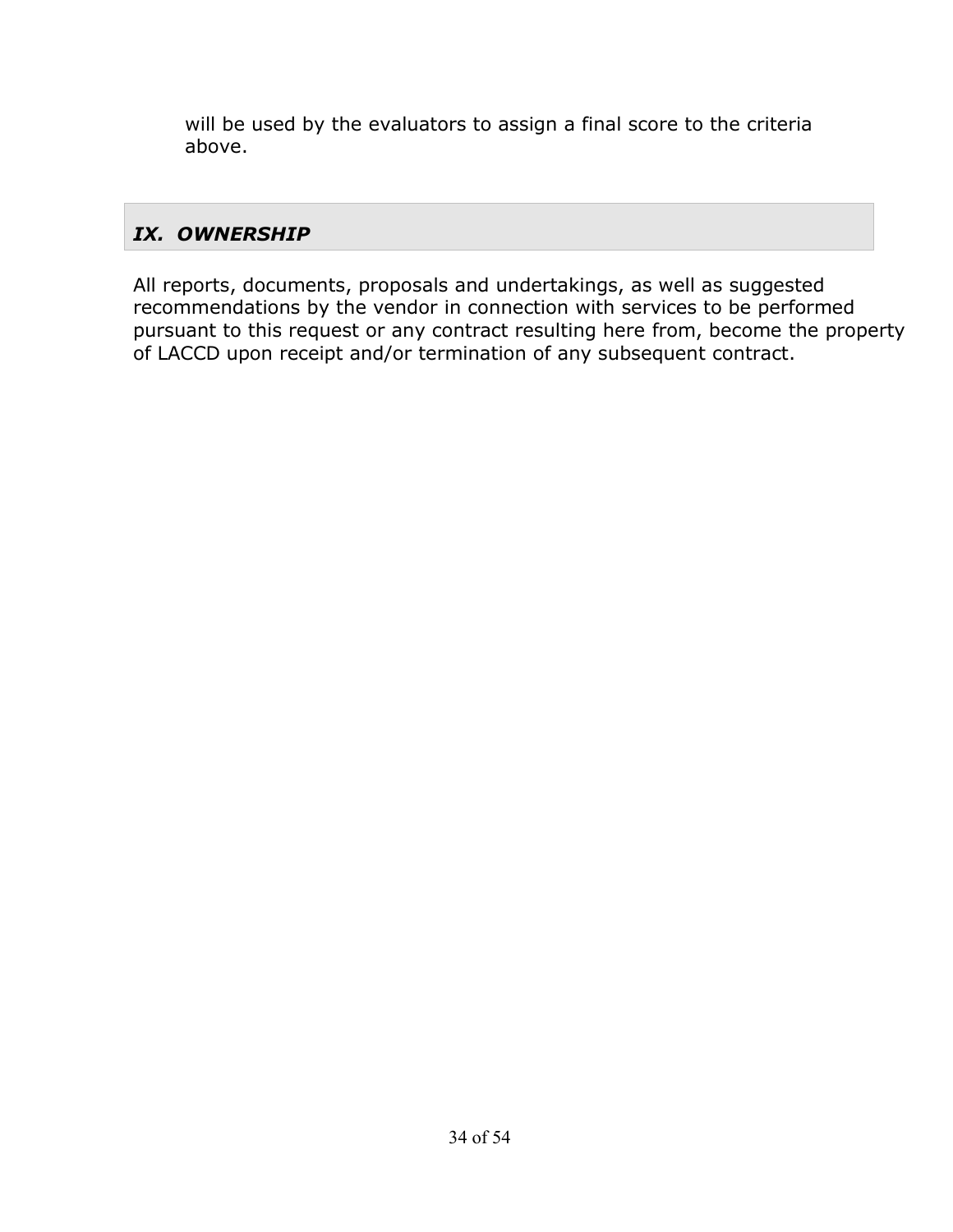#### **X. EXHIBITS**

### **EXHIBIT A**

#### **NONCOLLUSION AFFIDAVIT TO BE EXECUTED BY PROPOSER AND SUBMITTED WITH ITS PROPOSAL**

(Name) and the contract of the contract of the contract of the contract of the contract of the contract of the contract of the contract of the contract of the contract of the contract of the contract of the contract of the disposes and says that he or she is (Title) of (Company) of  $($ Company $)$ proposal, that the proposal is not made in the interest of, or on behalf of, any undisclosed person, partnership, company, association, organization, or corporation; that the proposal is genuine and not collusive or sham; that the proposer has not directly or indirectly induced any other proposer to put in a false or sham proposal, and has not directly or indirectly colluded, conspired, connived, or agreed with any proposer or anyone else to put in a sham proposal, or that anyone shall refrain from proposing; that the proposer has not in any manner, directly, or indirectly, sought by agreement, communication, or conference with anyone to fix the proposal price of the proposer or any other proposer, or to secure any advantage against the public body awarding the contract of anyone interested in the proposed contract; that all statements contained in the proposal are true; and further, that the proposer has not, directly or indirectly, submitted his or her proposal price or any breakdown thereof, or the contents thereof, or divulged information or data relative thereto, or paid, and will not pay, any fee to any corporation, partnership, company, association, organization, bid depository, or to any member or agent thereof to effectuate a collusion or sham proposal.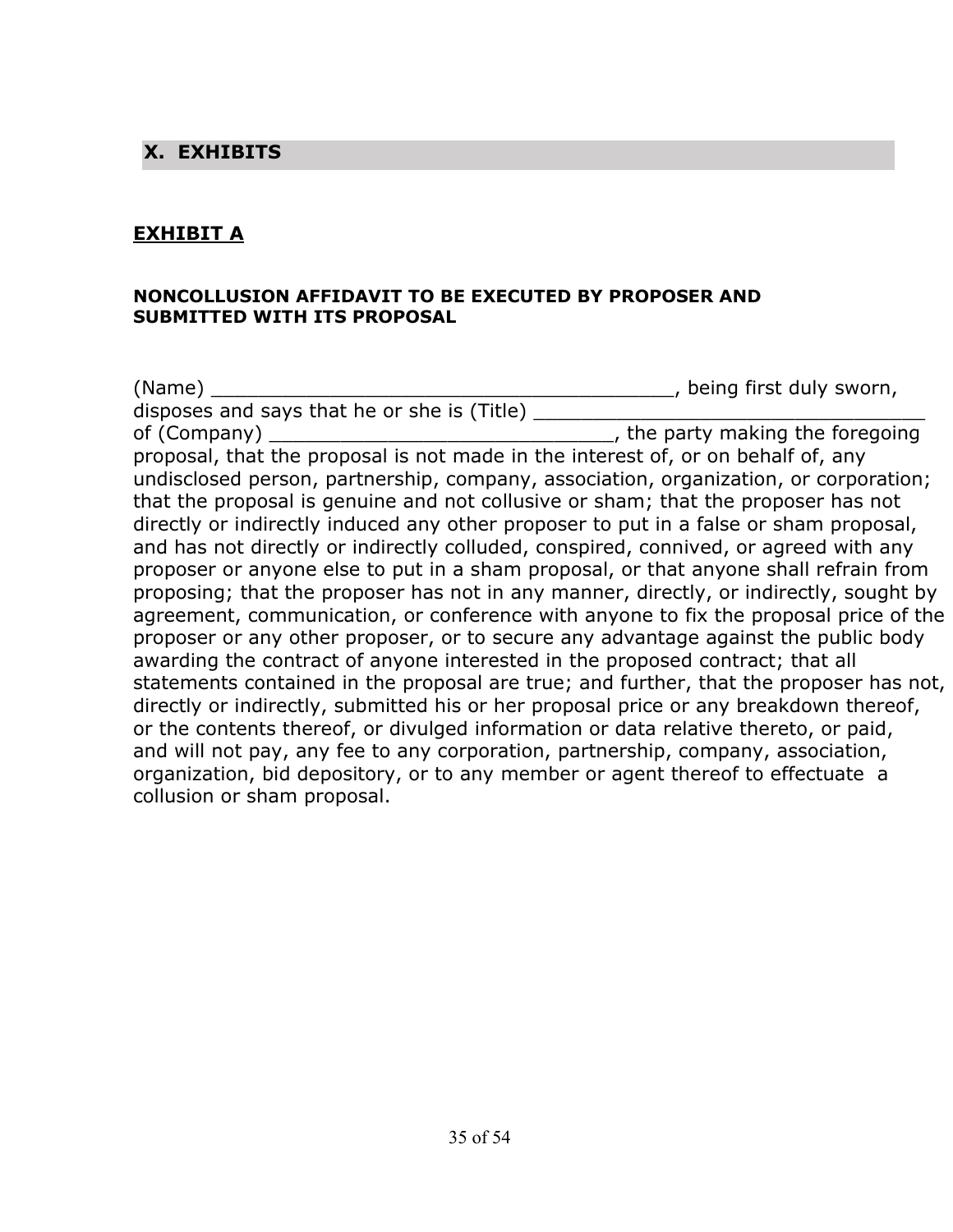#### **NONCOLLUSION AFFIDAVIT TO BE EXECUTED BY PROPOSER AND SUBMITTED WITH ITS**  Page 2 of 2

|      |        | IN WITNESS WHEREOF, the undersigned has executed this Noncollusion Affidavit |
|------|--------|------------------------------------------------------------------------------|
| this | Day of | 2020                                                                         |

## PROPOSER \_\_\_\_\_\_\_\_\_\_\_\_\_\_\_\_\_\_\_\_\_\_\_\_\_\_\_\_\_\_\_\_\_\_\_\_\_\_\_\_\_

| (Type or Print Complete Legal Name of Firm) |  |
|---------------------------------------------|--|
|---------------------------------------------|--|

| By                            |              |     |  |
|-------------------------------|--------------|-----|--|
| (Signature)                   |              |     |  |
| Name<br>(Type or Print)       |              |     |  |
| Title _______________________ |              |     |  |
| Address                       |              |     |  |
| City                          | <b>State</b> | Zip |  |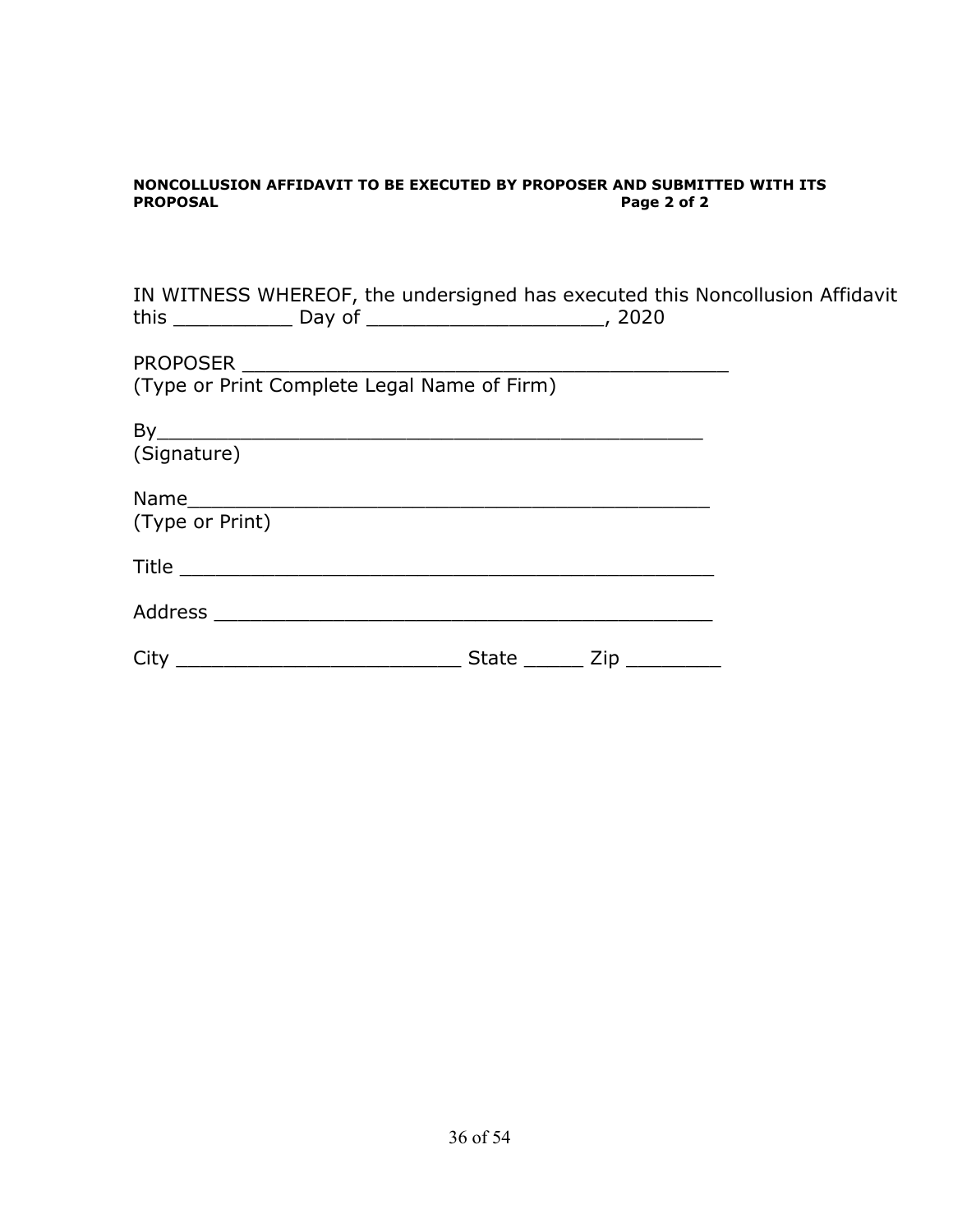#### **EXHIBIT B**

# **CERTIFICATION OF NON-DISCRIMINATIONTO BE EXECUTED BY PROPOSER AND SUBMITTED WITH ITS PROPOSAL**

Proposer hereby certifies that in performing work or providing products for the District, there shall be no discrimination in its hiring or employment practices because of age, sex, race, color, ancestry, national origin, religious creed, physical handicap, medical condition, marital status, or sexual orientation, except as provided for in Section 12940 of the California Government Code. Proposer shall comply with applicable federal and California anti-discrimination laws, including but not limited to the California Fair Employment and Housing Act, beginning with Section 12900 of the California Government Code.

IN WITNESS WHEREOF, the undersigned has executed this Certificate of Non-Discrimination

| this | day of | ,2020. |
|------|--------|--------|
|      |        |        |

| <b>PROPOSER</b> |                                             |
|-----------------|---------------------------------------------|
|                 | (Type or Print Complete Legal Name of Firm) |
|                 |                                             |
|                 | (Signature)                                 |
| Name            |                                             |
|                 | (Type or Print)                             |
| Title           |                                             |
| Address         |                                             |
| City            | State<br>Zip                                |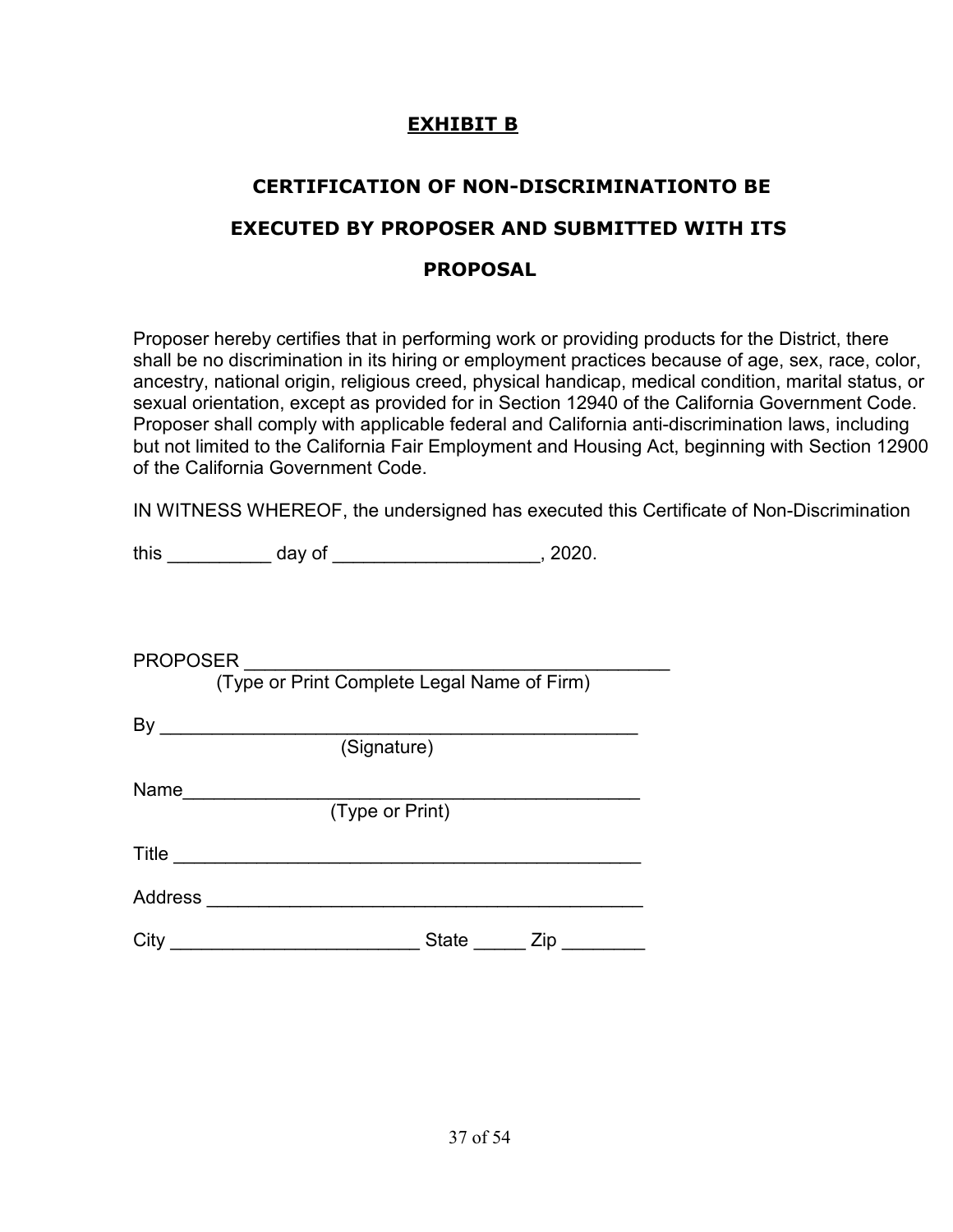### **EXHIBIT C**

#### **CONFIDENTIALITY AGREEMENT**

The undersigned, a duly authorized officer of

\_\_\_\_\_\_\_\_\_\_\_\_\_\_\_\_\_\_\_\_\_\_\_\_\_\_\_\_\_\_\_\_\_\_\_\_\_\_\_\_\_\_\_\_\_\_\_\_\_, does hereby

represent, warrant and agree to the following statement:

All financial, statistical, personal, technical or other data and information relating to the District's operation which are designated confidential by the District and made available to the undersigned shall be protected by the undersigned from unauthorized use and disclosure.

*Date:* \_\_\_\_\_\_\_\_\_\_\_\_\_\_\_\_\_\_\_\_\_\_\_\_\_\_\_\_\_\_\_\_\_\_\_\_\_

*Name of Proposer*\_\_\_\_\_\_\_\_\_\_\_\_\_\_\_\_\_\_\_\_\_\_\_\_\_\_\_\_

By: \_\_\_\_\_\_\_\_\_\_\_\_\_\_\_\_\_\_\_\_\_\_\_\_\_\_\_\_\_\_\_\_\_\_\_  *Authorized Officer*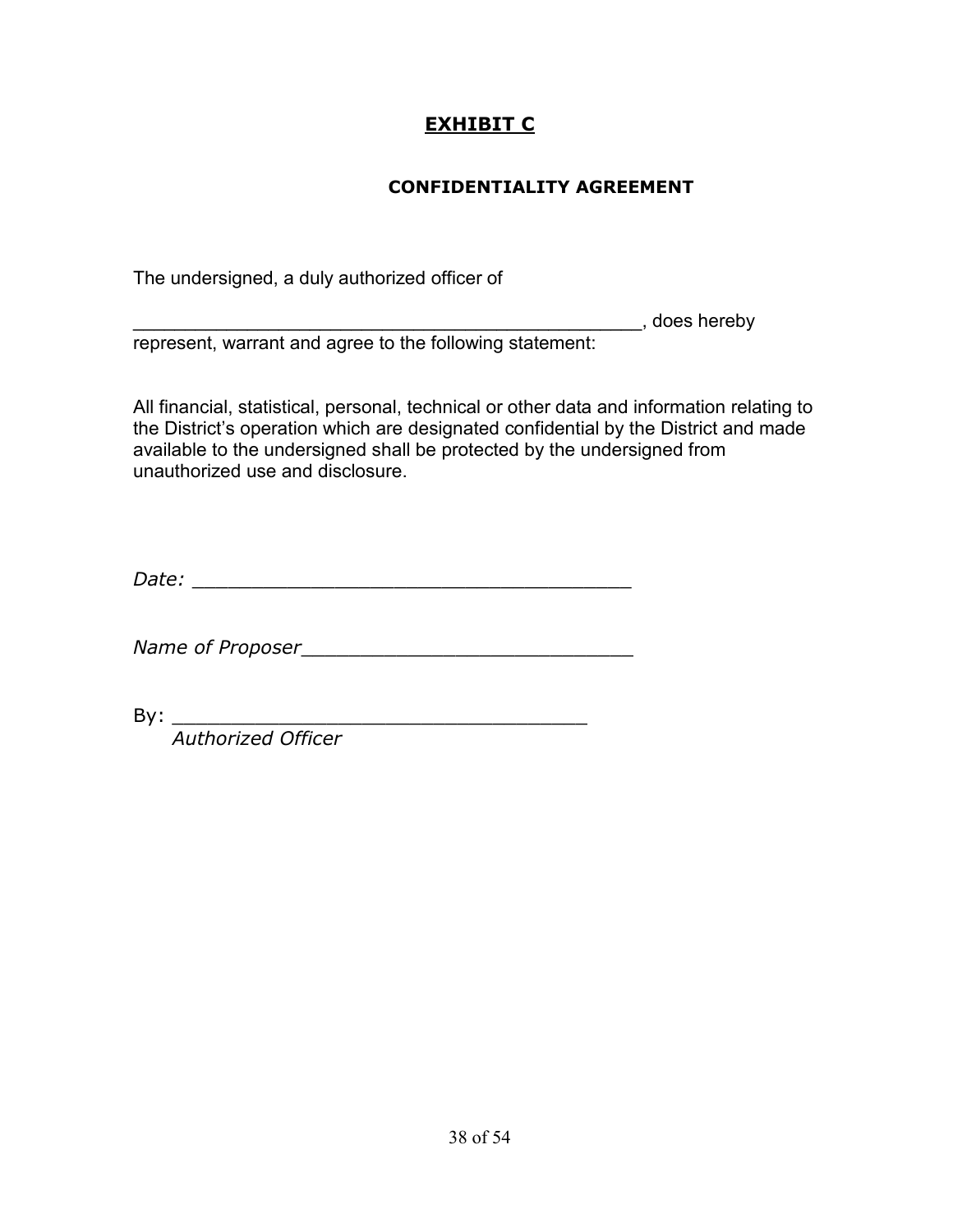#### **EXHIBIT D**

#### **ACKNOWLEDGMENT OF ADDENDA**

#### **The Proposer shall signify receipt of all Addenda, if any, here**:

| <b>ADDENDUM NO.</b> | <b>DATE RECEIVED</b> | <b>SIGNATURE</b> |
|---------------------|----------------------|------------------|
|                     |                      |                  |
|                     |                      |                  |
|                     |                      |                  |
|                     |                      |                  |
|                     |                      |                  |
|                     |                      |                  |
|                     |                      |                  |

**If necessary, please print and sign additional pages.**

| <b>PROPOSER</b>                             |                                |  |
|---------------------------------------------|--------------------------------|--|
| (Type or Print Complete Legal Name of Firm) |                                |  |
|                                             |                                |  |
|                                             |                                |  |
| (Signature)                                 |                                |  |
| Name                                        |                                |  |
| (Type or Print)                             |                                |  |
|                                             |                                |  |
| Title                                       |                                |  |
|                                             |                                |  |
| Address                                     |                                |  |
|                                             |                                |  |
| City __________________                     | State Zip                      |  |
|                                             | $\mathcal{L} \cap \mathcal{L}$ |  |

39 of 54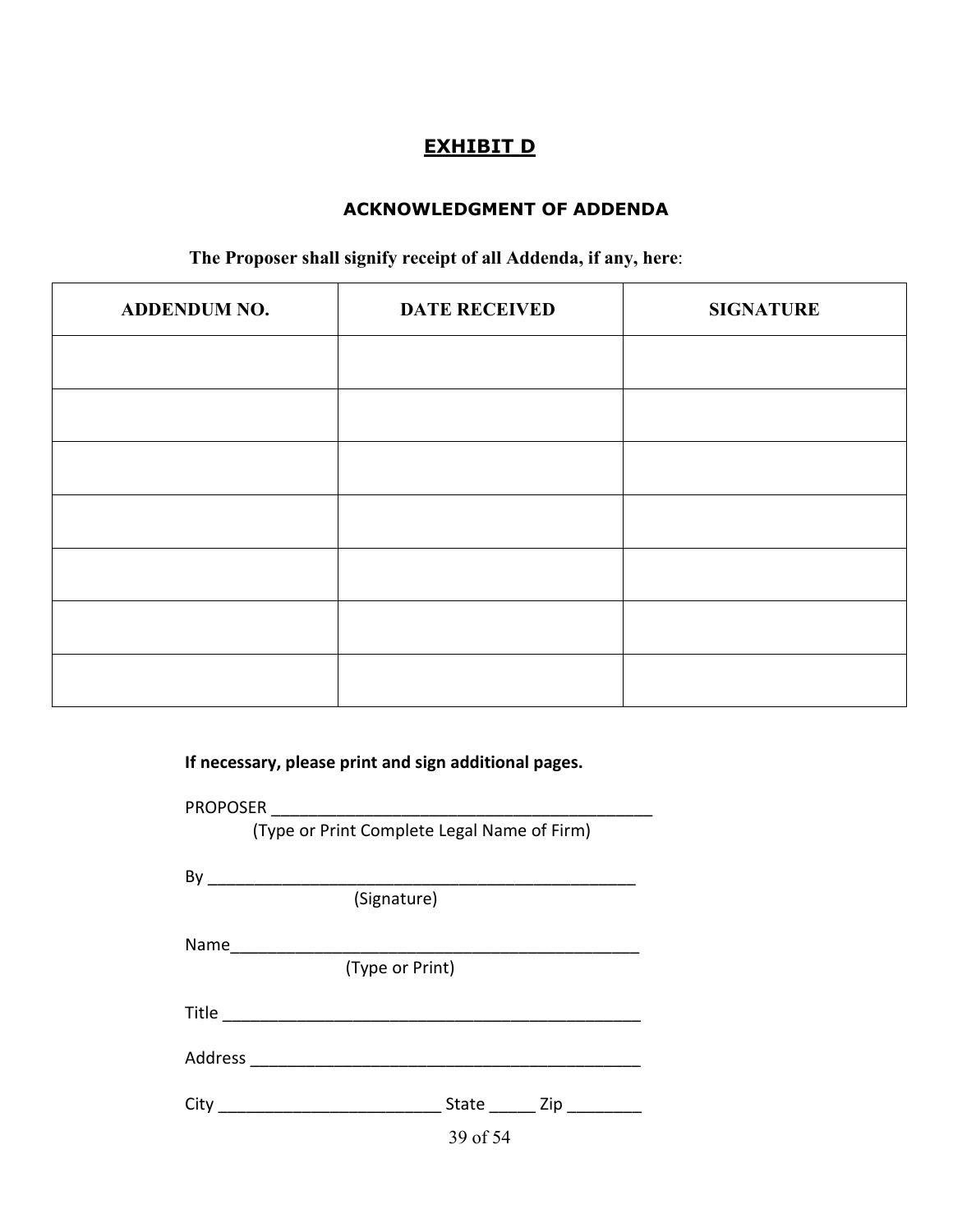### **EXHIBIT E**

#### **EXCEPTIONS AND DEVIATIONS TO PROFESSIONAL SERVICES AGREEMENT**

The Proposer acknowledges it has seen and reviewed the Professional Services Agreement in Exhibit F and attests to the following:

1. Certain exceptions and deviations may deem the proposal nonresponsive and result in rejection of the proposal.

a. Proposals that mandate the use of vendor standard services contract, rather than utilizing the District's standard services contract. b. Proposals that reject the following integral provisions of the District's contract terms and conditions will be treated as a rejection of the District's contract and these proposals will be rejected.

|  | Section 3 - Warranties                         |
|--|------------------------------------------------|
|  | Section 6 - Term of Agreement                  |
|  | Section 13 - Waiver of Damages: Indemnity      |
|  | Section 17 - Governing Law                     |
|  | Section 18 - Non-Discrimination                |
|  | Section 21 - Board Authorization               |
|  | Section 26 - Requirements for Federally-Funded |
|  | Contracts                                      |
|  | Section 27 - District Authority                |
|  | Section 28 - Accessibility Requirements        |

2. In the event that exceptions and deviations to the Professional Services Agreement are requested after the contract has been awarded, the District may deem the proposal non-responsive and may disqualify the proposal at its discretion.

☐ We have no exceptions or deviations to the Professional Services Agreement

 $\Box$  We have the following or the attached exceptions and/or deviations to the Professional Services Agreement.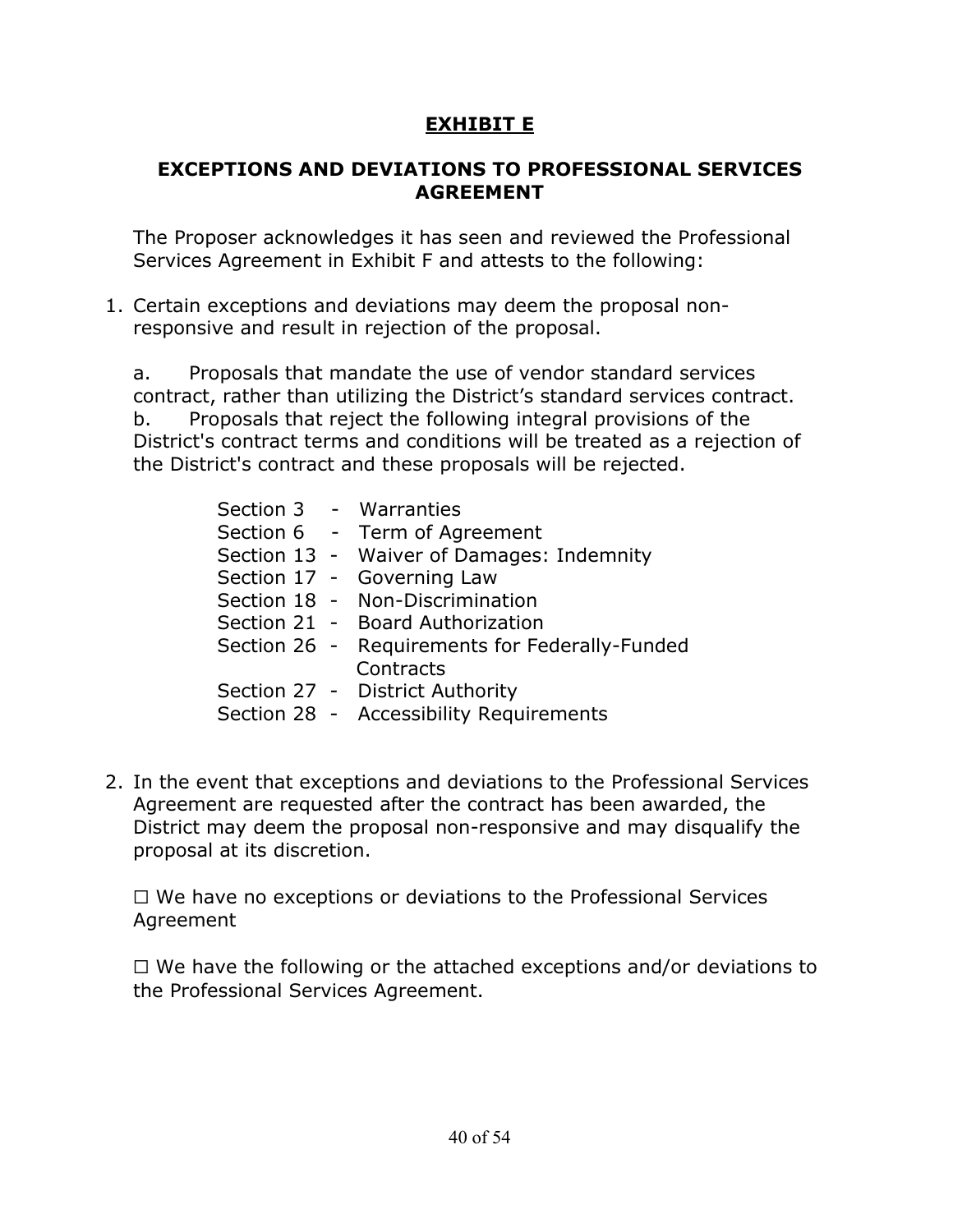| <b>PROPOSER</b>  |                                             |
|------------------|---------------------------------------------|
|                  | (Type or Print Complete Legal Name of Firm) |
|                  |                                             |
|                  |                                             |
|                  | (Signature)                                 |
|                  |                                             |
|                  | (Type or Print)                             |
|                  |                                             |
| Address ________ |                                             |
| City             | State Zip                                   |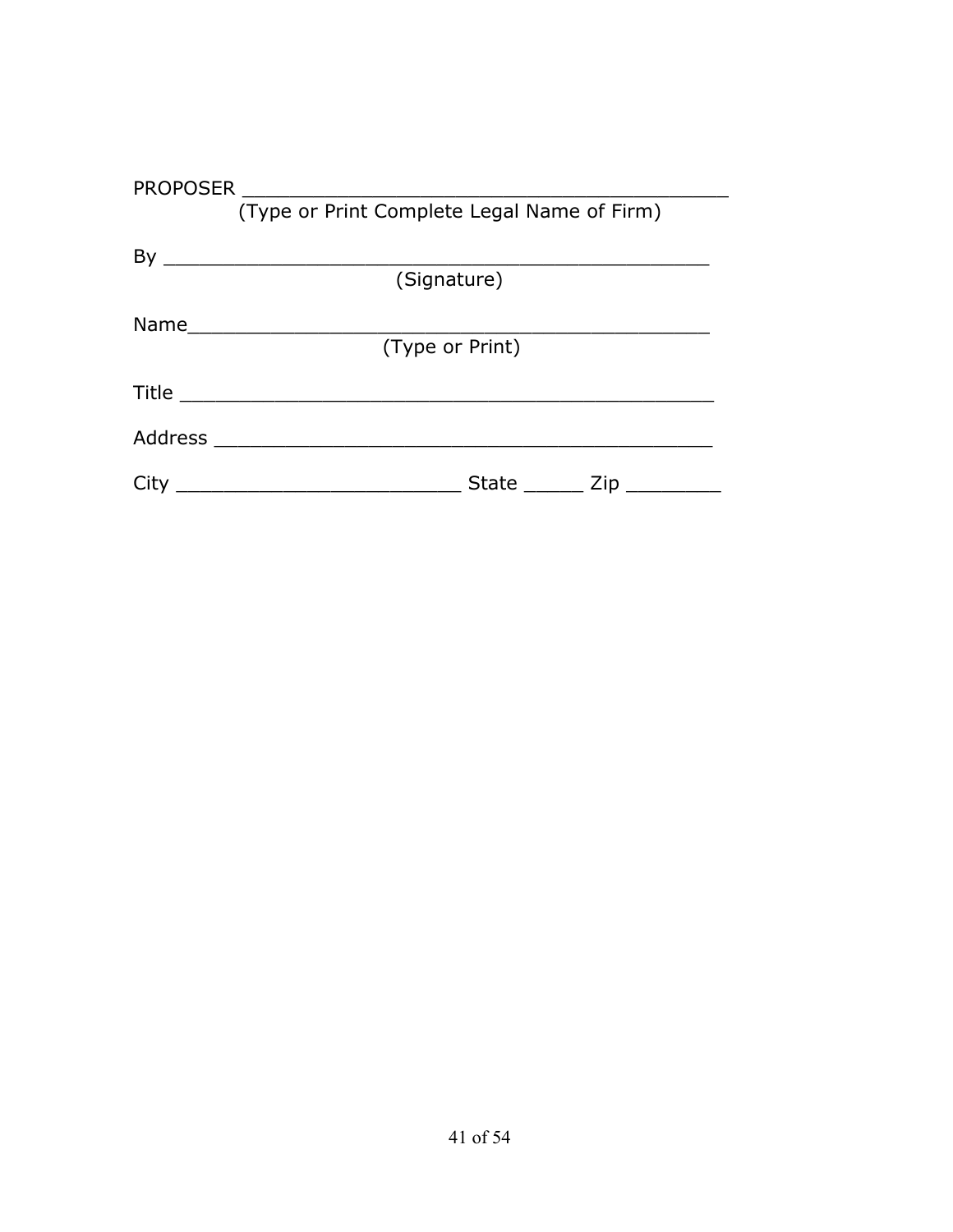### **EXHIBIT F**

#### **STANDARD PROFESSIONAL SERVICES AGREEMENT**

| <b>PARTIES:</b> | <b>LOS ANGELES COMMUNITY</b><br><b>COLLEGE DISTRICT</b><br>("District") |
|-----------------|-------------------------------------------------------------------------|
|                 | By                                                                      |
|                 |                                                                         |
|                 | Attn:                                                                   |
|                 | [Contact name and phone number]                                         |

, ("Contractor")

DATE:

TERM OF AGREEMENT: From: To:

#### **RECITALS**

WHEREAS, the District is authorized to contract for the procurement of professional services as authorized by law; and

WHEREAS, the Contractor is specially licensed, trained, experienced and competent to perform the services described herein pursuant to this agreement;

NOW, THEREFORE, in consideration of the mutual covenants and conditions hereinafter contained, the parties hereby agree as follows:

#### **AGREEMENT**

 **SERVICES.** The Contractor shall perform the Services set forth in Exhibit "A" (the "Services") in compliance with specifications and standards set forth in that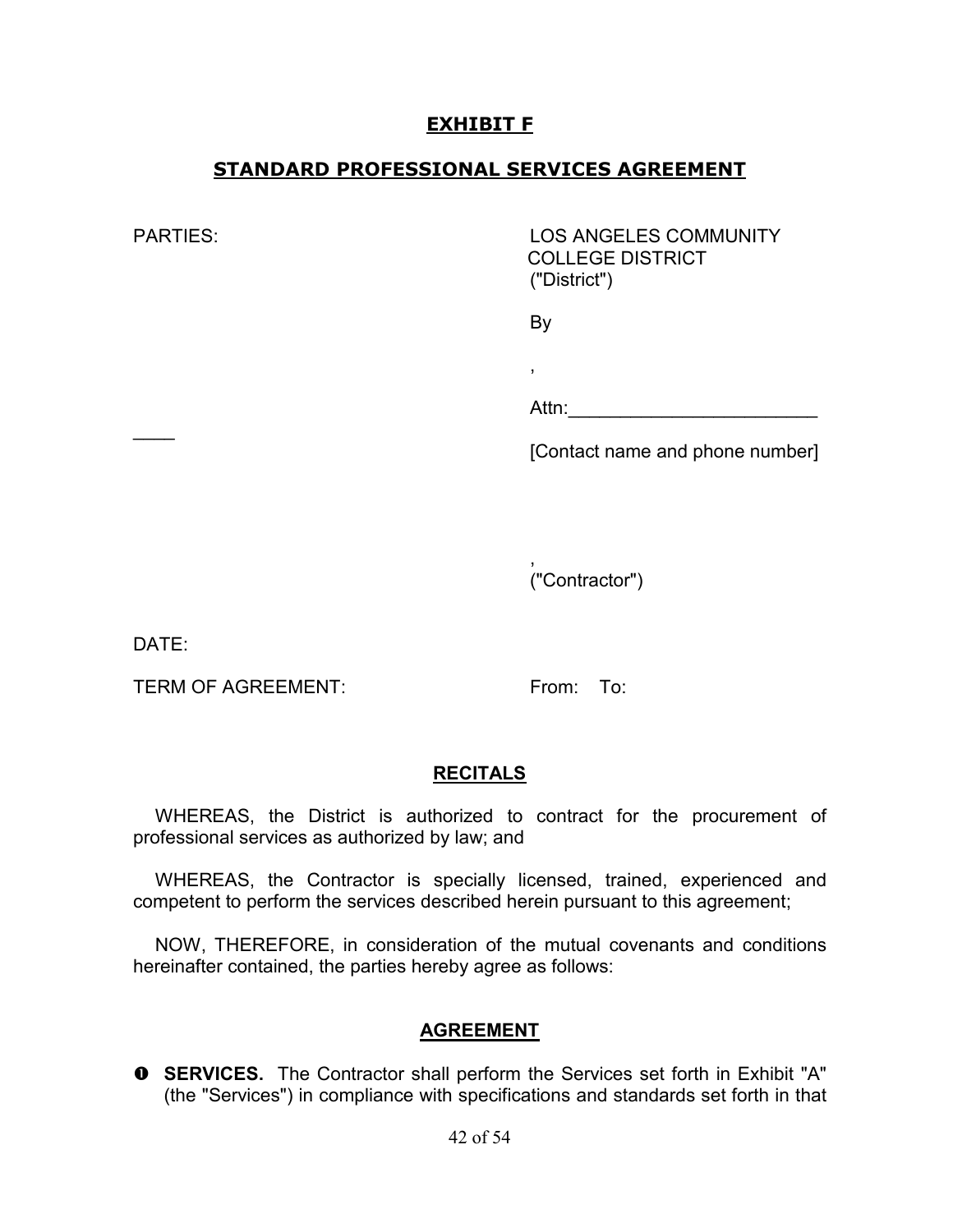Exhibit. The District shall have the right to order, in writing, changes in the scope of work or under the Services to be performed with any applicable version of the compensation paid hereunder agreed upon by the District and the Contractor. Any adjustment to fees, rate schedules, or schedule of performance can only be adjusted pursuant to written agreement between the parties.

- **WARRANTIES.** The Contractor warrants and represents that it is specially trained, qualified, duly licensed, experienced, and competent to provide the Services. The Contractor warrants that Services (and any goods in connection therewith) furnished hereunder will conform to the requirements of this agreement (including all descriptions, specifications and drawings made a part hereof) and in the case of goods will be merchantable, fit for their intended purposes, free from all defects in materials and workmanship and to the extent not manufactured pursuant to detailed designs furnished by the District, free from defects in design. The District's approval of designs or specifications furnished by the Contractor shall not relieve the Contractor of its obligations under this warranty. All warranties, including special warranties specified elsewhere herein, shall inure to the District, its successors, assigns, and users of the goods or services.
- **FEES.** The District shall pay the Contractor the fees set forth in Exhibit B, in accordance with the terms and conditions of this Agreement. The Contractor represents that such fees do not exceed the Contractor's customary current price schedule. The District shall pay all applicable taxes; excepting, however, the federal excise tax, and all state and local property taxes, as college districts are exempt therefrom. Payment shall be made by the District's Accounts Payable Office upon submittal of invoice(s) approved by the Vice-President of Administration, or designee, at the College.
- **O** EXPENSES. The Contractor shall assume all expenses incurred in connection with performance except as otherwise provided in this agreement.
- **O** TERM OF AGREEMENT. This agreement shall be for the term set forth above, unless sooner terminated pursuant to the terms hereof.
- **O** TERMINATION OF AGREEMENT. This agreement may be terminated by the District by providing 30 days' prior written notice to the Contractor or immediately upon breach of this agreement by the Contractor.
- **O** DOCUMENTATION. The Contractor agrees to provide to the District, at no charge, a sufficient number of nonproprietary manuals and other printed materials, as used in connection with the Services, and updated versions thereof, which are necessary or useful to the District in its use of the Services provided hereunder.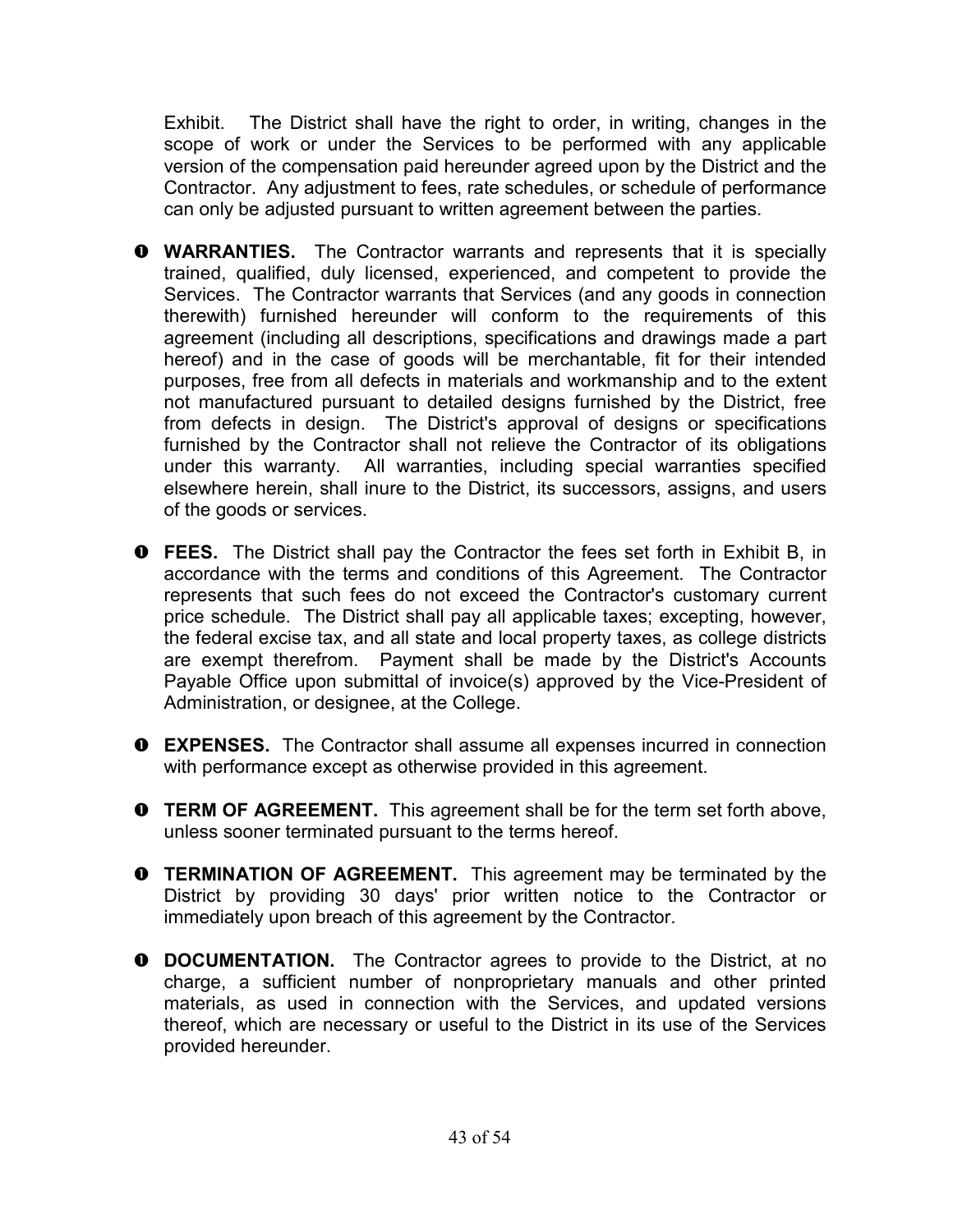- **RIGHTS IN DATA.** All technical communications and records originated or prepared by the Contractor pursuant to this agreement including papers, reports, charts, computer programs, and other documentation, but not including the Contractor's administrative communications and records relating to this agreement shall be delivered to and shall become the exclusive property of the District and may be copyrighted by the District. The ideas, concepts, know-how, or techniques relating to data processing, developed during the course of this agreement by the Contractor or jointly by the Contractor and the District can be used by either party in any way it may deem appropriate. All inventions, discoveries or improvements of the computer programs developed pursuant to this agreement shall be the property of the District. During the term of this agreement, certain information which the District deems confidential ("Confidential Information") might be disclosed to the Contractor. The Contractor agrees not to divulge, duplicate or use any Confidential Information obtained by the Contractor during the Contractor's engagement. Such Confidential Information may include, but is not limited to, student and employee information, computer programs, and data in the District's written records or stored on the District's computer systems.
- **CONTRACTOR ACCOUNTING RECORDS.** Records of the Contractor's directly employed personnel, other consultants and reimbursable expenses pertaining to the work and records of account between the District and the Contractor shall be maintained on an accounting basis acceptable to the District and shall be available for examination by the District or its authorized representative(s) during regular business hours within one (1) week following a request by the District to examine such records. Failure by the Contractor to permit such examination within one (1) week of a request shall permit the District to withhold all further payments until such examination is completed unless an extension of time for examination is authorized by the District in writing.
- **RELATIONSHIP OF PARTIES.** With regard to performance hereunder, the Contractor is an independent contractor and not an officer, agent, partner, joint venturer, or employee of the District. The Contractor shall not, at any time, or in any manner, represent that it or any of its agents or employees is in any manner agents or employees of the District.
- **O** DISTRICT REPRESENTATIVE. The contact person set forth above or his or her designee shall represent the District in the implementation of this agreement.
- **WAIVER OF DAMAGES; INDEMNITY.** The Contractor hereby waives and releases the District from any claims the Contractor may have at any time arising out of or relating in any way to this agreement, except to the extent caused by the District's willful misconduct. Notwithstanding the foregoing, the parties agree that in no event shall the District be liable for any loss of the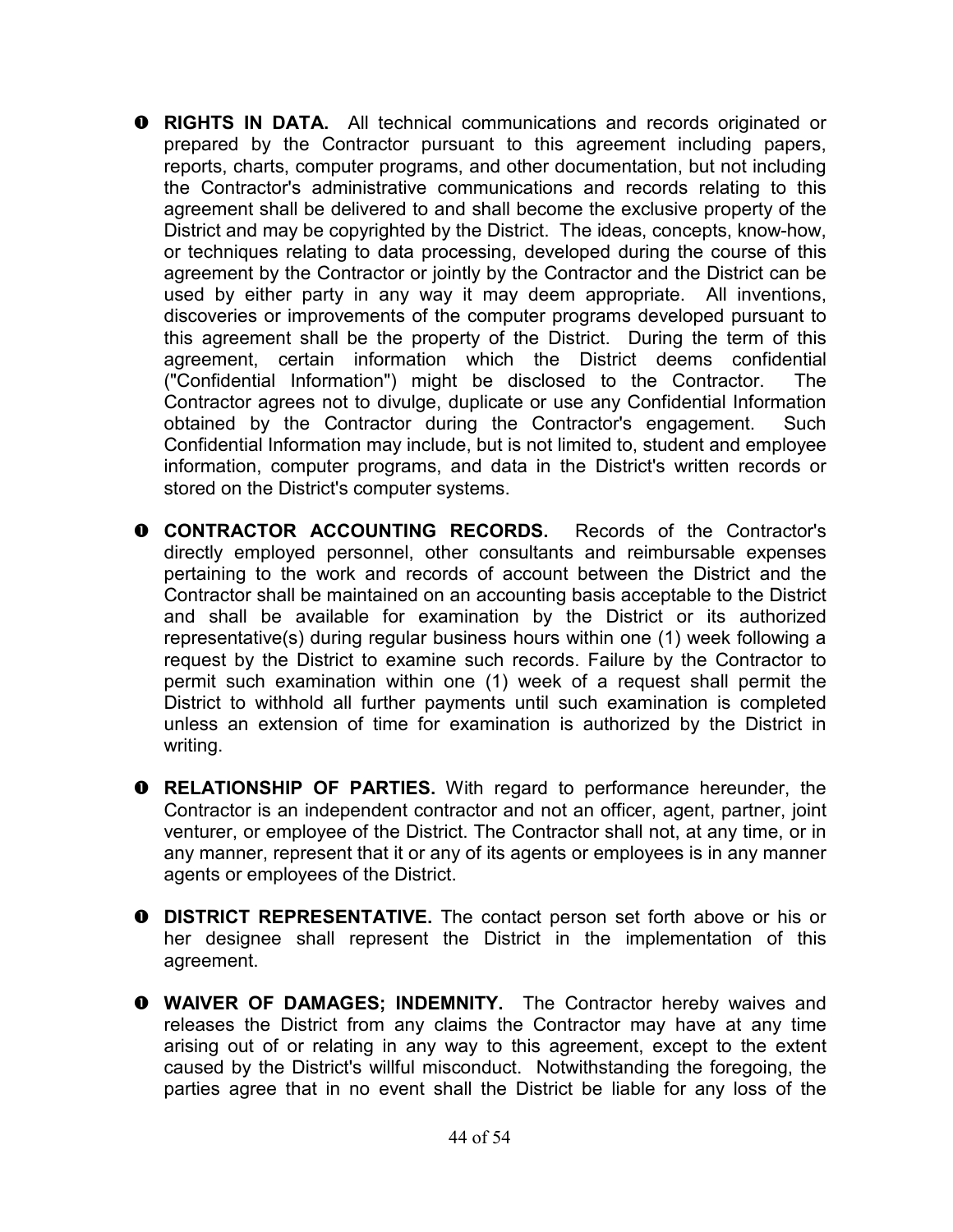Contractor's business, revenues or profits, or special, consequential, incidental, indirect or punitive damages of any nature, even if the District has been advised in advance of the possibility of such damages. This shall constitute the District's sole liability to the Contractor and the Contractor's exclusive remedies against the District. Except for the sole negligence or willful misconduct of the District the Contractor shall indemnify, hold harmless and defend the District and its Board of Trustees, officers, employees, and agents from any liability, losses, costs, damages, claims, and obligations relating to or arising from this agreement.

Without limiting the foregoing, the Contractor shall indemnify and hold harmless the District, and its Board of Trustees, officers, employees, and agents from all liability, losses, costs, damages, claims, and obligations of any nature or kind, including attorneys fees, costs, and expenses, for infringement or use of any copyrighted or uncopyrighted composition, secret process, patented or unpatented invention, article or appliance, registered or unregistered trademark, servicemark, or tradename, furnished or used in connection with this agreement. The Contractor, at its own expense, shall defend any action brought against the District to the extent that such action is based upon a claim that the goods or software supplied by the Contractor or the operation of such goods infringes a patent, trademark, or copyright or violates a trade secret.

**O** INSURANCE. Without limiting the Contractor's indemnification of the District and as a material condition of this agreement, the Contractor shall procure and maintain at its sole expense, for the duration of this agreement, insurance coverage with limits, terms and conditions at least as broad as set forth in this section. The Contractor shall secure and maintain, at a minimum, insurance as set forth below, with insurance companies acceptable to the District to protect the District from claims which may arise from operations under this agreement, whether such operations be by the Contractor or any subcontractor or anyone directly or indirectly employed by any of them. As a material condition of this agreement, the Contractor shall furnish to the District certificates of such insurance and endorsements, which shall include a provision for a minimum thirty-days notice to the District prior to cancellation of or a material change in coverage.

The Contractor shall provide the following insurance:

Commercial General Liability Insurance, "occurrence" form only, to provide defense and indemnity coverage to the Contractor and the District for bodily injury and property damage. Such insurance shall name the District as an additional named insured and shall have a combined single limit of not less than one million dollars (\$1,000,000) per occurrence. The policy so secured and maintained shall include personal injury, contractual or assumed liability insurance; independent contractors; premises and operations; products liability and completed operation; broad form property damage; broad form liability; and owned, hired and non-owned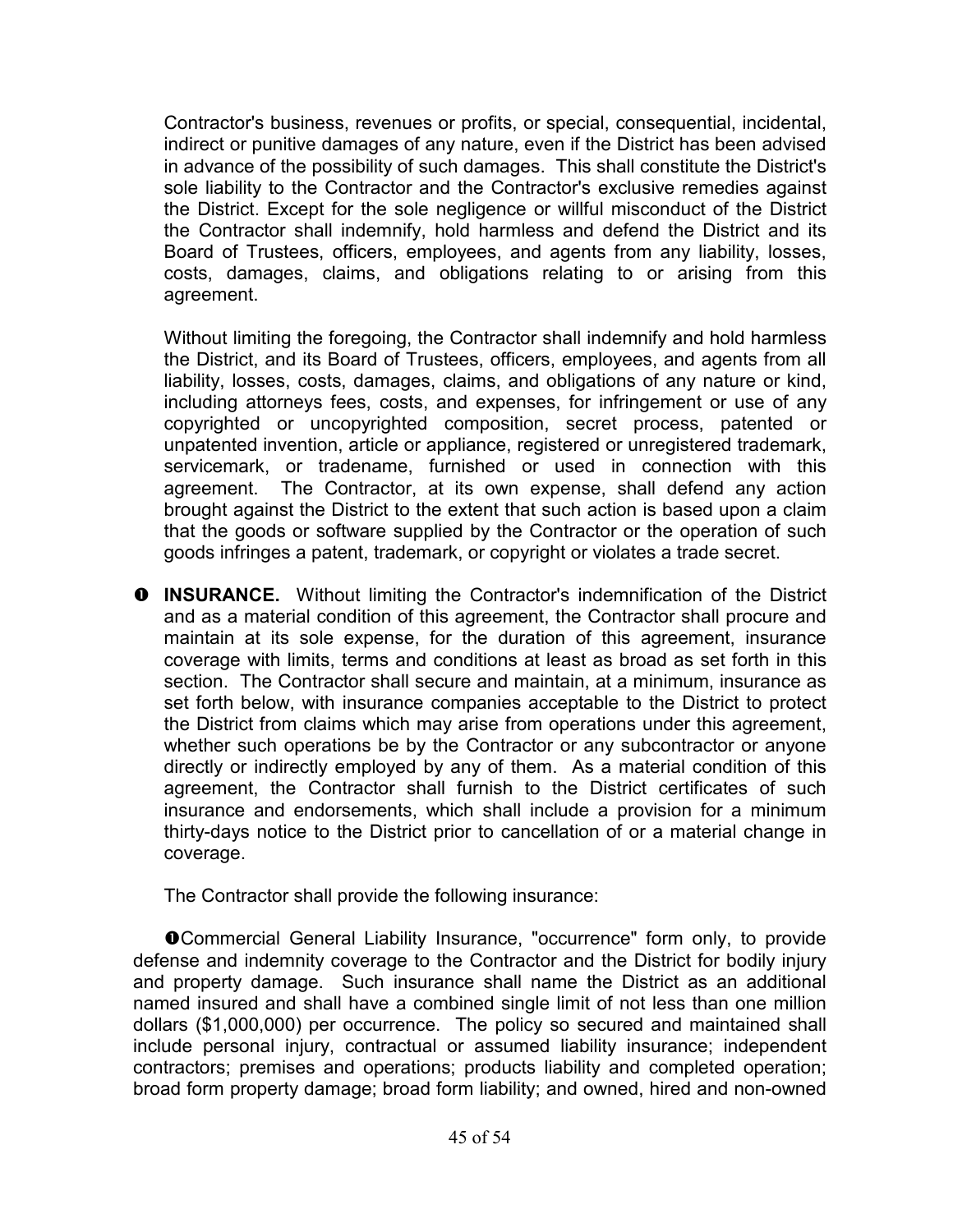automobile insurance. The policy shall be endorsed to provide specifically that any insurance carried by the District which may be applicable to any claim or loss shall be deemed excess and non-contributory, and the Contractor's insurance primary, despite any provisions in the Contractor's policy to the contrary.

Professional liability insurance in an amount not less than one million dollars (\$1,000,000) per incident.

Workers' Compensation Insurance with limits as required by the Labor Code of the State of California and Employers Liability insurance limits of not less than one million dollars (\$1,000,000) per accident.

Failure to maintain the insurance and furnish the required documents may terminate this agreement without waiver of any other remedy the District may have under law.

- **AMENDMENTS.** This agreement is the entire agreement between the parties as to its subject matter and supersedes all prior or contemporaneous understandings, negotiations, or agreements between the parties, whether written or oral, with respect thereto. This agreement may be amended only in a writing signed by both parties.
- **ASSIGNMENT.** This agreement may not be assigned or otherwise transferred, in whole or in part, by either the District or the Contractor without prior written consent of the other.
- **O** GOVERNING LAW. This agreement shall be deemed to have been executed and delivered within the State of California, and the rights and obligations of the parties hereunder, and any action arising from or relating to this agreement, shall be construed and enforced in accordance with, and governed by, the laws of the State of California or United States law, without giving effect to conflict of laws principles. Any action or proceeding arising out of or relating to this agreement shall be brought in the county of Los Angeles, State of California, and each party hereto irrevocably consents to such jurisdiction and venue, and waives any claim of inconvenient forum.
- **O** NONDISCRIMINATION. The Contractor hereby certifies that in performing work or providing services for the District, there shall be no discrimination in its hiring, employment practices, or operation because of sex, race, religious creed, color, ancestry, national origin, physical disability, mental disability, medical condition, marital status, or sexual orientation, except as provided for in section 12940 of the Government Code. The Contractor shall comply with applicable federal and California anti-discrimination laws, including but not limited to, the California Fair Employment and Housing Act, beginning with Section 12900 of the California Government Code, the provisions of the Civil Rights Act of 1964 (Pub. L. 88-352; 78 Stat. 252) and Title IX of the Education Amendments of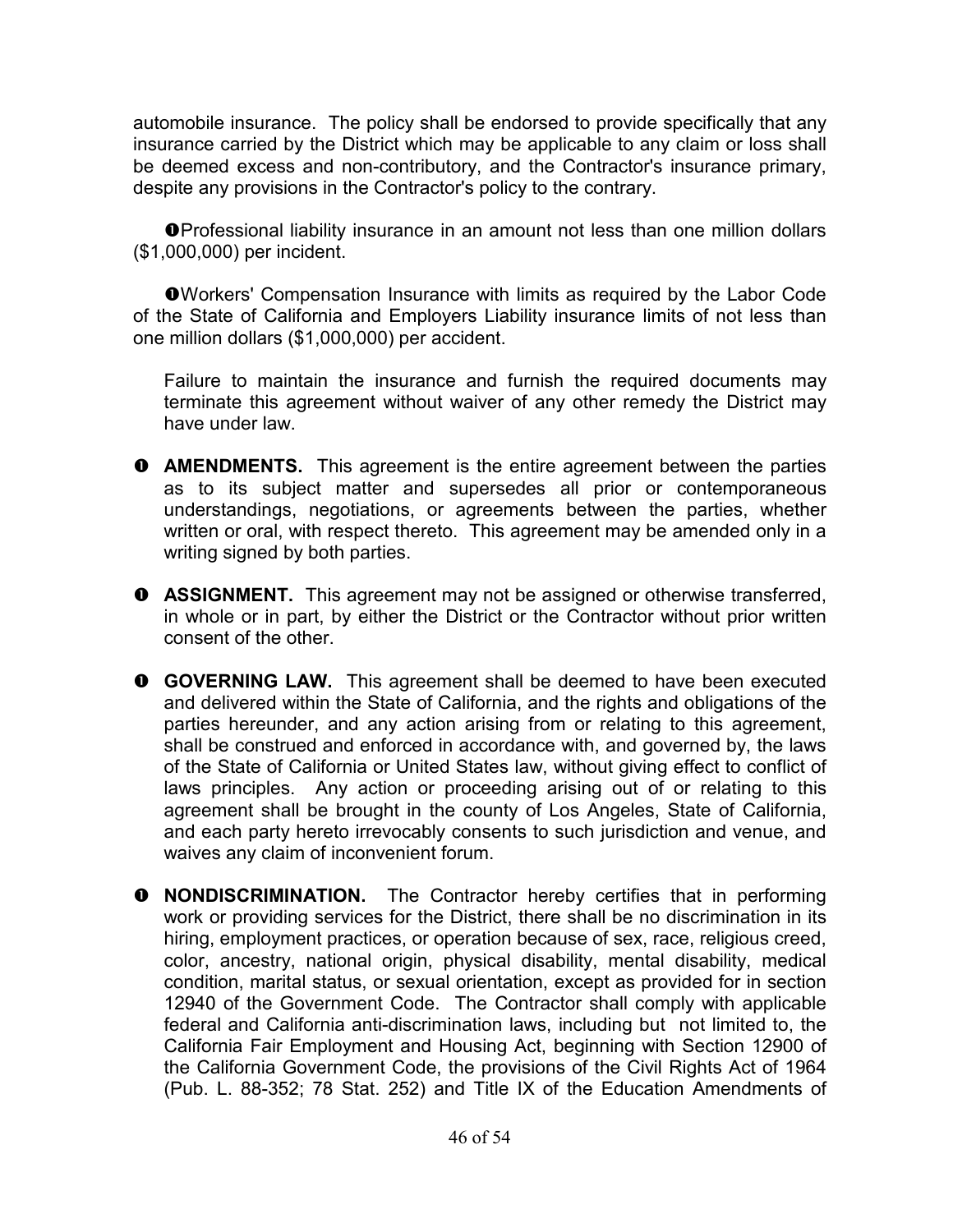1972 (Pub. L. 92-318) and the Regulations of the Department of Education which implement those Acts. The Contractor agrees to require compliance with this nondiscrimination policy by all subcontractors employed in connection with this agreement.

- **EQUAL OPPORTUNITY EMPLOYER.** The Contractor, in the execution of this agreement, certifies that it is an equal employment opportunity employer.
- **ATTORNEYS' FEES AND COSTS.** If either party shall bring any action or proceeding against the other party arising from or relating to this agreement, each party shall bear its own attorneys' fees and costs, regardless of which party prevails.
- **O** BOARD AUTHORIZATION. The effectiveness of this agreement is expressly conditioned upon approval by the District's Board of Trustees.
- **SEVERABILITY.** The Contractor and the District agree that if any part, term, or provision of this agreement is found to be invalid, illegal, or unenforceable, such invalidity, illegality, or unenforceability shall not affect other parts, terms, or provisions of this agreement, which shall be given effect without the portion held invalid, illegal, or unenforceable, and to that extent the parts, terms, and provisions of this agreement are severable.
- **TERMINATION FOR NON-APPROPRIATION OF FUNDS.** If the term of this agreement extends into fiscal years subsequent to that in which it is approved, such continuation of the agreement is contingent on the appropriation and availability of funds for such purpose, as determined in good faith by the District. If funds to effect such continued purpose are not appropriated or available as determined in good faith by the District, this agreement shall automatically terminate and the District shall be relieved of any further obligation.
- **O** NOTICE. Any notice required to be given pursuant to the termsof this agreement shall be in writing and served personally or by deposit in the United States mail, postage and fees fully prepaid, addressed to the applicable address set forth above. Service of any such notice if given personally shall be deemed complete upon delivery, and if made by mail shall be deemed complete on the day of actual receipt or at the expiration of 2 business days after the date of mailing, whichever is earlier.
- **O CONFLICTS OF INTEREST.** The Contractor agrees not to accept any employment or representation during the term of this agreement which is or may likely make the Contractor .financially interested. (as provided in California Government Code Sections 1090 and 87100) in any decision made by the District on any matter in connection with which the Contractor has been retained pursuant to this agreement.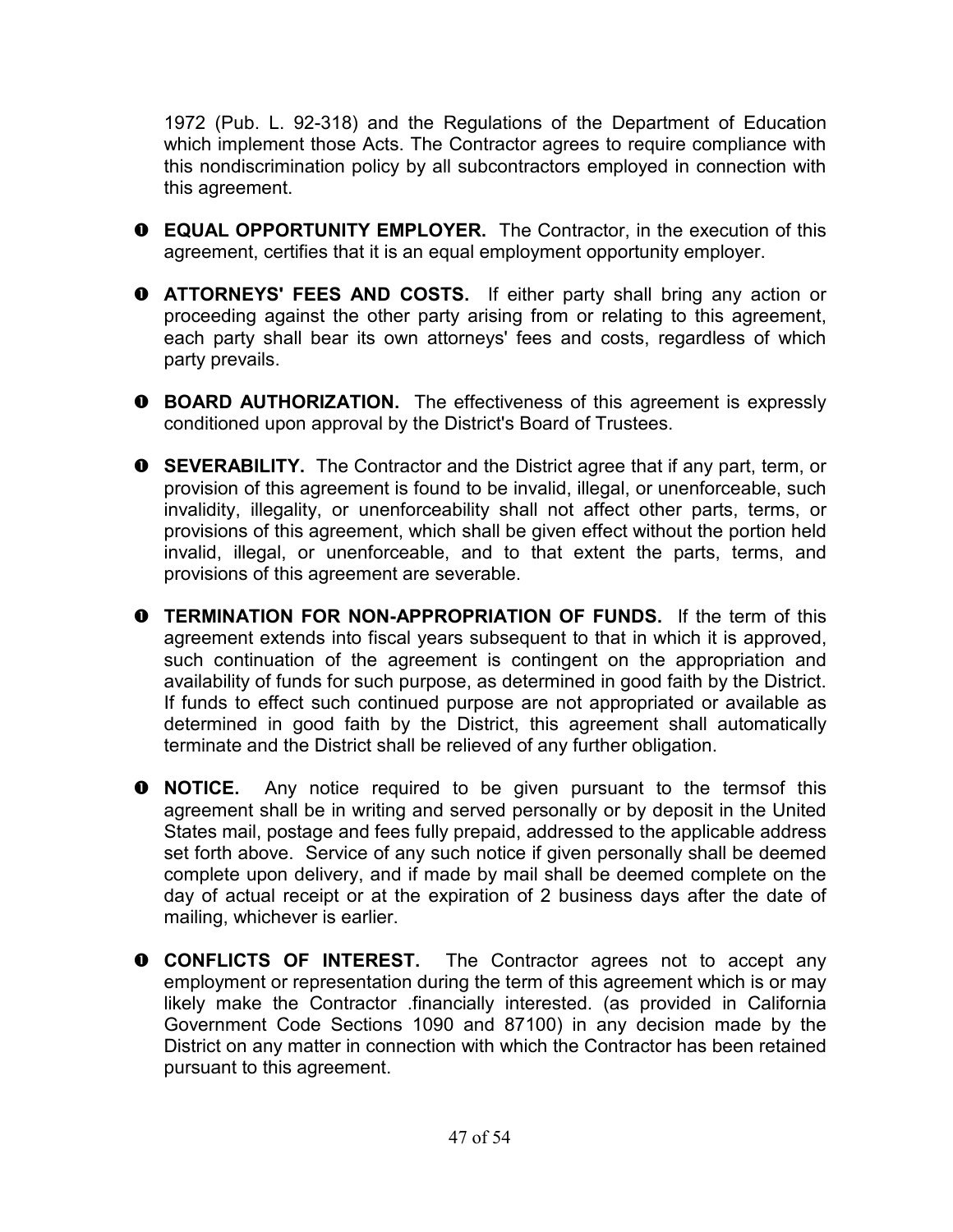#### **Q REQUIREMENTS FOR FEDERALLY FUNDED CONTRACTS.**

**Olf this Agreement is funded by the District, in whole or in part, from revenues** received from the Federal Government, then the following additional provisions shall apply. It shall be the Contractor.s responsibility to ascertain if Federal funds are involved.

Contractor, and any subcontractors at any tier, shall comply with E.O. 11246, "Equal Employment Opportunity," as amended by E.O. 11375, "Amending Executive Order 11246 Relating to Equal Employment Opportunity," and as supplemented by regulations at 41 CFR part 60, "Office of Federal Contract Compliance Programs, Equal Employment Opportunity, Department of Labor."

No contract, or any subcontract at any tier, shall be made to parties listed on the General Services Administration's List of Parties Excluded from Federal Procurement or Nonprocurement Programs in accordance with E.O.s 12549 and 12689, "Debarment and Suspension." This list contains the names of parties debarred, suspended, or otherwise excluded by agencies, and contractors declared ineligible under statutory or regulatory authority other than E.O. 12549. Contractors with awards that exceed the small purchase threshold (currently \$100,000) shall provide the required certification regarding its exclusion status and that of its principal employees.

**Vendor hereby warrants that the products and services to be provided under this Agreement comply with the accessibility requirements of Section 508 of the Rehabilitation Act of 1973, as amended (29 U.S.C. Section 794d) and its implementing regulations set forth at Title 36, Code of Federal Regulations, part 1194. Vendor agrees to promptly respond to and resolve any complaint regarding accessibility of its products or services which is brought to its attention. Vendor further agrees to indemnify and hold harmless the Los Angeles Community College District, including any of its nine colleges using the vendor's products or services from any claim arising out of its failure to comply with the aforesaid requirements. Failure to comply with these requirements shall constitute a breach and be grounds termination of this Agreement. Vendor may be asked to verify and/or demonstrate at any time prior or during the contract its adherence to said accessibility compliance.**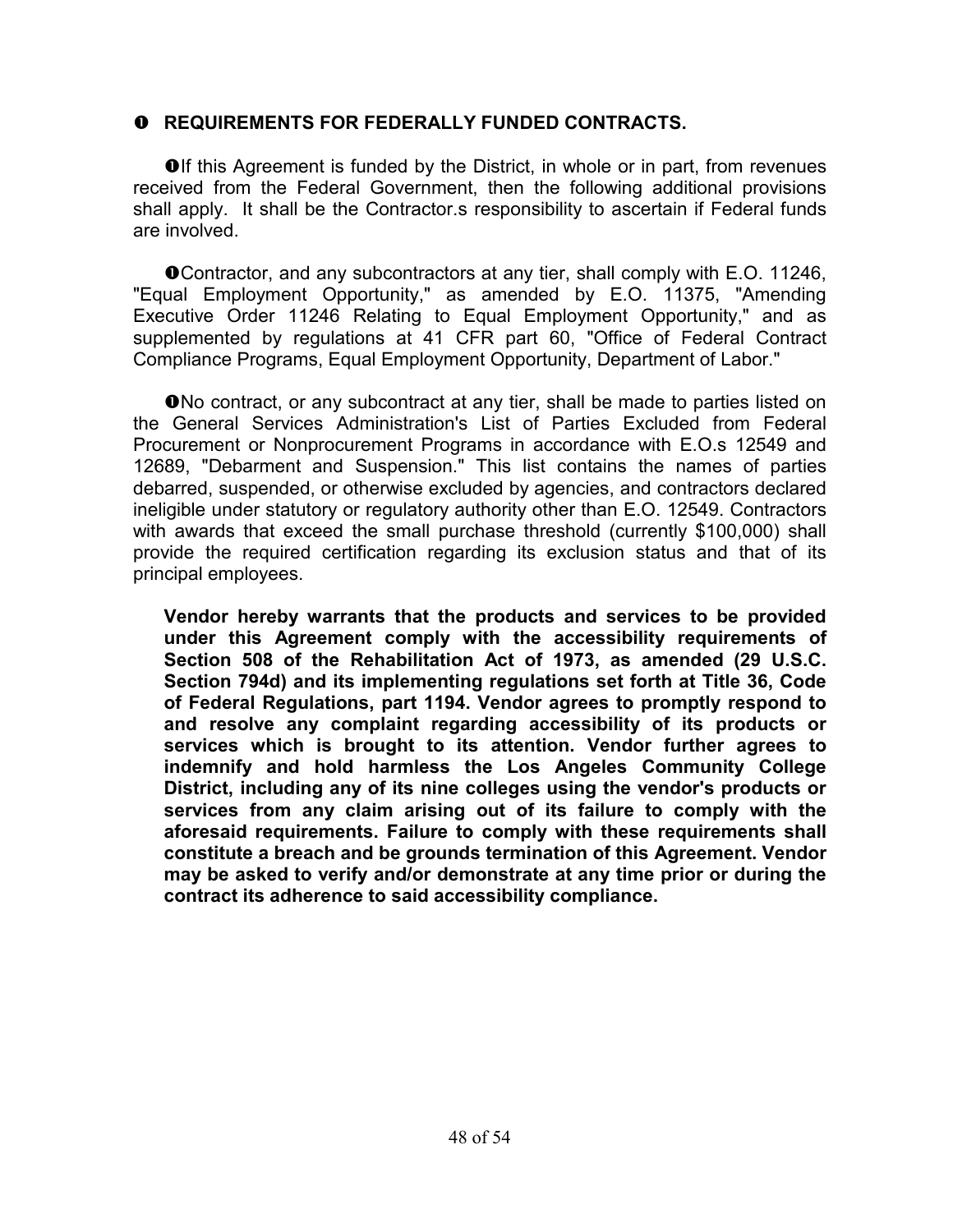**IN WITNESS WHEREOF,** the parties hereto have executed this agreement in Los Angeles, California, on the date set forth above.

#### **CONTRACTOR**

| D |  |  |
|---|--|--|
|   |  |  |

| Title: |  |  |  |  |
|--------|--|--|--|--|
|        |  |  |  |  |
|        |  |  |  |  |

| By: |  |  |  |  |  |  |  |  |  |  |  |  |  |
|-----|--|--|--|--|--|--|--|--|--|--|--|--|--|
|     |  |  |  |  |  |  |  |  |  |  |  |  |  |

| Name: |  |  |  |
|-------|--|--|--|
|       |  |  |  |

| Title: |  |  |  |  |  |  |  |
|--------|--|--|--|--|--|--|--|
|        |  |  |  |  |  |  |  |

#### **DISTRICT**

LOS ANGELES COMMUNITY COLLEGE DISTRICT By: THE BOARD OF TRUSTEES OF THE LOS ANGELES COMMUNITY COLLEGE **DISTRICT** 

| By:    |  |  |  |
|--------|--|--|--|
| Name:  |  |  |  |
| Title: |  |  |  |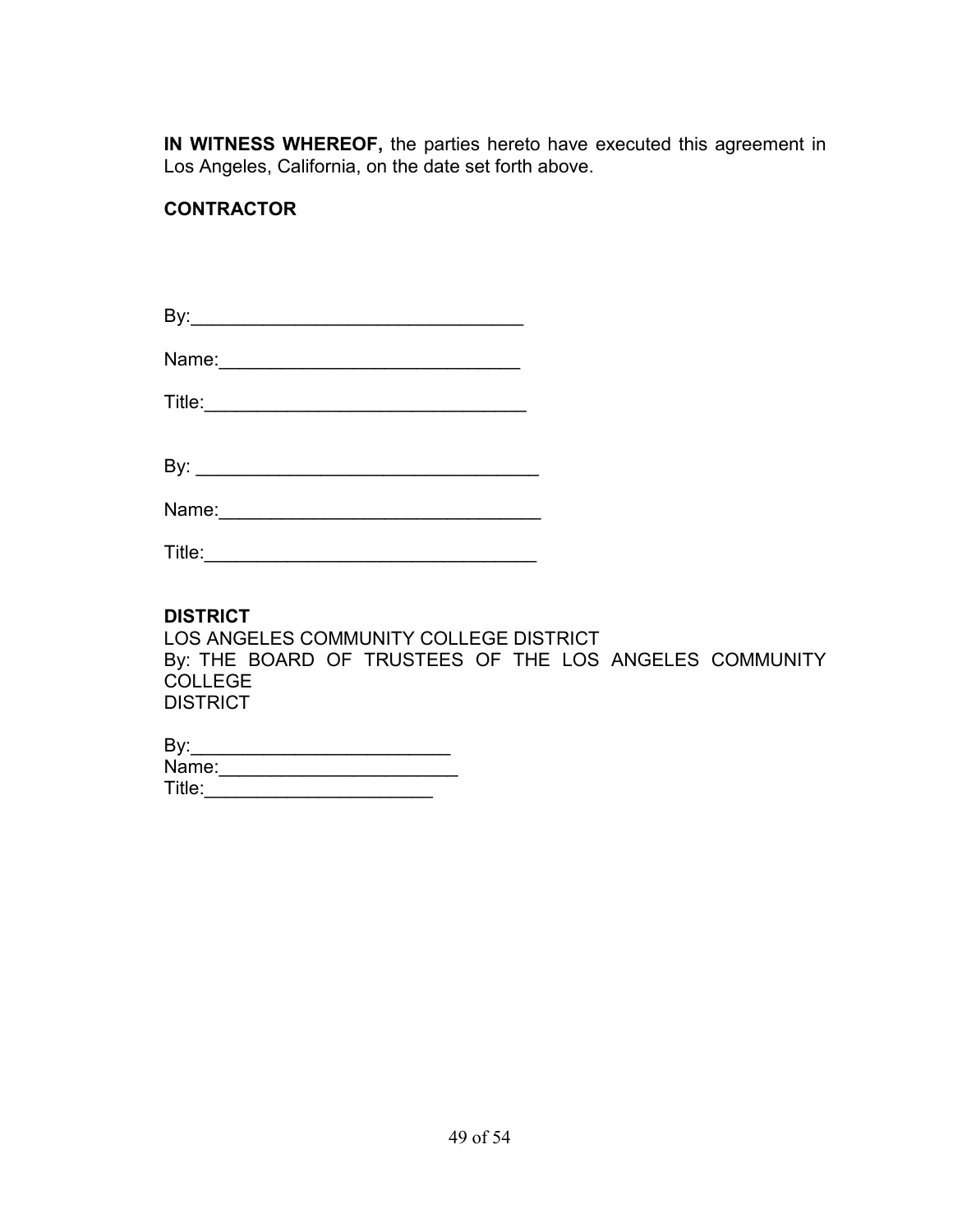### **EXHIBIT A**

SCHEDULE OF SERVICES AND SPECIFICATIONS

**CONTRACTOR'S SERVICES:** 

SPECIFICATIONS: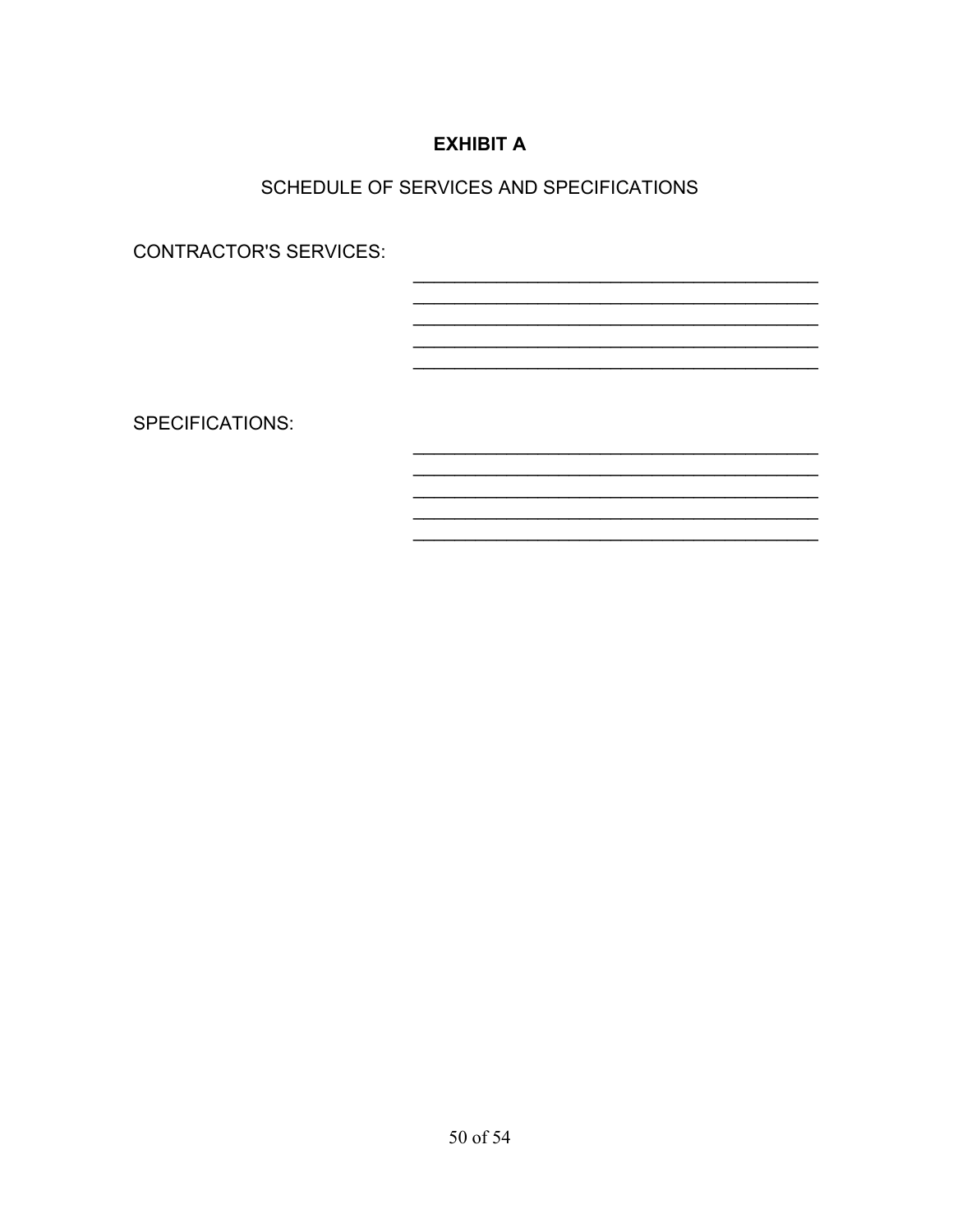### **EXHIBIT B**

### SCHEDULE OF PAYMENT

| <b>TOTAL FEE:</b><br>(broken down as follows): | \$ |
|------------------------------------------------|----|
|                                                | S  |
|                                                |    |
|                                                | \$ |
| COSTS (IF ANY)<br>NOT INCLUDED IN FEES: \$     |    |

51 of 54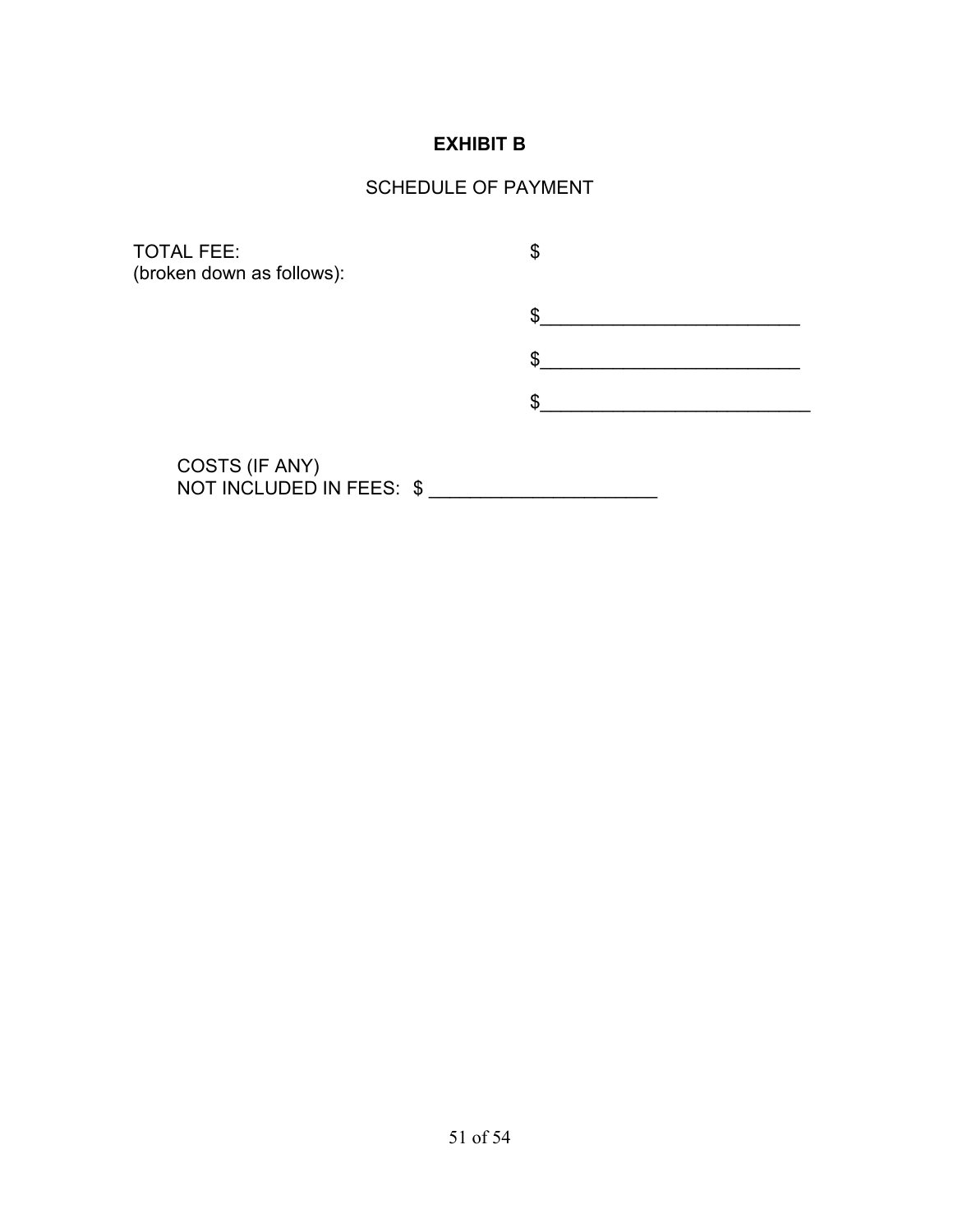### **EXHIBIT G**

### **CERTIFICATION OF LOCAL, SMALL, AND EMERGING, DISABLED VETERAN BUSINESS**

The undersigned, a duly authorized officer of

\_\_\_\_\_\_\_\_\_\_\_\_\_\_\_\_\_\_\_\_\_\_\_\_\_\_\_\_\_\_\_\_\_\_\_\_\_\_\_\_\_\_\_\_\_\_\_\_\_, does hereby certify, represent and warrant the following statement(s) below: (Please check all statement boxes that apply.)

| A. Bidder/Proposer is a "Small" business that has met the<br>applicable ownership, operation, and size<br>requirements, and has been certified by a Federal<br>agency or a California public agency as a small<br>business enterprise.                        |
|---------------------------------------------------------------------------------------------------------------------------------------------------------------------------------------------------------------------------------------------------------------|
| B. Bidder/Proposer is a "Local" business has its principal<br>place of business in the County of Los Angeles.                                                                                                                                                 |
| C. Bidder/Proposer is an "Emerging" business that has<br>been in business in its substantially current form for<br>only up to five (5) years.                                                                                                                 |
| D. Bidder/Proposer is a "Disabled Veteran Owned"<br>business that is fifty-one-percent (51%) owned and<br>operated by one or more disabled veterans certified by<br>the State of California Department of General Services<br>or a Federal government agency. |

Date:\_\_\_\_\_\_\_\_\_\_\_\_\_\_\_\_\_\_\_\_\_\_\_\_\_\_\_\_\_\_\_\_\_\_\_

 *Name of Bidder/Proposer*